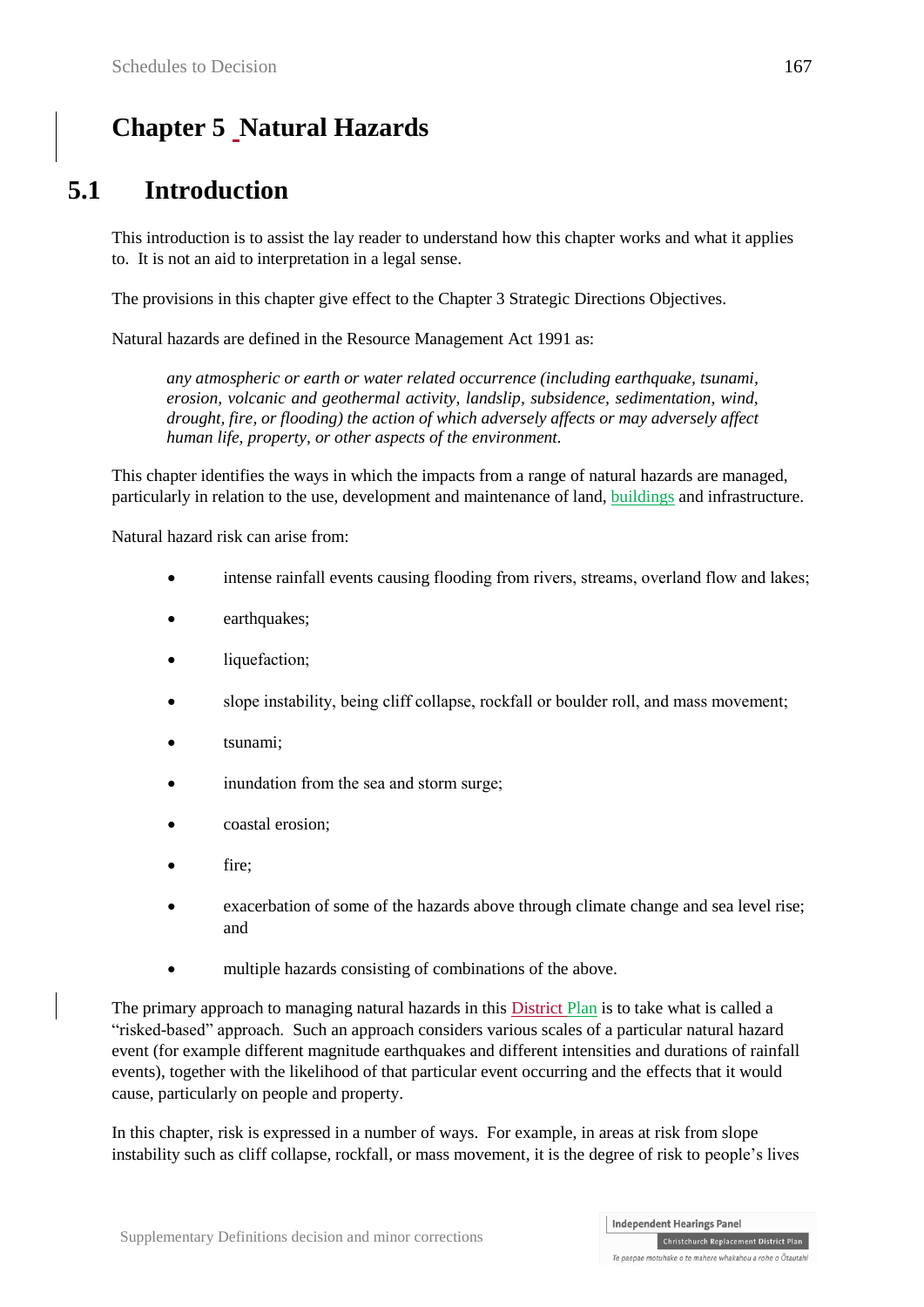that is of primary concern. In most areas at risk from flooding, the primary concern relates to damage to property and how often this may occur.

In areas of slope instability, risk is expressed as an "Annual Individual Fatality Risk" or AIFR, being the probability of a fatality for an individual occupying a specific site in any one year as a result of slope instability. Calculating this risk involves a number of underlying assumptions, such as the percentage of time an individual is on site or in a dwellingresidential unit, the level of seismicity (taking into account that the Canterbury earthquakes are expected to decrease over time) and whether or not people would be evacuated following a major seismic event. Given the range of inputs into AIFR, there is an uncertainty in the calculated value of the AIFR which can mean there is a higher or lower level of actual risk. Recognising this, and the area-wide scale of the slope instability mapping, a process has been included that allows for rockfall risk to be recalculated on a site-specific basis through an independent risk assessment that has been supported by an independent peer review.

In areas of flooding, the term "Annual Exceedance Probability" or AEP is used to describe the likelihood of a flooding event of a certain size occurring. This is a different way of expressing the commonly used term "return period" – for example a storm with a return period of 200 years has an AEP of  $1/200$  (i.e. the reciprocal of the return period) or 0.5%, and means there is a 0.5% chance of a storm of that size happening in any one year.

In areas where there is likely to be a liquefaction risk to property, no specific measure of risk is applied. The area mapped is based on whether liquefaction is more likely to occur than not. Within that area, liquefaction risk and appropriate mitigation is assessed on a site- specific basis using best practice geotechnical and engineering methods to determine the performance of infrastructure and buildings.

The level of control over activities in the District Pplan is related to the consequence of the various natural hazards and whether such risks are considered to be acceptable or not. There is also a category in between where, following proper assessment, risk may be able to be managed such that the risk is reduced to acceptable levels.

In locations where the risk from natural hazards is considered to be unacceptable and such risks cannot practically be reduced to acceptable levels, new activities in those areas are generally to be avoided. This includes areas such as Cliff Collapse Management Area 1, Cliff Collapse Management Area 2 and Rockfall Management Area 1, but also includes adjacent areas where risk cannot be adequately remedied or mitigated.

Where risk from natural hazards is able to be managed to acceptable levels, the Council may require assessment and mitigation in relation to potential effects on development from natural hazards in order to reduce risk to a level that is deemed acceptable in the circumstances. Examples are Rockfall Management Area 2, the Flood Management Area and the Liquefaction Management Area. The Planning Maps also include Flood Ponding Management Areas which are required for flood storage capacity, thereby reducing impacts of downstream flooding, and the function of these is recognised in the District Pplan.

Where risk is considered to be acceptable without any interventions, and is similar to the levels of many everyday risks that people face and accept each day, there is no intervention required by the District Plan.

**Independent Hearings Panel** 

Christchurch Replacement District Plan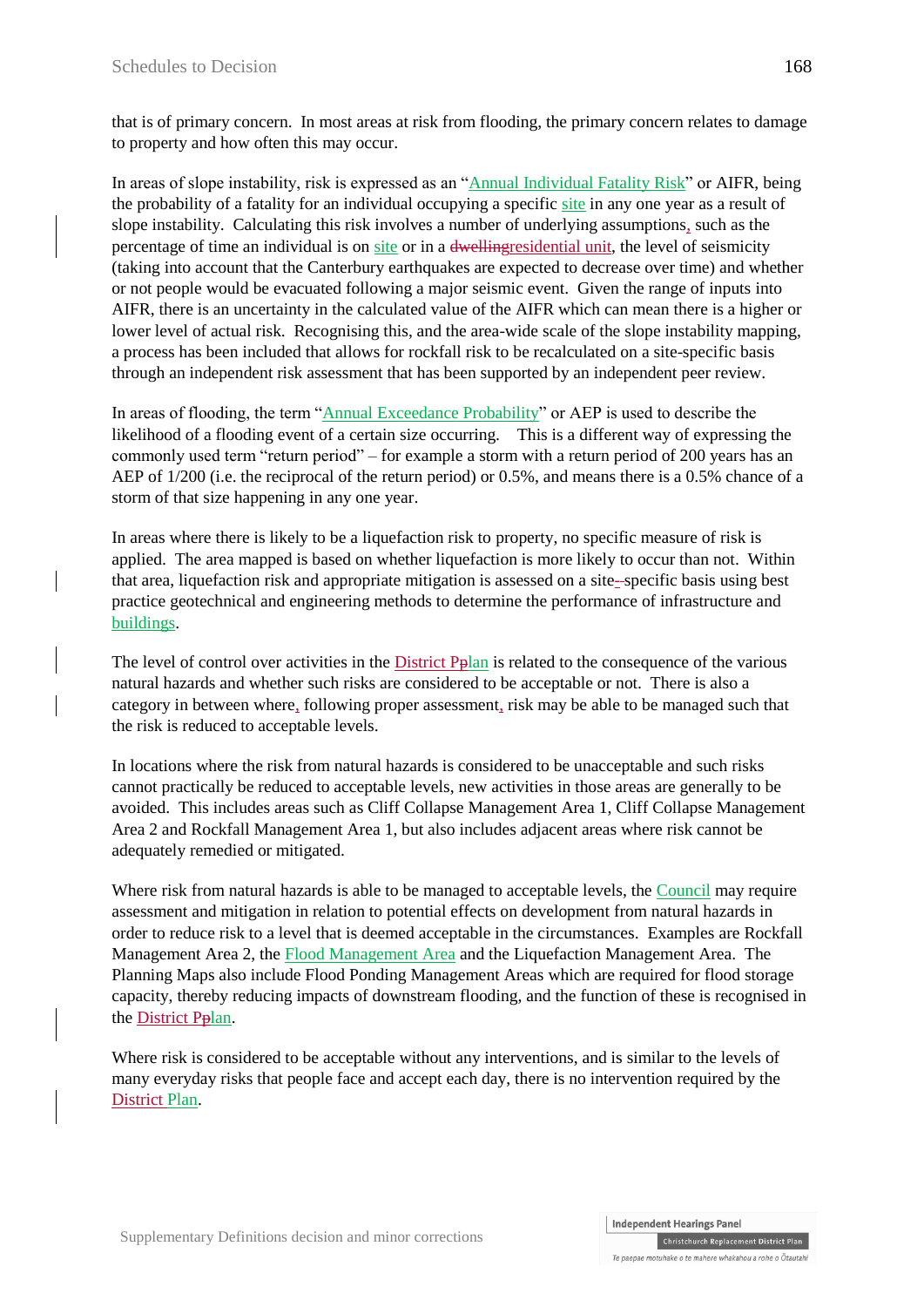# **5.2 Natural hazards objective**

## **5.2.1 Objective — Natural hazards**

a. The Objective for this chapter is Strategic Objective 3.3.6 in Chapter 3 Strategic Directions.

# **5.3 Natural hazards policies**

## **5.3.1 General natural hazards policies**

### **5.3.1.1 Policy — Avoid new development where there is unacceptable risk**

a. Avoid new subdivision, use and development, including new urban zonings, where the risk from a natural hazard is assessed as being unacceptable.

## **5.3.1.2 Policy — Manage activities to address natural hazard risks**

a. Manage activities in all areas subject to natural hazards in a manner that is commensurate with the likelihood and consequences of a natural hazard event on life and property.

## **5.3.1.3 Policy — Infrastructure**

- a. Avoid locating new critical infrastructure where it is at risk of being significantly affected by a natural hazard unless, considering functional and operational requirements, there is no reasonable alternative location or method.
- b. Enable critical infrastructure to be designed, maintained and managed to function to the extent practicable during and after natural hazard events.
- c. Recognise the benefits of infrastructure and the need for its repair, maintenance and ongoing use in areas affected by natural hazards.

## **5.3.1.4 Policy — No transferring of natural hazard risk**

a. Ensure that subdivision, use and development (including proposals for hazard mitigation works or hazard removal) do not transfer or create unacceptable natural hazard risk to other people, property, infrastructure or the natural environment.

## **5.3.1.5 Policy — Natural features providing hazard resilience**

a. Protect natural features which assist in avoiding or reducing the risk of natural hazards, such as natural ponding areas, coastal dunes, wetlands, water bodyway margins and riparian vegetation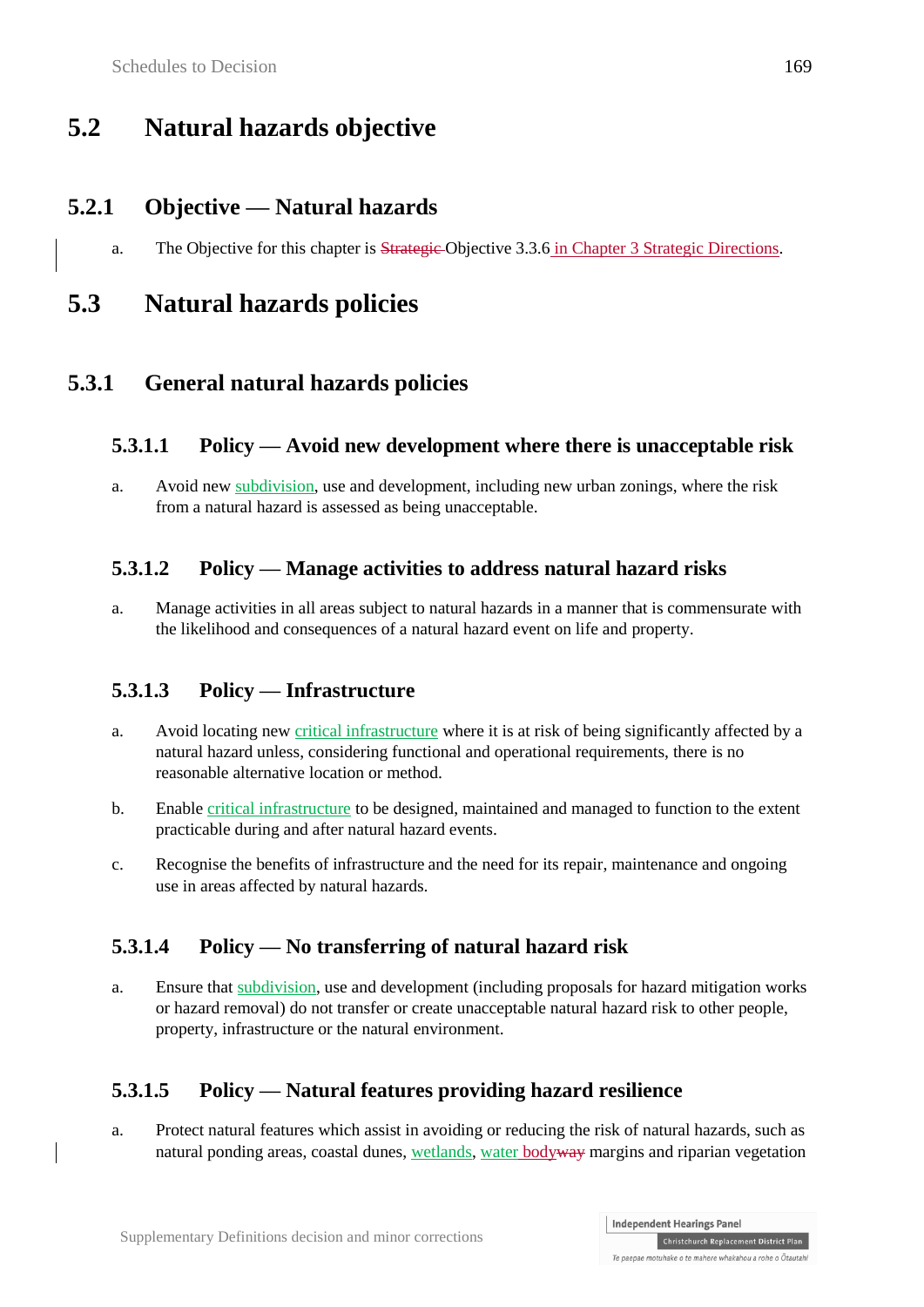from inappropriate subdivision, use and development and where appropriate restore, maintain or enhance the functioning of these features.

## **5.3.1.6 Policy — Awareness of natural hazards**

- a. Ensure people are informed about the natural hazards relating to their properties and surrounding area, including through provision of relevant information on Land Information Memoranda and hazard mapping on the Council's website.
- b. Encourage property owners to incorporate measures into buildings including earthquake damaged buildings beyond existing use rights or minimum building standards to avoid or mitigate natural hazards affecting their property.

## **5.3.1.7 Policy — Repair of earthquake damaged land**

- a. Facilitate recovery by enabling property owners to make repairs to earthquake damaged land for residential purposes, where these repairs will appropriately manage adverse effects on people, property or the natural environment.
- b. Recognise that the repair of other earthquake damaged land is necessary as part of recovery.

### **5.3.1.8 Policy – Assessment of hazards**

a. Ensure that the level of assessment undertaken for plan changes, subdivision or development reflects the potential scale and significance of the hazard; and the nature and scale of the rezoning, subdivision or development and its susceptibility to those hazards.

## **5.3.2 Policy for managing risk from flooding**

### **5.3.2.1 Policy — Flooding**

- a. Map hazard risk for the Flood Management Area based on:
	- i. a modelled 0.5% AEP (1 in 200-year) rainfall event plus a 5% AEP (1 in 20-year) tide event plus 250mm freeboard; OR a modelled 5% AEP (1 in 20-year flood event) plus a 0.5% AEP (1 in 200-year) tide event plus 250mm freeboard; OR 11.9m above Christchurch City Council Datum (the maximum 200-year tidal contour) plus 250mm freeboard; whichever is the greater; and
	- ii. allowance for 1 metre of sea level rise and an increase in rainfall intensity by 16% through to 2115 as a result of climate change; and
	- iii. a maximum buffer extension of the modelled rainfall event areas by 60 metres in a north/south and east/west direction.
- b. Avoid subdivision, use or development in areas where there is a high flood hazard where it will increase the potential risk to people's safety, well-being and property.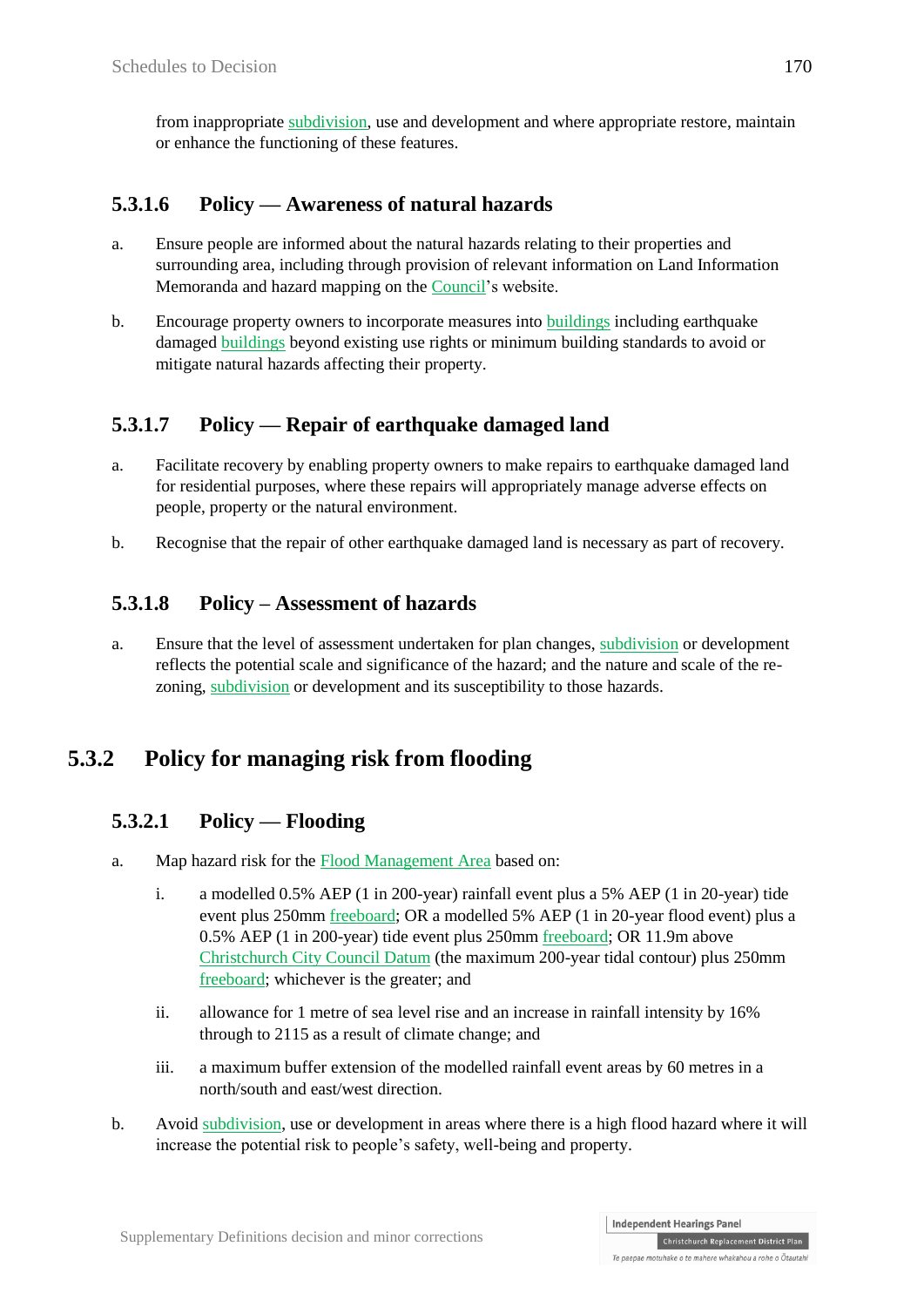- c. Avoid activities locating where they could undermine the integrity of the Waimakariri River primary stopbank system, and restrict activities locating where they could undermine the integrity of the Waimakariri River secondary stopbank system.
- d. Maintain the flood storage capacity and function of natural floodplains, wetlands and ponding areas, including the Hendersons Basin, Cashmere Stream Floodplain, Hoon Hay Valley, Cashmere-Worsleys Ponding Area, Cranford Basin, and Lower Styx Ponding Area<sup>1</sup>.
- e. Except for filling required to meet minimum floor levels, ensure that filling in urban areas at risk of flooding in a major flood event does not transfer flooding risk to other people, property, infrastructure or the natural environment.
- f. Reduce potential flood damage by ensuring floor levels for new buildings or additions to buildings, except those unlikely to suffer material damage, are above flooding predicted to occur in a major flood event, including an allowance for appropriate freeboard.

## **5.3.3 Policy for managing risk from liquefaction**

## **5.3.3.1 Policy — Management of liquefaction risk**

- a. Map the Liquefaction Management Area based on a district-wide assessment of where damaging liquefaction is more likely to occur.
- b. Provide for re-zoning, subdivision, use and development on flat land where liquefaction risk has been appropriately identified and assessed, and can be adequately remedied or mitigated.

## **5.3.4 Policies for managing risk from slope instability**

### **5.3.4.1 Policy — Slope instability**

a. Map areas of slope instability risk at an area-wide scale using the following fixed inputs into calculations<sup>2</sup> that establish the **Annual Individual Fatality Risk** (AIFR) for a typical residential  $\text{site}^3$ :

| Slope instability hazard | Inputs | <b>Mapped</b> |
|--------------------------|--------|---------------|
| management area          |        | risk (AIFR)   |

 $\overline{1}$ <sup>1</sup> This policy does not foreclose compensatory storage being provided for where <u>filling</u> is required. <sup>2</sup> Using the method and parameters described in GNS Science Consultancy Report 2011/311 Canterbury Earthquakes Port Hills Slope Stability: Pilot study for assessing life-safety risk from rockfalls (boulder rolls) and GNS Science Consultancy Reports 2012/57 Canterbury Earthquakes Port Hills Slope Stability: Pilot study for assessing life-safety risk from cliff collapse and 2012/124 Port Hills Slope Stability: Life-safety risk from cliff collapse in the Port Hills, and any subsequent updates to those reports by GNS Science. Calculations also include modelling and estimates, such as probability of a rockfall/cliff collapse event, vulnerability, rock/debris volumes, and rockfall run-out. The mapping does not take account of hazard mitigation works. Rocks can, and will, fall outside of the mapped hazard risk areas, however the risk of a fatality is lower.

<sup>&</sup>lt;sup>3</sup> Except Mass Movement Management Areas 2  $\&$  3 which are mapped based on potential effect on property, not Annual Individual Fatality Risk.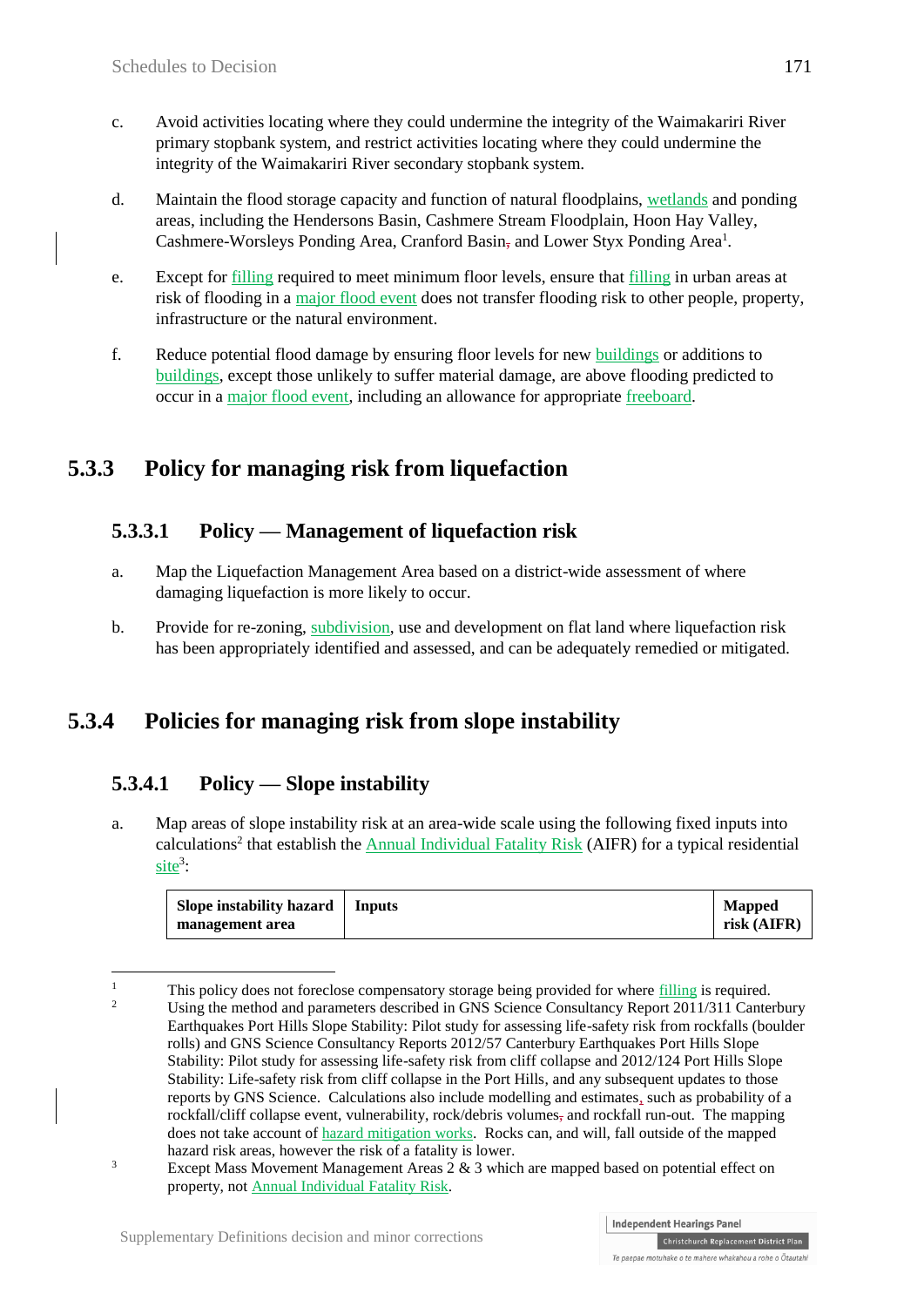|                                                   | Percentage of a<br>day the property<br>is assumed to be<br>occupied<br>(% ) | Year of<br>predicted<br>seismic<br>activity used<br>in modelling | Whether or not<br>the property is<br>evacuated<br>immediately<br>following a<br>Natural Hazard<br>Event |                |
|---------------------------------------------------|-----------------------------------------------------------------------------|------------------------------------------------------------------|---------------------------------------------------------------------------------------------------------|----------------|
| Cliff Collapse<br>Management Area 1               | 100                                                                         | 2012                                                             | N <sub>o</sub>                                                                                          | $\geq 10^{-2}$ |
| Cliff Collapse<br>Management Area 2               | 100                                                                         | 2012                                                             | N <sub>o</sub>                                                                                          | $\geq 10^{-4}$ |
| Rockfall Management<br>Area 1                     | 67                                                                          | 2016                                                             | Yes                                                                                                     | $\geq 10^{-4}$ |
| Rockfall Management<br>Area 2                     | 100                                                                         | 2016                                                             | N <sub>0</sub>                                                                                          | $\geq 10^{-4}$ |
| <b>Mass Movement</b><br>Management Area 1         | 67                                                                          | 2016                                                             | Yes                                                                                                     | $\geq 10^{-4}$ |
| <b>Mass Movement</b><br>Management Areas 2 &<br>3 |                                                                             | Refer to natural hazard maps                                     |                                                                                                         |                |

b. In slope instability hazard management areas in the Port Hills and across Banks Peninsula:

- i. avoid subdivision, use and development where the activity will result in an unacceptable risk to life safety (AIFR  $>10^{-4}$  using the GNS Science method and parameters for establishing life safety risk), taking into account all relevant site-specific information and any hazard mitigation works proposed; and
- ii. otherwise, manage subdivision, use and development so that risk of damage to property and infrastructure is mitigated to an acceptable extent.

## **5.3.4.2 Policy — Site-specific risk assessment for AIFR Certificates<sup>4</sup> in certain areas potentially affected by rockfall and/or cliff collapse**

- a. Provide for site-specific assessment of risk from rockfall and/or cliff collapse, in Rockfall Management Area 1, Rockfall Management Area 2, and/or Cliff Collapse Management Area 2, in accordance with the method and parameters described in Policy  $5.3.4.1a<sup>5</sup>$  (along with all relevant site-specific information) in order to allow for the issue of AIFR certificates.
- b. Make information from site-specific assessments of risk from rockfall and/or cliff collapse (which have been certified by the Council) readily publicly available.
- c. Regularly notify changes to the District Plan, as required to change the Planning Maps, in order to reflect updated information from site-specific assessments of life-safety risk from rockfall and/or cliff collapse which have been certified by the Council.

<sup>1</sup>  $\frac{4}{5}$  Refer to Rule 5.7.1.2

This method does not take account of hazard mitigation works.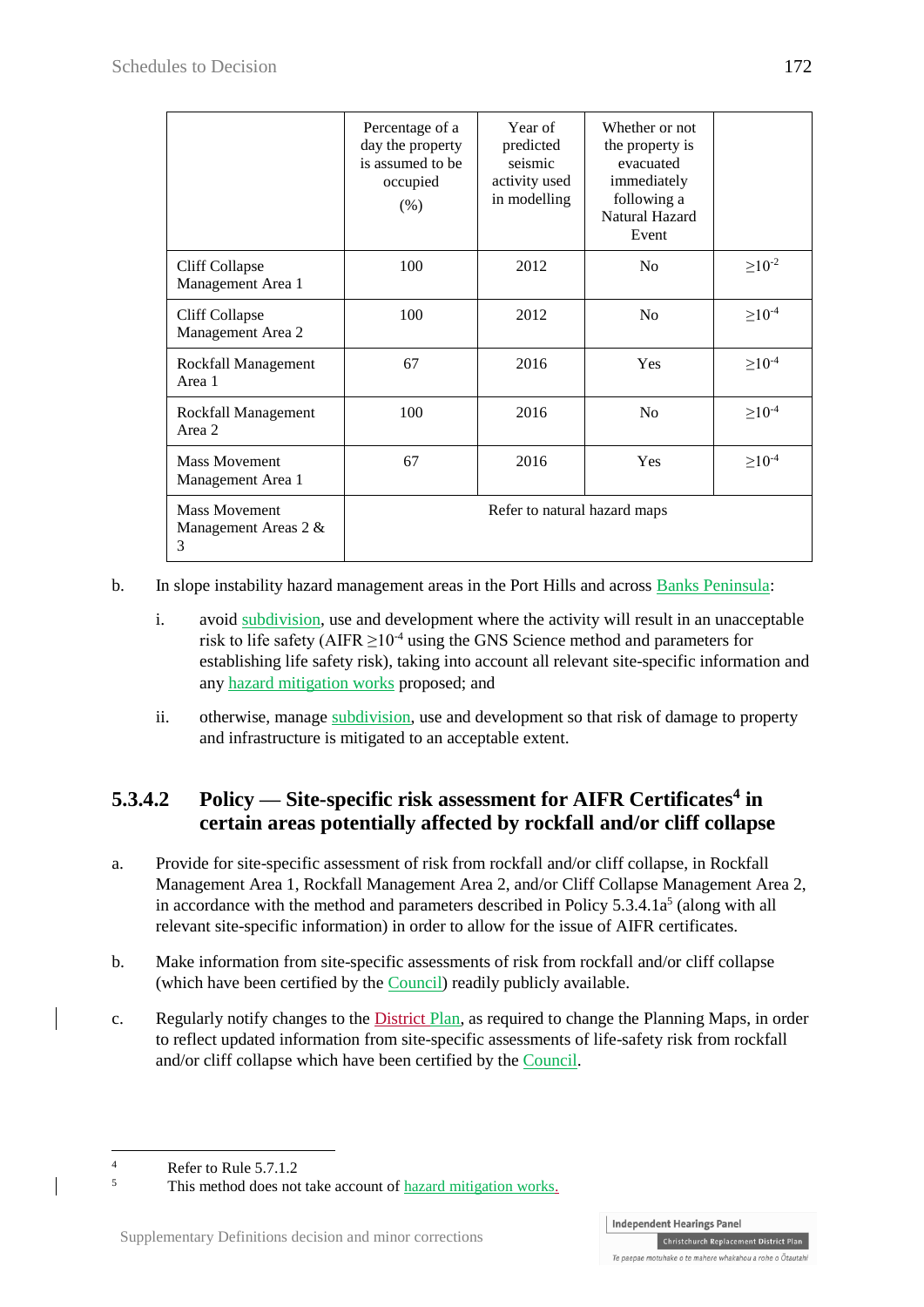### **5.3.4.3 Policy — Slope instability for all of the Port Hills and Banks Peninsula**

- a. In areas not already identified in Policy 5.3.4.1a as being subject to cliff collapse, rockfall or mass movement, but where the land may be subject to slope instability:
	- i. to the extent appropriate, require proposals for subdivision, use and development to be assessed by a geotechnical specialist to evaluate the presence of hazards and level of risk to people and property (including infrastructure) from slope instability hazards; and
	- ii. only allow subdivision, use and development where risk can be reduced to an acceptable level.
- b. Avoid hazard mitigation works in areas of the Port Hills and across Banks Peninsula where cliff collapse or mass movement is likely to destroy or significantly damage such works, or where construction or maintenance of hazard mitigation works creates a safety hazard, unless reasonably required to protect critical infrastructure.
- c. Control hazard mitigation works and hazard removal works for slope instability across all other areas of the Port Hills and Banks Peninsula, to ensure that works:
	- i. are effective;
	- ii. do not worsen any existing natural hazard; and
	- iii. do not transfer or increase the risk to other people, property, including critical infrastructure, or the natural environment.

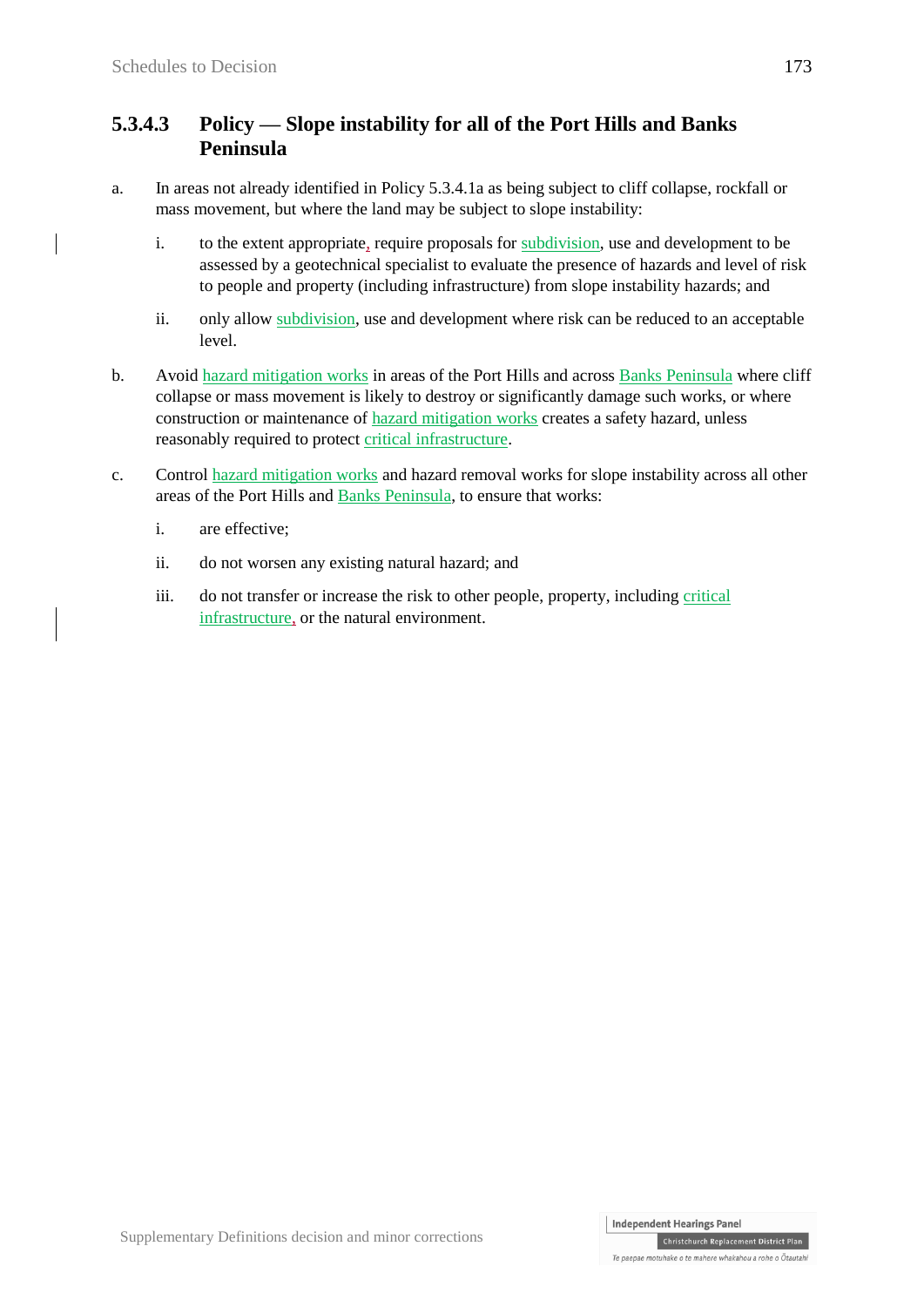## **5.4 How to interpret and apply the rules**

- a. The rules that apply in the natural hazard overlay areas in the Planning Maps are listed in:
	- i. Rule 5.5 Flood hazard:
		- A. Rule 5.5.1 Activities and earthworks in the Flood Management Area;
		- B. Rule 5.5.2 Activities and earthworks in the Te Waihora/Lake Ellesmere and Wairewa/Lake Forsyth Flood Management Areas;
		- C. Rule 5.5.3 Activities and earthworks in the Waimakariri Flood Management Area;
		- D. Rule  $5.5.4$  Repair of land used for residential purposes damaged by earthquakes within the Flood Management Areas in rural and residential zones;
		- E. Rule 5.5.5 Activities and earthworks in the Flood Ponding Management Area; and
		- F. Rule 5.5.6 Activities in the High Flood Hazard Management Area.
	- ii. Rule 5.6 Liquefaction hazard; and
	- iii. Rule 5.7 Slope instability.
- b. The Flood Management Areas have separate, specific provisions in identified geographical areas identified on the Planning Maps as set out below. Rule 5.5.1 does not apply to areas subject to Rules 5.5.2 or 5.5.3:
	- i. Rule 5.5.1 Activities and earthworks in the Flood Management Area;
	- ii. Rule 5.5.2 Activities and earthworks in the Te Waihora/Lake Ellesmere and Wairewa/Lake Forsyth Flood Management Areas;
	- iii. Rule 5.5.3 Activities and earthworks in the Waimakariri Flood Management Area.
- c. The information requirements for resource consent applications are set out in Rule 5.8.
- d. The activities covered by the rules in this chapter are also subject to the rules in the relevant zone chapters.
- e. The activity status tables, rules and standards in the following chapters also apply:
	- **6** General Rules and Procedures
	- **7** Transport
	- **8** Subdivision, Development and Earthworks
	- **9** Natural and Cultural Heritage
	- **11** Utilities and Energy
	- **12** Hazardous Substances and Contaminated Land

Christchurch Replacement District Plan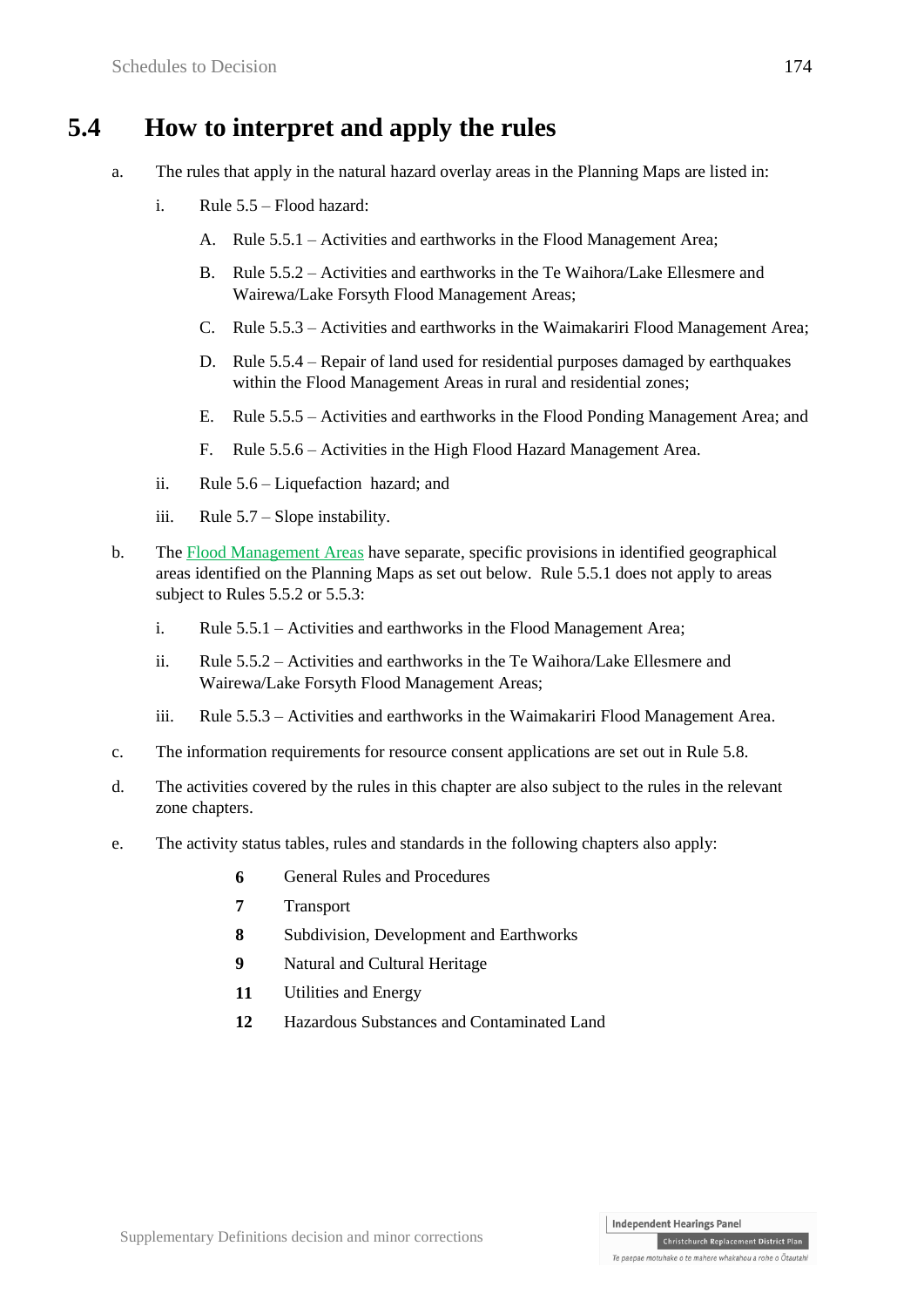# **5.5 Rules - Flood hazard**

Areas identified as being subject to high hazard flooding<sup>6</sup> are identified on the Planning Maps as High Flood Hazard Management Area.

Areas identified as being subject to inundation in a major flooding event are identified as Flood Management Area. Within this area, where the required floors levels are certain and already established by the Council, they are identified on the Planning Maps as being within the Fixed Minimum Floor Level Overlay. Where they are not accurately modelled and further modelling is required, the Council will, on request, review its current information and issue a Minimum Floor Level Certificate that will certify the floor level necessary for that site based on available information.

Areas that are important for stormwater retention are also identified on the Planning Maps as Flood Ponding Management Area.

## **5.5.1 Activities and earthworks in the Flood Management Area**

### **5.5.1.1 Permitted activities**

The activities listed below are permitted activities where the activity is located in the area shown on the Planning Maps as Flood Management Area (other than in a Transport Zone, where the Flood Management Area rules do not apply), if they meet the activity specific standards set out in Table 5.5.1.1b.

Activities may also be restricted discretionary as specified in Rule 5.5.1.5.

Exemptions relating to this rule can be found in Rule 5.5.1.4.

For filling or excavation (before 31 December 2018) for repair of land used for residential purposes and damaged by earthquakes, see [Rule](http://proposed.districtplanint.ccc.govt.nz/Common/Output/HTMLtoPDF.aspx?HID=25751) 5.5.4.

For the purpose of determining appropriate floor levels for P1 and P2, the following models will be used:

#### **Table 5.5.1.1a.**

| <b>Flood Management</b><br><b>Area Catchment</b> | Model<br><b>Version</b>                           |                  |
|--------------------------------------------------|---------------------------------------------------|------------------|
| <b>Styx</b>                                      | Styx River Hydrologic and Hydraulic<br>Model      | R <sub>004</sub> |
| Avon                                             | Avon River Hydrologic and Hydraulic<br>Model      | D <sub>13</sub>  |
| Heathcote                                        | Heathcote River Hydrologic and<br>Hydraulic Model | 2012 Design      |

<sup>1</sup> <sup>6</sup> High hazard flooding includes areas that flood to a depth greater than 1 metre, or the depth (m) x velocity ( $ms^{-1}$ ) of the over land flow is greater than 1 in a 0.2% AEP (1 in 500-year) flood event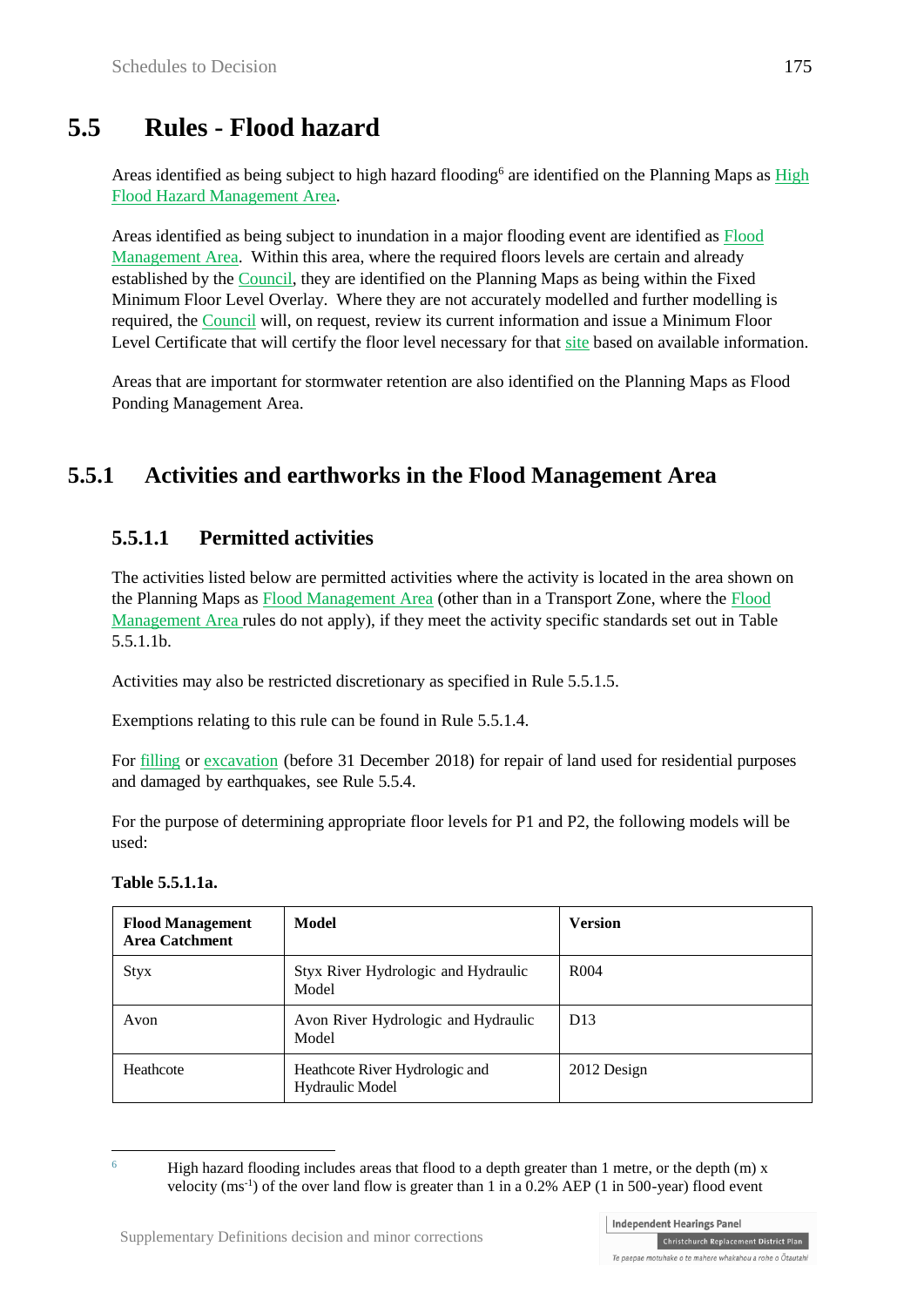| ,umner | Sumner Floodplain Hydrologic and<br>Hydraulic Model | 12N |
|--------|-----------------------------------------------------|-----|
|        |                                                     |     |

#### **Table 5.5.1.1b.**

| <b>Activity</b>             |                                                                                                                                                                                                                                                                                                                                                                  | <b>Activity specific standards</b>                                                                                                                                                                                                                                                                                                                                                                                                                                                                                                                                                                                                                                                                                                                                                                                    |
|-----------------------------|------------------------------------------------------------------------------------------------------------------------------------------------------------------------------------------------------------------------------------------------------------------------------------------------------------------------------------------------------------------|-----------------------------------------------------------------------------------------------------------------------------------------------------------------------------------------------------------------------------------------------------------------------------------------------------------------------------------------------------------------------------------------------------------------------------------------------------------------------------------------------------------------------------------------------------------------------------------------------------------------------------------------------------------------------------------------------------------------------------------------------------------------------------------------------------------------------|
| <b>P1</b><br>P <sub>2</sub> | New buildings located within the<br>Fixed Minimum Floor Level Overlay,<br>unless specified in P5, P6, P7, P8 or<br>P9 in Rule 5.5.1.1.<br>Additions to existing <b>buildings</b> which<br>increase the ground floor area of the<br>building located within the Fixed<br>Minimum Floor Level Overlay, unless<br>specified in P6, P7, P8 or P9 in Rule<br>5.5.1.1. | a. Minimum floor levels shall be the highest of the<br>following:<br>i.<br>flooding predicted to occur in a 0.5% AEP (1 in<br>200-year) rainfall event concurrent with a 5%<br>AEP (1 in 20-year) tidal event, including 1 metre<br>sea level rise plus 400mm freeboard, as<br>predicted by the relevant Christehurch City<br>Council model and version identified in Table<br>$5.5.1.1a$ .; or<br>ii.<br>flooding predicted to occur in a 0.5% AEP (1 in<br>200-year) tidal event concurrent with a 5% (1 in<br>20-year) rainfall event, including 1m sea level<br>rise plus 400mm freeboard, as predicted by the<br>relevant Christehurch City-Council model and<br>version identified in Table 5.5.1.1a.; or<br>iii.<br>12.3 metres above Christchurch City Council<br>Datum.<br>(Link to table with floor levels) |
| <b>P3</b>                   | New buildings outside the Fixed<br>Minimum Floor Level Overlay unless<br>specified in P5, P6, P7, P8 or P9 in<br>Rule 5.5.1.1.                                                                                                                                                                                                                                   | a. Minimum floor levels shall be the level specified in<br>the Minimum Floor Level Certificate (refer to Rule<br>5.5.1.2)                                                                                                                                                                                                                                                                                                                                                                                                                                                                                                                                                                                                                                                                                             |
| <b>P4</b>                   | Additions to existing <b>buildings</b> which<br>increase the ground floor area of the<br>building outside the Fixed Minimum<br>Floor Level Overlay unless specified<br>in P6, P7, P8 or P9 in Rule 5.5.1.1.                                                                                                                                                      | a. Minimum floor levels shall be the level specified in<br>the Minimum Floor Level Certificate (refer to Rule<br>5.5.1.2)                                                                                                                                                                                                                                                                                                                                                                                                                                                                                                                                                                                                                                                                                             |
| <b>P5</b>                   | Additions to existing <b>buildings</b> that do<br>not increase the ground floor area of<br>the building.                                                                                                                                                                                                                                                         | Nil                                                                                                                                                                                                                                                                                                                                                                                                                                                                                                                                                                                                                                                                                                                                                                                                                   |
| <b>P6</b>                   | Additions other than garages provided<br>for in Rule 5.5.1.1 P7 which do not<br>increase the ground floor area of an<br>existing building by more than $25 \text{ m}^2$<br>within any continuous period of 10<br>years.                                                                                                                                          | <b>Nil</b>                                                                                                                                                                                                                                                                                                                                                                                                                                                                                                                                                                                                                                                                                                                                                                                                            |
| P7                          | Garages of 40 $m2$ or less in area, and<br>any other accessory buildings without<br>floors.                                                                                                                                                                                                                                                                      | <b>Nil</b>                                                                                                                                                                                                                                                                                                                                                                                                                                                                                                                                                                                                                                                                                                                                                                                                            |
| P <sub>8</sub>              | Decks, swimming pools, and<br>unenclosed buildings without floors.                                                                                                                                                                                                                                                                                               | N <sub>il</sub>                                                                                                                                                                                                                                                                                                                                                                                                                                                                                                                                                                                                                                                                                                                                                                                                       |
| P <sub>9</sub>              | Utilities and LPG storage tanks.                                                                                                                                                                                                                                                                                                                                 | <b>Nil</b>                                                                                                                                                                                                                                                                                                                                                                                                                                                                                                                                                                                                                                                                                                                                                                                                            |

 $\label{thm:chh}$  Christchurch Replacement District Plan Te paepae motuhake o te mahere whakahou a rohe o Ōtautahi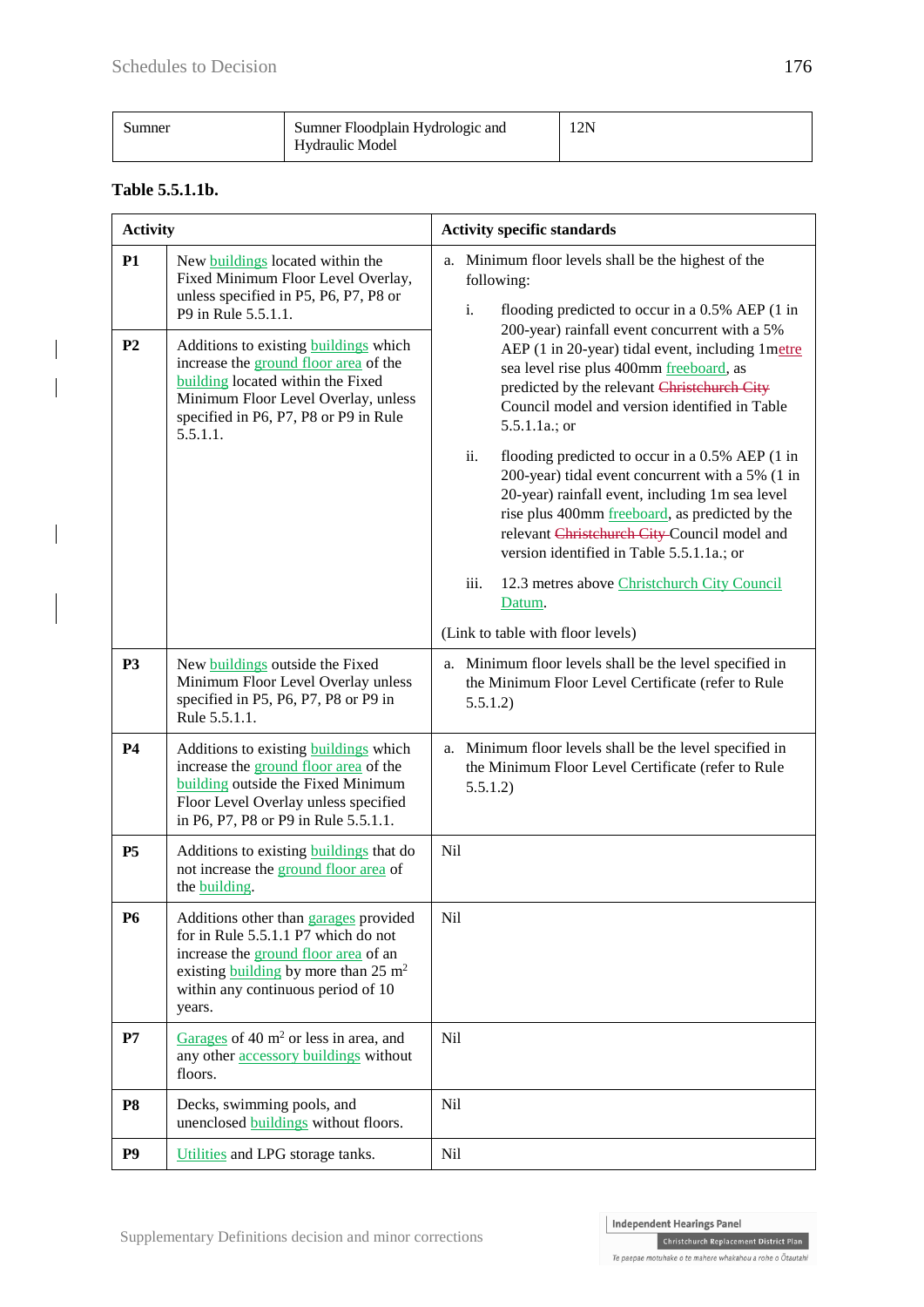| <b>Activity</b> |                                                                                                                                                                                                                                               | <b>Activity specific standards</b>                                                                                                                                                                                                                                                                                                                                                                                                                                                                                                                                                                                                                                                                                           |
|-----------------|-----------------------------------------------------------------------------------------------------------------------------------------------------------------------------------------------------------------------------------------------|------------------------------------------------------------------------------------------------------------------------------------------------------------------------------------------------------------------------------------------------------------------------------------------------------------------------------------------------------------------------------------------------------------------------------------------------------------------------------------------------------------------------------------------------------------------------------------------------------------------------------------------------------------------------------------------------------------------------------|
| <b>P10</b>      | Filling or excavation for residential<br>building platforms only to the extent<br>necessary to achieve the minimum<br>floor levels specified for P1, P2, P3<br>and P4 in Rule 5.5.1.1 for new<br>buildings and for additions to<br>buildings. | <b>Nil</b>                                                                                                                                                                                                                                                                                                                                                                                                                                                                                                                                                                                                                                                                                                                   |
| <b>P11</b>      | Filling or excavation associated with<br>the maintenance of flood protection<br>and bank erosion protection works;<br>and the maintenance of existing drains<br>or ponds.                                                                     | Nil                                                                                                                                                                                                                                                                                                                                                                                                                                                                                                                                                                                                                                                                                                                          |
| P <sub>12</sub> | Filling or excavation associated with<br>utilities, or the replacement, repair or<br>maintenance of existing utilities.                                                                                                                       | Nil                                                                                                                                                                                                                                                                                                                                                                                                                                                                                                                                                                                                                                                                                                                          |
| P13             | Filling or excavation in zones other<br>than commercial, industrial and rural<br>zones that is not provided for under<br>Rule 5.5.1.1 P10-P12 or P17.                                                                                         | a. A maximum height of 0.3m of filling above ground<br>level and 0.6m depth of excavation below ground<br>level; and<br>b. A maximum volume of filling above ground level of<br>$10m3$ per site, and a maximum cumulative volume of<br>$filling$ and excavation of $25m3$ per site, in each case<br>within any continuous period of 10 years.<br><b>Or</b><br>The excavation and filling is associated with the<br>c.<br>maintenance and/or replacement of underground<br>petroleum storage systems and where, following<br>reinstatement of the underground petroleum storage<br>systems, the site will have a finished contour that is<br>equivalent to the ground level at the commencement<br>of the works.              |
| P <sub>14</sub> | Filling or excavation in commercial<br>and industrial zones that is not<br>provided for under Rule 5.5.1.1 P10-<br>P12 or P17.                                                                                                                | a. A maximum height of 0.3 metres of filling above<br>ground level and 0.6 metres depth of excavation below<br>ground level; and<br>b. A maximum volume of filling above ground level of<br>$20m3$ per site, and a maximum cumulative volume of<br>$filling$ and excavation of 50 $m3$ per site, in each case<br>within any continuous period of 10 years.<br><b>Or</b><br>The excavation and filling is associated with the<br>c.<br>maintenance and/or replacement of underground<br>petroleum storage systems and where, following<br>reinstatement of the underground petroleum storage<br>systems, the site will have a finished contour that is<br>equivalent to the ground level at the commencement<br>of the works. |
| P <sub>15</sub> | Filling or excavation in rural zones<br>that is not provided for under Rule<br>5.5.1.1 P10-P12 or P17.                                                                                                                                        | A maximum height of 0.2 metres of filling above<br>a.<br>ground level and 0.6 metres depth of excavation below<br>ground level; and                                                                                                                                                                                                                                                                                                                                                                                                                                                                                                                                                                                          |

 $\label{thm:chh}$  Christchurch Replacement District Plan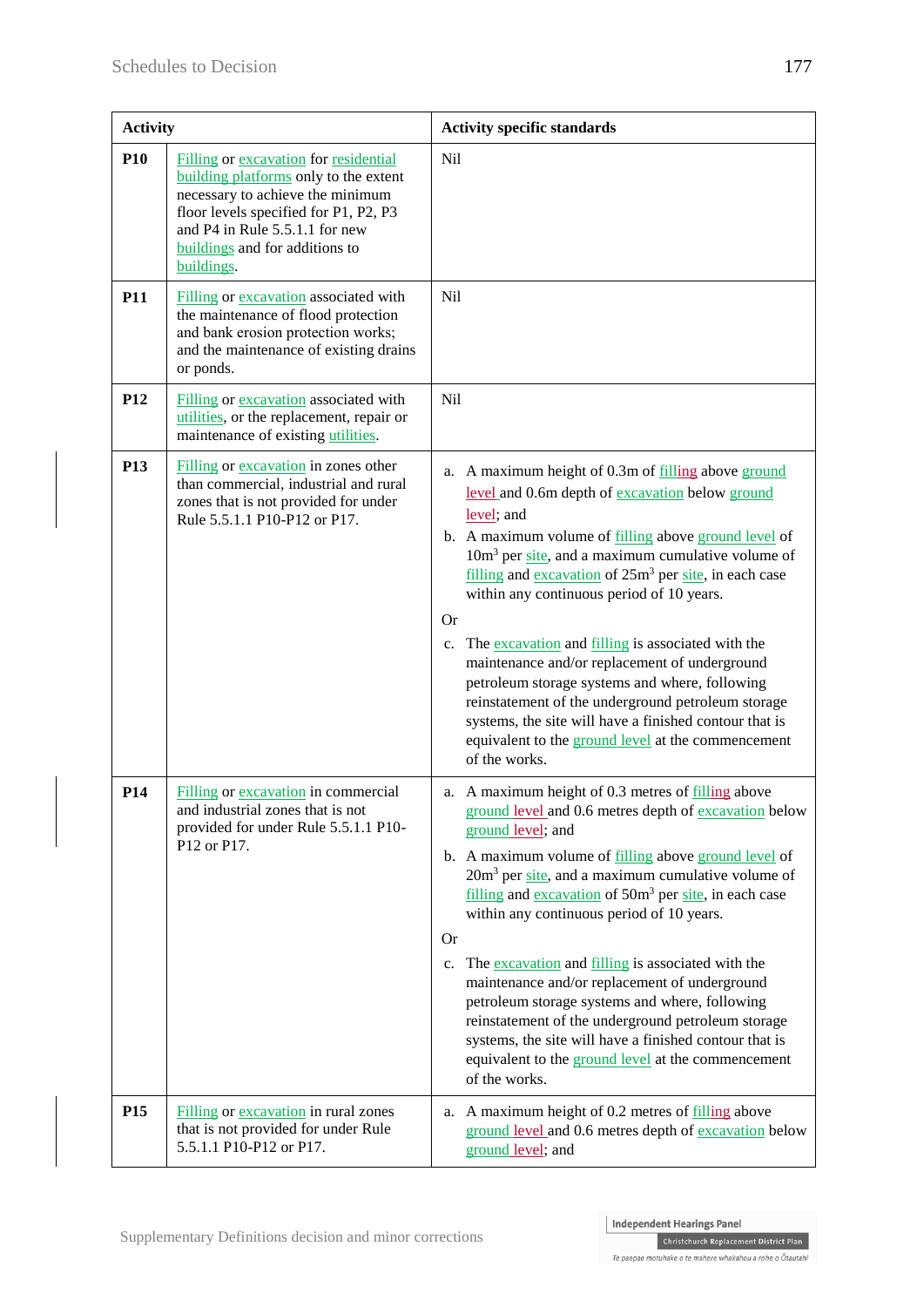| <b>Activity</b> |                                                                                                                     | <b>Activity specific standards</b>                                                                                                                                                                                                                                                                                                                                                                                                                                                                                                                                                                                                                                                                                                                                                                                                                                                                                                                                                                                                              |  |
|-----------------|---------------------------------------------------------------------------------------------------------------------|-------------------------------------------------------------------------------------------------------------------------------------------------------------------------------------------------------------------------------------------------------------------------------------------------------------------------------------------------------------------------------------------------------------------------------------------------------------------------------------------------------------------------------------------------------------------------------------------------------------------------------------------------------------------------------------------------------------------------------------------------------------------------------------------------------------------------------------------------------------------------------------------------------------------------------------------------------------------------------------------------------------------------------------------------|--|
|                 |                                                                                                                     | b. A maximum volume of filling above ground level of<br>100m <sup>3</sup> per site within any continuous period of 10<br>years.<br><b>Or</b><br>The excavation and filling is associated with the<br>$c_{\cdot}$<br>maintenance and/or replacement of underground<br>petroleum storage systems and where, following<br>reinstatement of the underground petroleum storage<br>systems, the site will have a finished contour that is<br>equivalent to the ground level at the commencement<br>of the works.                                                                                                                                                                                                                                                                                                                                                                                                                                                                                                                                      |  |
| P <sub>16</sub> | Outdoor storage of transiting shipping<br>containers in commercial and<br>industrial zones.                         | Nil                                                                                                                                                                                                                                                                                                                                                                                                                                                                                                                                                                                                                                                                                                                                                                                                                                                                                                                                                                                                                                             |  |
| P17             | Excavation and filling within the area<br>identified in Appendix 8.6.7d -<br>Cashmere/Worsleys Development<br>Plan. | a. The excavation and filling will not result in the<br>reduction in the existing potential storage volume of<br>water that is able to be retained within the<br>development plan area, prior to any residential zone<br>development, in a 0.2% AEP event up to the existing<br>Worsleys Road minimum centreline level of 18.89<br>metres (Christchurch City Council Datum). The<br>design shall also accommodate additional storage for<br>any additional stormwater that could be discharged<br>from the development of the residential zones and<br>roads in a 0.2% AEP event.<br>b. All roads are filled so that the crown of the road is no<br>lower than RL 18.7 metres (Christchurch City Council<br>Datum), except for the realigned Worsleys Road<br>required in the Development Plan. The crown of<br>Worsleys Road shall be no lower than RL 18.89<br>metres (Christchurch City Council Datum).<br>c. The side slopes of all areas filled or excavated in<br>accordance with a. and b. above shall not exceed an<br>angle of 1 in 5. |  |

## **5.5.1.2 Minimum floor level certificate**

- a. For P3 and P4 in Table 5.5.1.1b, new buildings or additions to existing buildings within the Flood Management Area, but outside of the Fixed Minimum Floor Level Overlay shall have a floor level that is greater than or equal to that specified in a Minimum Floor Level Certificate. The Council will issue a Minimum Floor Level Certificate (which will be valid for 2 years from the date of issue) which specifies the design floor level for a building calculated as the highest of the following:
	- i. flooding predicted to occur in a 0.5% AEP (1 in 200-year) rainfall event concurrent with a 5% AEP (1 in 20-year) tidal event, including 1m sea level rise plus 400mm freeboard, as predicted by the most up to date Christchurch City Council model and any relevant field information; or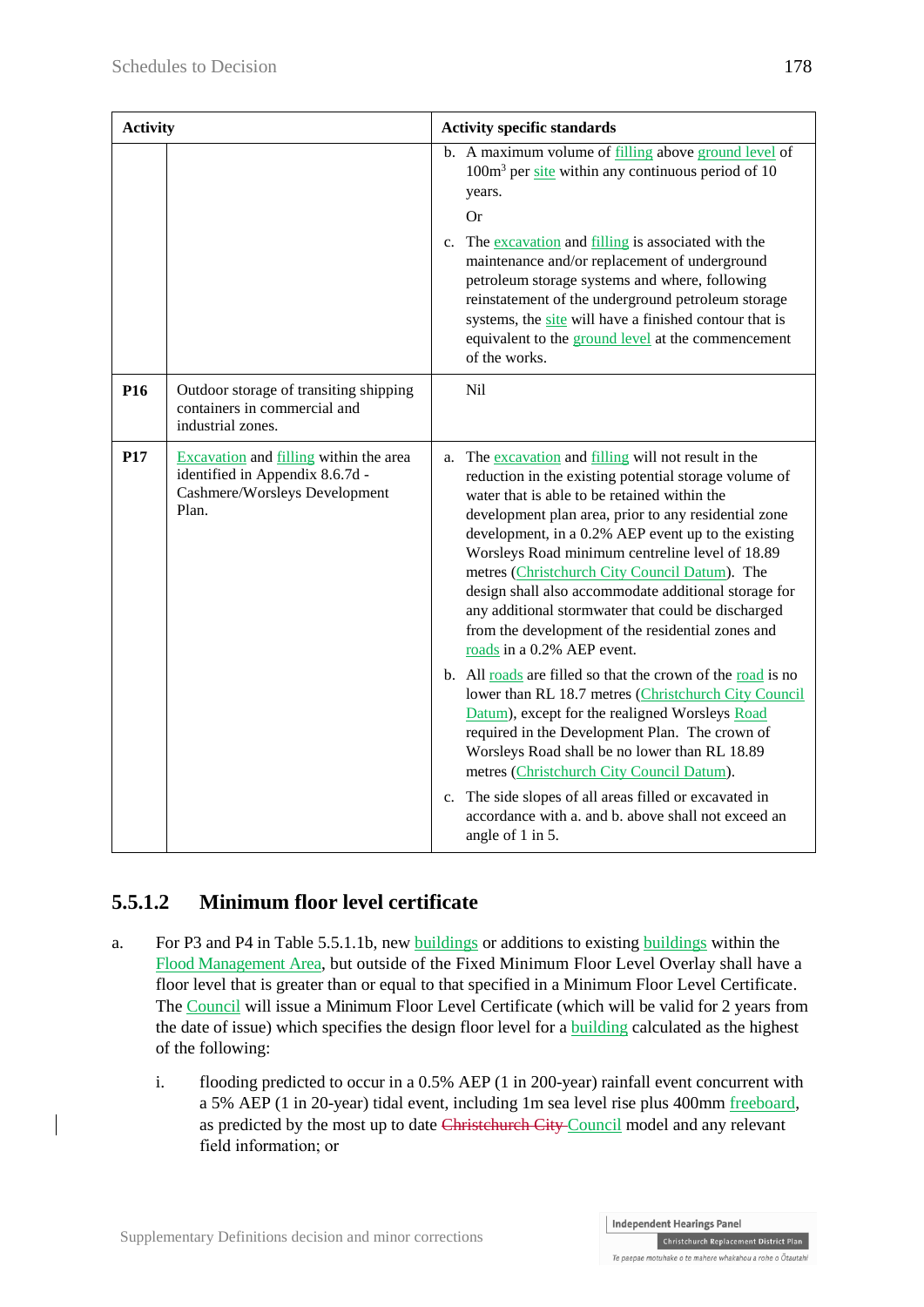- ii. flooding predicted to occur in a 0.5% AEP (1 in 200-year) tidal event concurrent with a 5% AEP (1 in 20-year) rainfall event, including 1m sea level rise plus 400mm freeboard, as predicted by the most up to date Christchurch City Council model and any relevant field information; or
- iii. 12.3 metres above Christchurch City Council [Datum.](http://proposed.districtplanint.ccc.govt.nz/common/user/contentlink.aspx?sid=43540)

### **5.5.1.3 Exemptions for daylight recession planes in the Flood Management Area**

- a. For P1 and P2 in Rule 5.5.1.1, the applicable daylight recession plane in residential zones shall be determined as if the ground level at the relevant boundary was the minimum floor level set in the activity specific standards in Rule 5.5.1.1, or natural ground level, whichever is higher.
- b. For P3 and P4 in Rule 5.5.1.1, the applicable daylight recession plane in residential zones shall be determined as if the ground level at the relevant boundary was the minimum floor level specified in the Minimum Floor Level Certificate issued under Rule 5.5.1.2, or natural ground level, whichever is higher.
- c. For the purposes of a. and b. above, the applicable daylight recession plane in residential zones are:
	- i. Rule [14.2.3.6](http://proposed.districtplanint.ccc.govt.nz/Common/Output/HTMLtoPDF.aspx?HID=24951) Daylight recession planes Residential Suburban Zone and Residential Suburban Density Transition Zone;
	- ii. Rule [14.3.3.6](http://proposed.districtplanint.ccc.govt.nz/Common/Output/HTMLtoPDF.aspx?HID=24972) Daylight recession planes Residential Medium Density Zone;
	- iii. Rule 14.4.3.5 Daylight recession planes Residential Banks Peninsula Zone;
	- iv. Rule 14.5.3.4 Daylight recession planes Residential Hills Zone;
	- v. Rule 14.7.3.4 Daylight recession planes Residential Large Lot Zone;
	- vi. Rule 14.8.3.4 Daylight recession planes Residential Small Settlement;
	- vii. Rule [14.9.3.4](http://proposed.districtplanint.ccc.govt.nz/Common/Output/HTMLtoPDF.aspx?HID=26638) Daylight recession planes Residential New Neighbourhood Zone;
	- viii. Rule 14.10.3.6 Daylight recession planes Residential Guest Accommodation Zone;
	- ix. Rule 14.11.4.2 Daylight recession planes Enhanced development mechanism;
	- x. Rule 14.12.3.2 Daylight recession planes Community housing redevelopment mechanism; and
	- xi. Rule 14.13.3.2 Daylight recession planes Residential Central City Zone.

### **5.5.1.4 Exemption for buildings in certain circumstances where a PIM has been issued**

- a. Replacement of earthquake-damaged buildings (including partial replacement) in the Flood Management Area are exempt from compliance with the requirements of P1-P4 in Rule 5.5.1.1, provided that:
	- i. for Flood Management Areas made operative on 7 June 2016 or [insert Stage 3 operative date], on or before the date at which those Flood Management Areas became operative,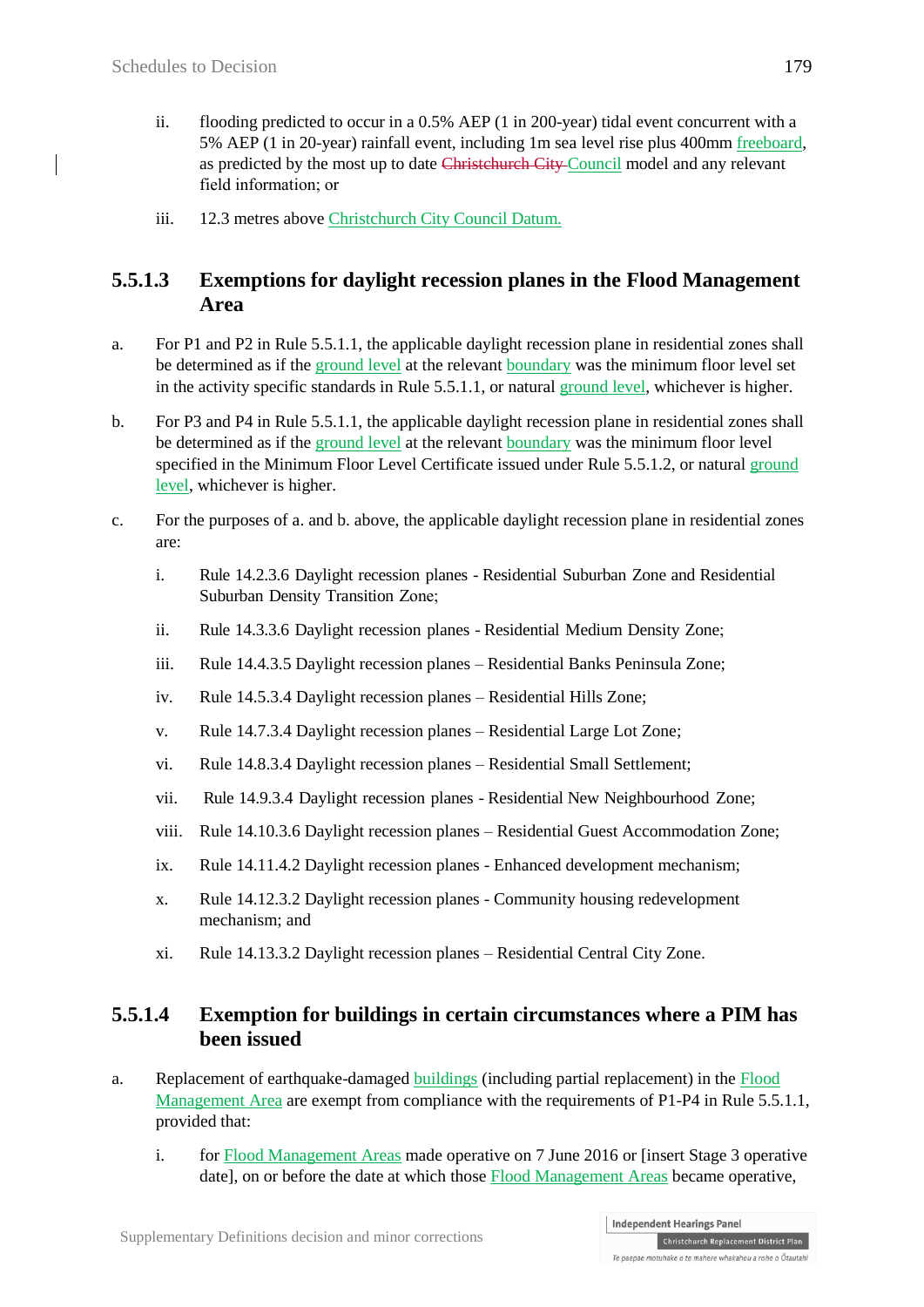the Council has received an application for a Project Information Memorandum (PIM) for a **building** on a specific site;

#### AND

ii. in response to that application, the Council has issued a PIM that confirms the minimum floor level for the building on that site.

The PIM may be issued before or after the date at which the relevant Flood Management Area became operative, but shall be based on the requirements of the relevant district plan that was operative on the date the PIM was received, or if no rules were relevant under that plan, the New Zealand Building Code as at the date that the application was received.

b. The exemption to Rule 5.5.1.1 outlined in a. above will cease to apply if construction of the building is not commenced by 30 April 2018.

## **5.5.1.5 Restricted discretionary activities**

The activities listed below are restricted discretionary activities where the activity is located in an area shown on the Planning Maps as a Flood Management Area.

Discretion to grant or decline consent and impose conditions is restricted to the matters of discretion as set out in the following table.

| <b>Activity</b> |                                                                                                                                                                                                                                                                                  | The <b>Council's</b> discretion shall be limited to the following<br>matters:                                                                                                                                                                                                                                                                                                                                                                                                                                                                                                                                                                                                                                                                                                    |  |  |
|-----------------|----------------------------------------------------------------------------------------------------------------------------------------------------------------------------------------------------------------------------------------------------------------------------------|----------------------------------------------------------------------------------------------------------------------------------------------------------------------------------------------------------------------------------------------------------------------------------------------------------------------------------------------------------------------------------------------------------------------------------------------------------------------------------------------------------------------------------------------------------------------------------------------------------------------------------------------------------------------------------------------------------------------------------------------------------------------------------|--|--|
| RD1             | New buildings or additions to<br>buildings which are not<br>permitted by the activity status<br>rules and/or activity specific<br>standards for $P1 - P9$ set out in<br>Rule 5.5.1.1.<br>Any application arising from<br>this rule shall not be limited or<br>publicly notified. | The Council's discretion is limited to the following matters:<br>a.<br>setting of minimum floor levels<br>i.<br>ii.<br>mitigation of the effects of flooding<br>b. These restricted discretionary activities will be assessed<br>against the following criteria:<br>$\mathbf{i}$ .<br>The frequency at which any proposed building or<br>addition is predicted to be flooded and the extent of<br>damage likely to occur in such an event.<br>ii.<br>Whether any mitigation measures are proposed, their<br>effectiveness and environmental effects, and any<br>benefits to the wider area associated with flood<br>management.<br>iii.<br>Whether there are any positive effects from the<br>reduction in floor levels in relation to neighbouring<br>buildings or streetscape. |  |  |
| RD2             | Filling or excavation which is<br>not a permitted activity under<br>P10, P11, P12, or P17 set out<br>in Rule $5.5.1.1$ , or $\frac{\text{filling}}{\text{alling}}$ or<br>excavation that exceeds the<br>standards in P13 - P15 set out in<br>Rule 5.5.1.1.                       | a. The Council's discretion is limited to the following matters:<br>i.<br>timing, location, scale and nature of earthworks;<br>ii.<br>earthworks method; and<br>iii.<br>mitigation of effects as they impact flooding and                                                                                                                                                                                                                                                                                                                                                                                                                                                                                                                                                        |  |  |

**Table 5.5.1.5a**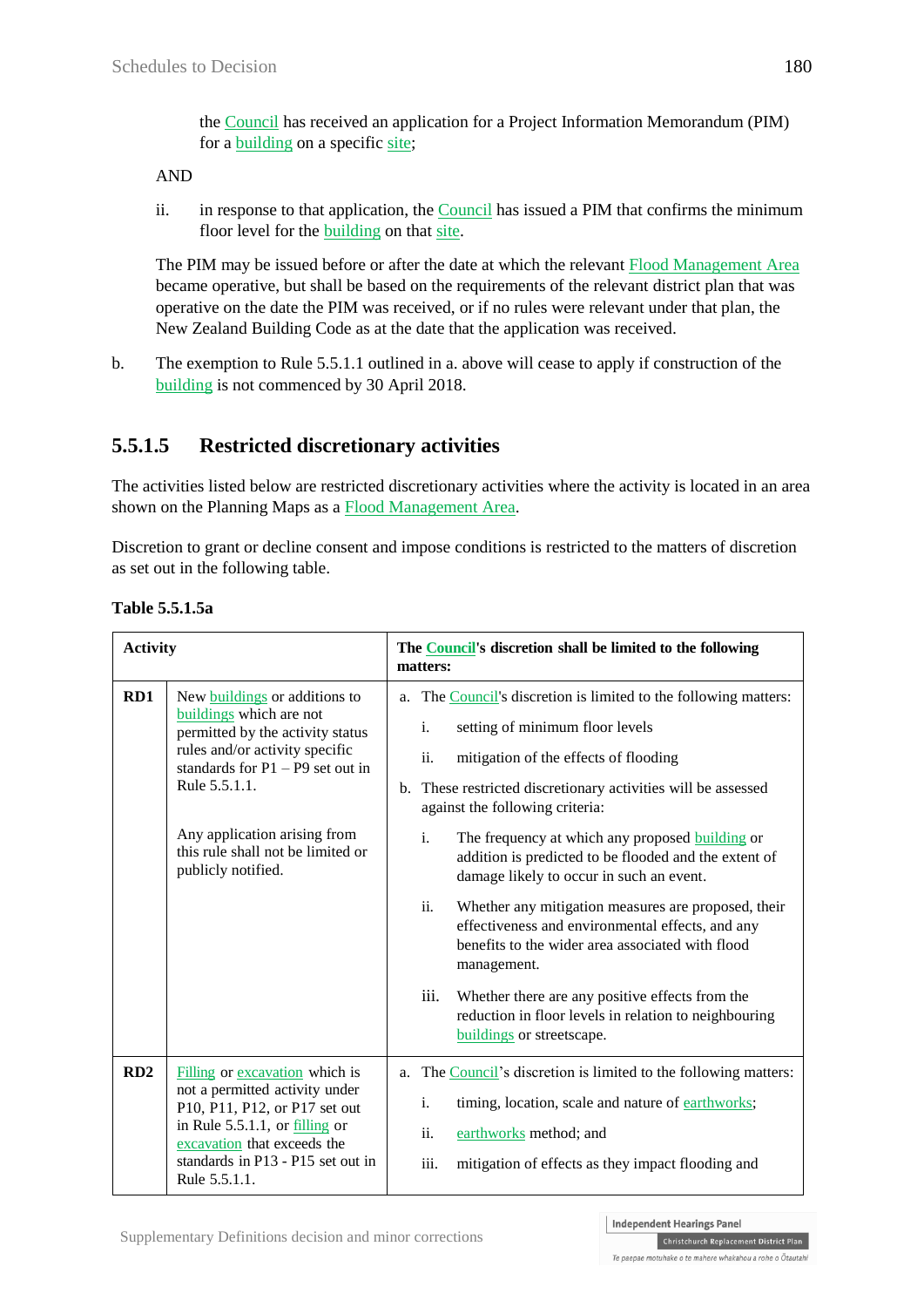| <b>Activity</b> | The <b>Council</b> 's discretion shall be limited to the following<br>matters:                                                                                                                                                                                      |  |
|-----------------|---------------------------------------------------------------------------------------------------------------------------------------------------------------------------------------------------------------------------------------------------------------------|--|
|                 | surface drainage.                                                                                                                                                                                                                                                   |  |
|                 | b. These restricted discretionary activities will be assessed<br>against the following criteria:                                                                                                                                                                    |  |
|                 | Whether any effects arise from filling or excavation<br>i.<br>on land stability, flooding, water bodiesways,<br>groundwater and natural ground levels on- and/or off-<br>site, including:                                                                           |  |
|                 | A. any likelihood of exacerbation of flooding,<br>erosion, or siltation either upstream or<br>downstream of the site;                                                                                                                                               |  |
|                 | B. any likelihood of affecting the stability of<br>adjoining land, including its susceptibility to<br>subsidence or erosion;                                                                                                                                        |  |
|                 | C. any adverse effects on other properties from<br>disturbances to surface drainage patterns;                                                                                                                                                                       |  |
|                 | D. effects on flood storage capacity and function in<br>the immediate area, and any wider effects on the<br>flood storage in the catchment including any<br>compensatory storage proposed; and any effects<br>on existing stormwater and flood protection<br>works; |  |
|                 | E. any implications for groundwater and the water<br>table, on- or off-site; and                                                                                                                                                                                    |  |
|                 | any benefits associated with flood management.<br>F.                                                                                                                                                                                                                |  |
|                 | ii.<br>Whether there are any benefits arising that enable the<br>reasonable use of the site.                                                                                                                                                                        |  |
|                 | iii.<br>Whether any mitigation measures are proposed, their<br>effectiveness and whether, and to what extent there is<br>a transfer of adverse effects to other properties.                                                                                         |  |

## **5.5.2 Activities and earthworks in the Te Waihora/Lake Ellesmere and Wairewa/Lake Forsyth Flood Management Areas**

## **5.5.2.1 Permitted activities**

The activities listed below are permitted activities where the activity is located within the areas shown on the Planning Maps as Te Waihora/Lake Ellesmere or Wairewa/Lake Forsyth Flood Management Areas (other than in a Transport Zone, where the **Flood Management Area** rules do not apply), if they meet the activity specific standards set out in this table.

Activities may also be restricted discretionary as set out in Rule 5.5.2.4.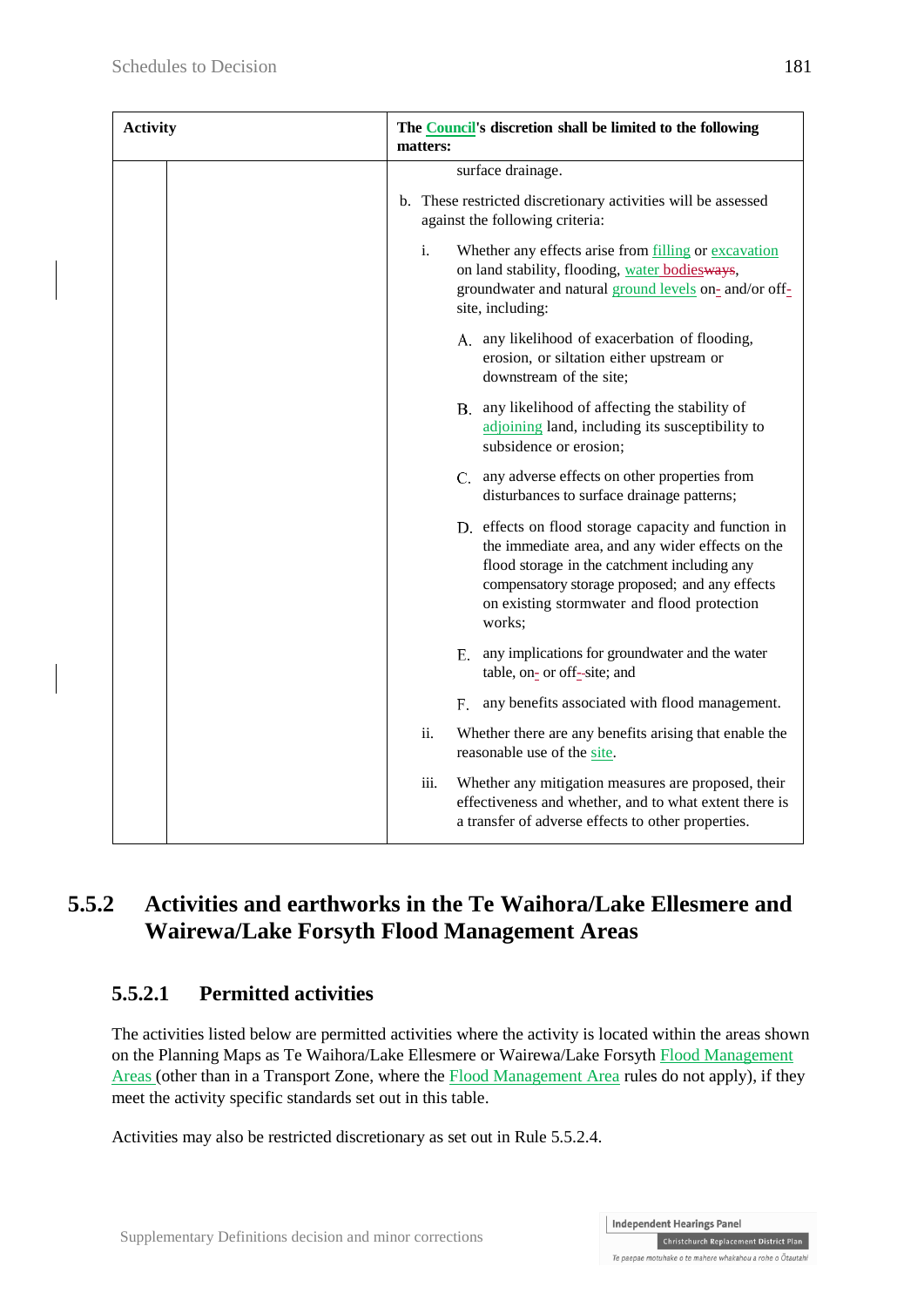For filling or excavation (before 31 December 2018) for repair of land used for residential purposes and damaged by earthquakes, see [Rule](http://proposed.districtplanint.ccc.govt.nz/Common/Output/HTMLtoPDF.aspx?HID=25751) 5.5.4.

| <b>Activity</b> |                                                                                                                                                                                                                               | <b>Activity specific standards</b>                                                                                                                                                                                                                                                                                                                                                                                                                                                                                                                                                                                                                                                                                                              |
|-----------------|-------------------------------------------------------------------------------------------------------------------------------------------------------------------------------------------------------------------------------|-------------------------------------------------------------------------------------------------------------------------------------------------------------------------------------------------------------------------------------------------------------------------------------------------------------------------------------------------------------------------------------------------------------------------------------------------------------------------------------------------------------------------------------------------------------------------------------------------------------------------------------------------------------------------------------------------------------------------------------------------|
| <b>P1</b>       | New <b>buildings</b> and additions to existing <b>buildings</b> unless<br>specified in Rule 5.5.2.1 P2-P6.                                                                                                                    | Minimum floor levels shall be the level<br>a.<br>specified in the Minimum Floor Level<br>Certificate (refer to Rule 5.5.2.2).                                                                                                                                                                                                                                                                                                                                                                                                                                                                                                                                                                                                                   |
| P <sub>2</sub>  | Additions to existing <b>buildings</b> that do not increase the<br>ground floor area of the building.                                                                                                                         | Nil                                                                                                                                                                                                                                                                                                                                                                                                                                                                                                                                                                                                                                                                                                                                             |
| <b>P3</b>       | Additions, other than garages provided for in Rule 5.5.2.1<br>P4, which do not increase the ground floor area of an<br>existing building by more than $25m^2$ within any continuous<br>period of 10 years.                    |                                                                                                                                                                                                                                                                                                                                                                                                                                                                                                                                                                                                                                                                                                                                                 |
| <b>P4</b>       | Garages of 40m <sup>2</sup> or less in area, accessory buildings which<br>are no more than 200m <sup>2</sup> in area, and other <b>accessory</b><br>buildings without floors.                                                 |                                                                                                                                                                                                                                                                                                                                                                                                                                                                                                                                                                                                                                                                                                                                                 |
| <b>P5</b>       | Decks, swimming pools, and unenclosed buildings without<br>floors.                                                                                                                                                            |                                                                                                                                                                                                                                                                                                                                                                                                                                                                                                                                                                                                                                                                                                                                                 |
| <b>P6</b>       | Utilities and LPG storage tanks.                                                                                                                                                                                              |                                                                                                                                                                                                                                                                                                                                                                                                                                                                                                                                                                                                                                                                                                                                                 |
| P7              | Filling or excavation for residential building platforms only<br>to the extent necessary to achieve the minimum floor levels<br>specified for P1 in Rule 5.5.2.1 for new buildings and for<br>additions to <b>buildings</b> . |                                                                                                                                                                                                                                                                                                                                                                                                                                                                                                                                                                                                                                                                                                                                                 |
| P <sub>8</sub>  | Filling or excavation associated with the maintenance of<br>flood protection and bank erosion protection works; and the<br>maintenance of existing drains or ponds.                                                           |                                                                                                                                                                                                                                                                                                                                                                                                                                                                                                                                                                                                                                                                                                                                                 |
| P <sub>9</sub>  | Filling or excavation associated with utilities, or the<br>replacement, repair or maintenance of existing utilities.                                                                                                          |                                                                                                                                                                                                                                                                                                                                                                                                                                                                                                                                                                                                                                                                                                                                                 |
| <b>P10</b>      | Filling or excavation that is not provided for under Rule<br>5.5.2.1 P7-P9 or P11.                                                                                                                                            | a. A maximum height of 0.3 metres of filling<br>above ground level and 0.6 metres depth<br>of excavation below ground level; and<br>b. A maximum volume of filling above<br>ground level of 20m <sup>3</sup> per site, and a<br>maximum cumulative volume of filling<br>and excavation of 50m <sup>3</sup> per site, in each<br>case within any continuous period of 10<br>years.<br>Or<br>The excavation and filling is associated<br>c.<br>with the maintenance and/or replacement<br>of underground petroleum storage systems<br>and where, following reinstatement of the<br>underground petroleum storage systems,<br>the site will have a finished contour that is<br>equivalent to the ground level at the<br>commencement of the works. |
| P <sub>11</sub> | Filling or excavation for the maintenance or upgrading of<br>existing roads on legal road.                                                                                                                                    | The works shall not impede the flow of<br>a.<br>surface water.                                                                                                                                                                                                                                                                                                                                                                                                                                                                                                                                                                                                                                                                                  |

Christchurch Replacement District Plan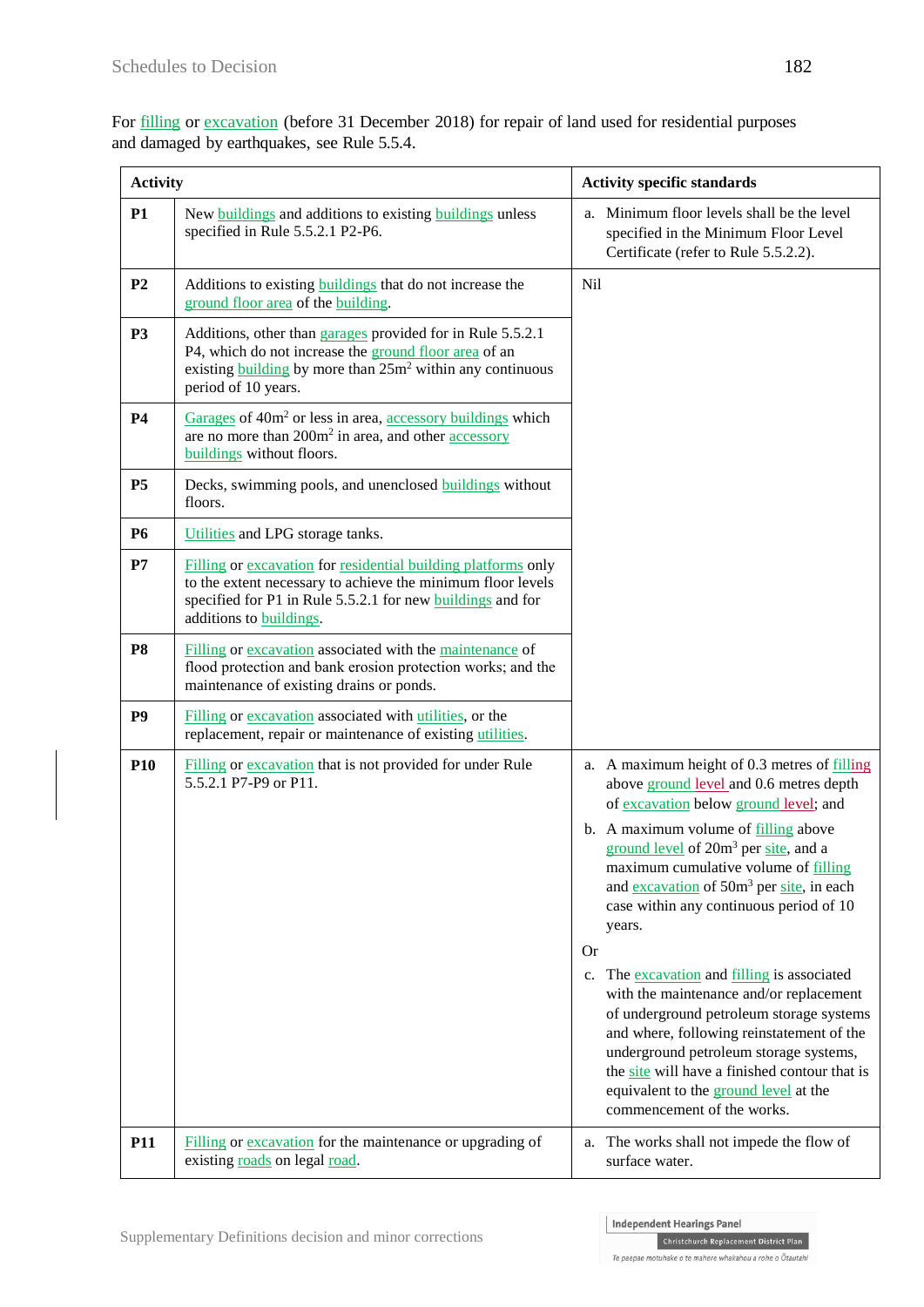## **5.5.2.2 Minimum floor level certificate**

- a. For Rule 5.5.2.1 P1, new buildings or additions to existing buildings within the Te Waihora/Lake Ellesmere and Wairewa/Lake Forsyth Flood Management Areas shall have a floor level that is greater than or equal to that specified in a Minimum Floor Level Certificate. The Council will issue a Minimum Floor Level Certificate (which will be valid for 2 years from the date of issue) which specifies the design floor level for a building calculated as the highest of the following:
	- i. flooding predicted to occur in a 0.5% AEP (1 in 200-year) rainfall event concurrent with a 5% AEP (1 in 20-year) tidal event, including 1m sea level rise plus 400mm freeboard, as predicted by the most up to date Christchurch City Council model and any relevant field information; or
	- ii. flooding predicted to occur in a 0.5% AEP (1 in 200-year) tidal event concurrent with a 5% AEP (1 in 20-year) rainfall event, including 1m sea level rise plus 400mm freeboard, as predicted by the most up to date Christehurch City Council approved model and any relevant field information; or
	- iii. 12.3 metres above Christchurch City Council Datum.

### **5.5.2.3 Exemptions for daylight recession planes in the Te Waihora/Lake Ellesmere and Wairewa/Lake Forsyth Flood Management Areas**

- a. For Rule 5.5.2.1 P1, the applicable daylight recession plane in residential zones shall be determined as if the ground level at the relevant boundary was the minimum floor level specified in the Minimum Floor Level Certificate issued under Rule 5.5.2.2, or natural ground level, whichever is higher.
- b. For the purposes of a. above, the applicable daylight recession plane in residential zones is:
	- i. Rule 14.8.3.4 Daylight recession planes Residential Small Settlement Zone

**Note:** For filling or excavation (before 31 December 2018) for repair of land used for residential purposes and damaged by earthquakes, see Rule 5.5.4.

## **5.5.2.4 Restricted discretionary activities**

The activities listed below are restricted discretionary activities where the activity is located within the areas shown on the Planning Maps as Te Waihora/Lake Ellesmere or Wairewa/Lake Forsyth Flood Management Areas.

Discretion to grant or decline consent and impose conditions is restricted to the matters of discretion as set out in the following table.

| <b>Activity</b> |                                                                                                           | The Council's discretion shall be limited to the following<br>matters:                                      |
|-----------------|-----------------------------------------------------------------------------------------------------------|-------------------------------------------------------------------------------------------------------------|
| RD1             | New buildings or additions to<br>buildings which are not permitted<br>by the activity status rules and/or | a. The Council's discretion is limited to the following<br>matters:<br>setting of minimum floor levels; and |

Christchurch Replacement District Plan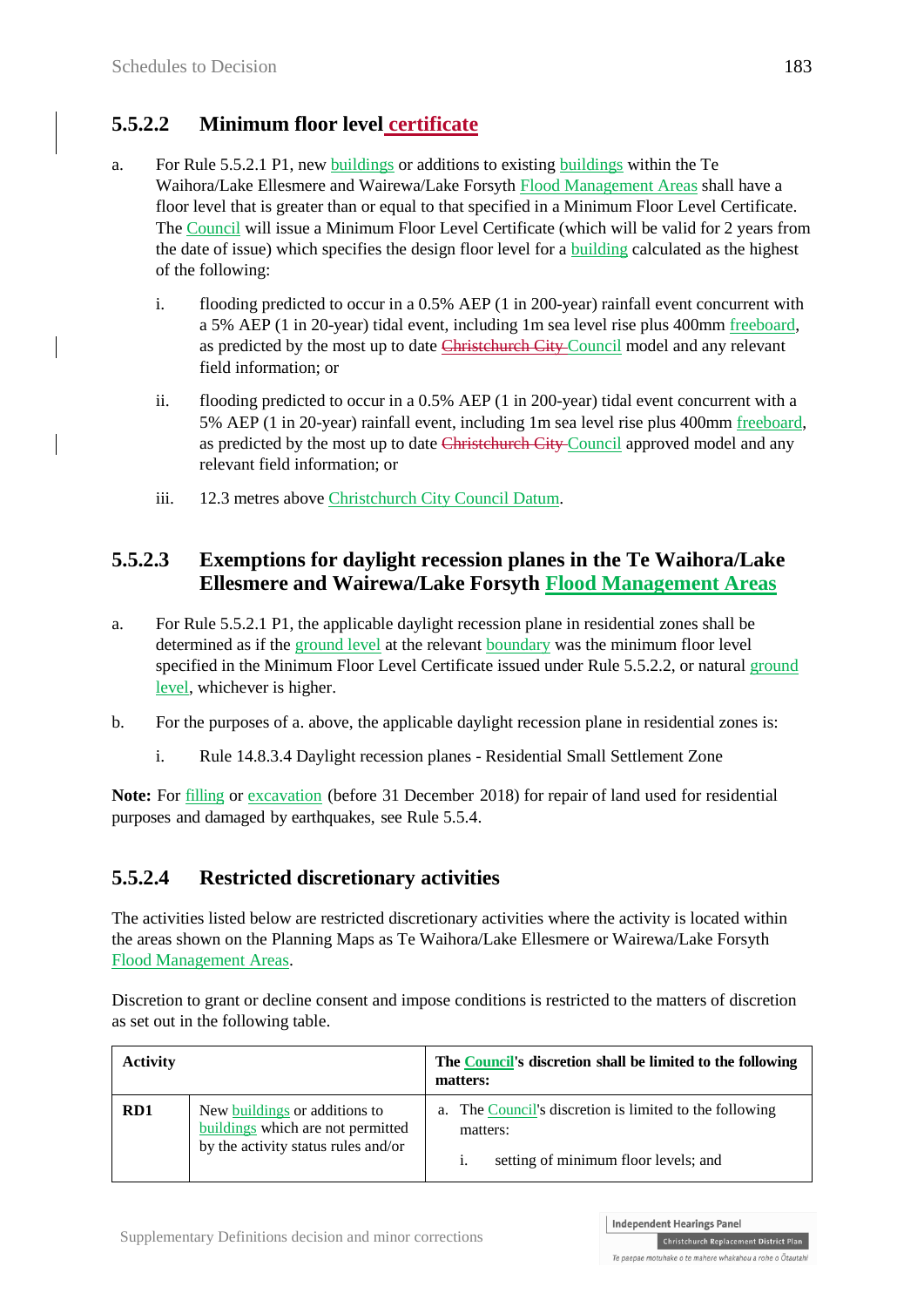|     | activity specific standards for P1 -<br>P6 set out in Rule 5.5.2.1.                     | mitigation of the effects of flooding.<br>ii.                                                                                                                                                                                                                       |
|-----|-----------------------------------------------------------------------------------------|---------------------------------------------------------------------------------------------------------------------------------------------------------------------------------------------------------------------------------------------------------------------|
|     |                                                                                         | b. These restricted discretionary activities will be<br>assessed against the following criteria:                                                                                                                                                                    |
|     | Any application arising from this<br>rule shall not be limited or<br>publicly notified. | i.<br>The frequency at which any proposed building or<br>addition is predicted to be flooded and the extent<br>of damage likely to occur in such an event.                                                                                                          |
|     |                                                                                         | ii.<br>Whether any mitigation measures are proposed,<br>their effectiveness and environmental effects,<br>and any benefits to the wider area associated<br>with flood management.                                                                                   |
|     |                                                                                         | iii.<br>Whether there are any positive effects from the<br>reduction in floor levels in relation to<br>neighbouring <b>buildings</b> or streetscape.                                                                                                                |
| RD2 | Filling or excavation which is not<br>a permitted activity under P7-P9                  | a. The Council's discretion is limited to the following<br>matters:                                                                                                                                                                                                 |
|     | or P11 set out in Rule 5.5.2.1, or<br>filling or excavation that does not               | i.<br>Timing, location, scale and nature of earthworks                                                                                                                                                                                                              |
|     | meet the standards in P10 set out<br>in Rule 5.5.2.1.                                   | ii.<br><b>Earthworks</b> method                                                                                                                                                                                                                                     |
|     |                                                                                         | iii.<br>Mitigation of effects as they impact flooding and<br>surface drainage                                                                                                                                                                                       |
|     |                                                                                         | b. These restricted discretionary activities will be<br>assessed against the following criteria:                                                                                                                                                                    |
|     |                                                                                         | i.<br>Whether any effects arise from filling or<br>excavation on land stability, flooding, water<br>bodiesways, groundwater and natural ground<br>levels on- and/or off-site, including:                                                                            |
|     |                                                                                         | A. any likelihood of exacerbation of flooding,<br>erosion, or siltation either upstream or<br>downstream of the site.                                                                                                                                               |
|     |                                                                                         | B. any likelihood of affecting the stability of<br>adjoining land, including its susceptibility to<br>subsidence or erosion.                                                                                                                                        |
|     |                                                                                         | C. any adverse effects on other properties from<br>disturbances to surface drainage patterns.                                                                                                                                                                       |
|     |                                                                                         | D. effects on flood storage capacity and<br>function in the immediate area, and any<br>wider effects on the flood storage in the<br>catchment including any compensatory<br>storage proposed; and any effects on existing<br>stormwater and flood protection works. |
|     |                                                                                         | any implications for groundwater and the<br>Е.<br>water table, on- or off-site.                                                                                                                                                                                     |
|     |                                                                                         | any benefits associated with flood<br>F.<br>management.                                                                                                                                                                                                             |
|     |                                                                                         | ii.<br>Whether there are any benefits arising that enable<br>the reasonable use of the site.                                                                                                                                                                        |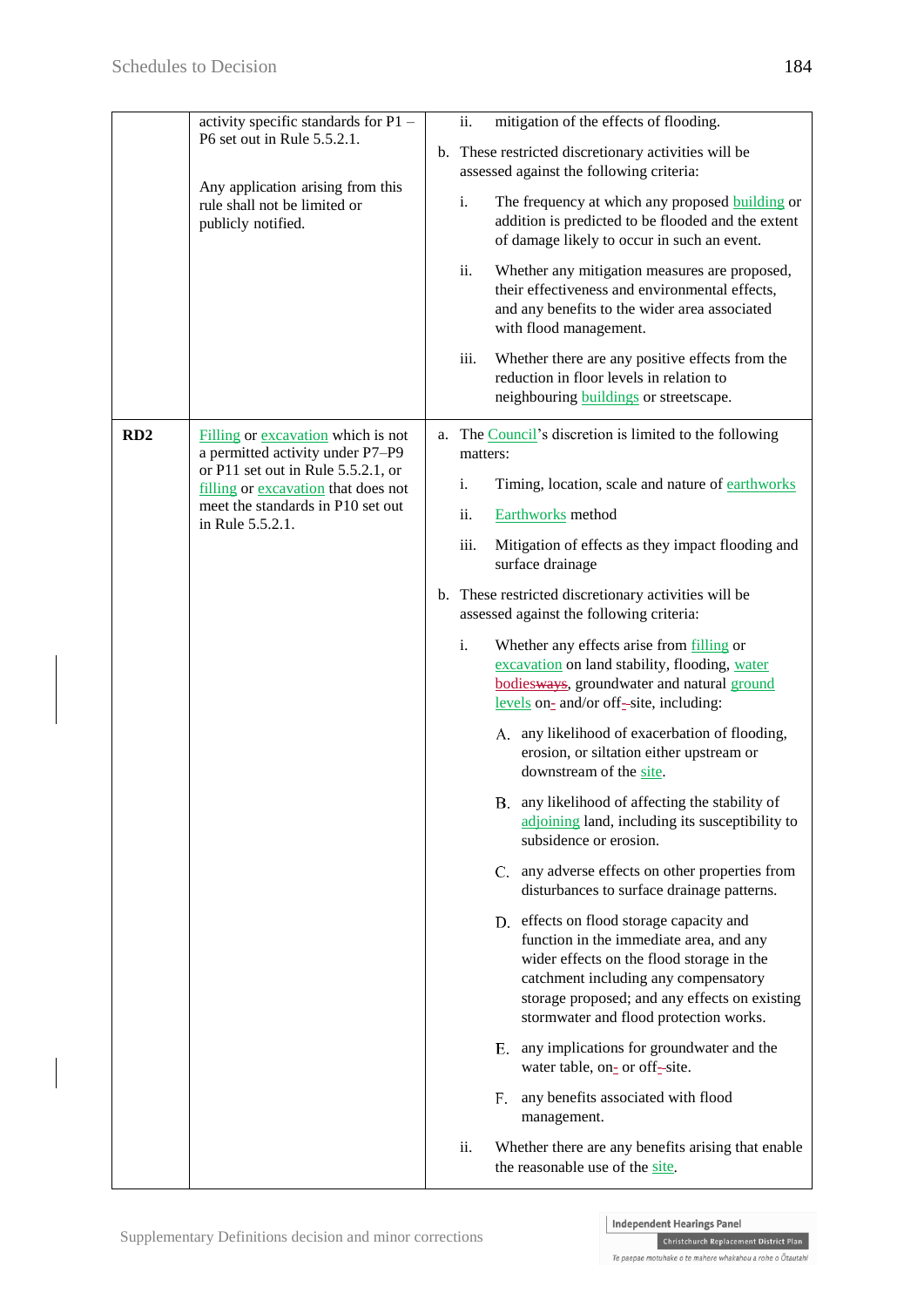| iii.<br>Whether any mitigation measures are proposed,<br>their effectiveness and whether, and to what<br>extent there is a transfer of adverse effects to<br>other properties. |
|--------------------------------------------------------------------------------------------------------------------------------------------------------------------------------|
| Whether any effects arise with regard to access,<br>1V <sub>1</sub><br>character, ecology and amenity, including:                                                              |
| any adverse effects or benefits for public<br>А.<br>access, natural character or ecology of water<br>bodiesways and wetland areas.                                             |
| any adverse effects on amenity values<br>B.<br>including dust nuisance, visual impact,<br>noise, vibration and traffic associated with<br>the filling or excavation.           |

## **5.5.3 Activities and earthworks in the Waimakariri Flood Management Area**

## **5.5.3.1 Permitted activities**

The activities listed below are permitted activities where the activity is located within the area shown on the Planning Maps as the Waimakariri Flood Management Area (other than in a Transport Zone, where the Flood Management Area rules do not apply), if they meet the activity specific standards set out in this table.

Activities may also be restricted discretionary or non-complying as specified in Rules 5.5.3.3 and 5.5.3.4.

| <b>Activity</b> |                                                                                                                                                                                                         | <b>Activity specific standards</b>                                                                                                                                                    |
|-----------------|---------------------------------------------------------------------------------------------------------------------------------------------------------------------------------------------------------|---------------------------------------------------------------------------------------------------------------------------------------------------------------------------------------|
| <b>P1</b>       | Additions to existing buildings that do not<br>increase the ground floor area of the<br>building.                                                                                                       | Nil.                                                                                                                                                                                  |
| <b>P2</b>       | Additions other than garages provided for<br>in P3 which do not increase the ground<br>floor area of an existing building by more<br>than 25m <sup>2</sup> within any continuous period of<br>10 years. |                                                                                                                                                                                       |
| <b>P3</b>       | Garages and any other accessory buildings<br>without floors.                                                                                                                                            | The maximum area of any garage or other<br>a.<br>accessory building shall be no greater than 200m <sup>2</sup><br>in Rural-rural Zones-zones and Open-open Space<br>space Zoneszones. |
| <b>P4</b>       | Decks, swimming pools and unenclosed<br>buildings without floors.                                                                                                                                       | Nil                                                                                                                                                                                   |

For filling or excavation (before 31 December 2018) for repair of land used for residential purposes and damaged by earthquakes, see [Rule](http://proposed.districtplanint.ccc.govt.nz/Common/Output/HTMLtoPDF.aspx?HID=25751) 5.5.4.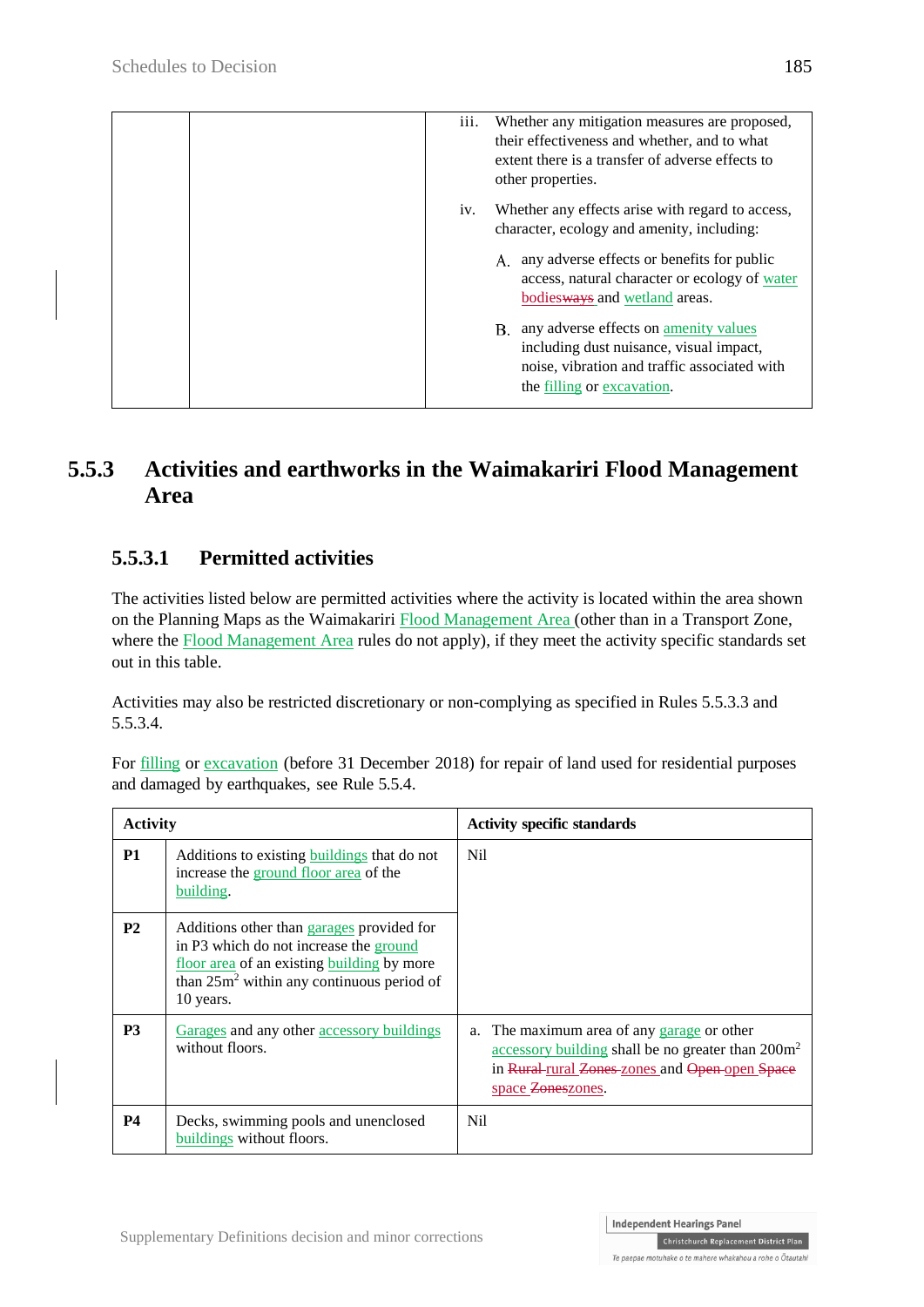$\overline{\phantom{a}}$ 

| <b>Activity</b> |                                                                                                                                                                                                                                                                                                                                                      | <b>Activity specific standards</b>                                                                                                                                                                                                                                                                                                     |  |  |
|-----------------|------------------------------------------------------------------------------------------------------------------------------------------------------------------------------------------------------------------------------------------------------------------------------------------------------------------------------------------------------|----------------------------------------------------------------------------------------------------------------------------------------------------------------------------------------------------------------------------------------------------------------------------------------------------------------------------------------|--|--|
| <b>P5</b>       | Filling or excavation associated with the<br>maintenance of flood protection and bank<br>erosion protection works; and the<br>maintenance of existing drains or ponds.                                                                                                                                                                               |                                                                                                                                                                                                                                                                                                                                        |  |  |
| <b>P6</b>       | Filling or excavation associated with<br>utilities, or the replacement, repair or<br>maintenance of existing utilities.                                                                                                                                                                                                                              |                                                                                                                                                                                                                                                                                                                                        |  |  |
| P7              | Filling or excavation for post holes for<br>fences and shade cloth structures and<br>tunnel houses, planting holes, and<br>excavation for approved wells.                                                                                                                                                                                            |                                                                                                                                                                                                                                                                                                                                        |  |  |
| P <sub>8</sub>  | Filling or excavation for the maintenance<br>of existing farm tracks and farm yards, or<br>the establishment of new farm tracks and<br>farm yards.                                                                                                                                                                                                   | The finished ground level shall be maintained to<br>a.<br>within 200mm of the natural ground level.                                                                                                                                                                                                                                    |  |  |
| P <sub>9</sub>  | Application of fertiliser, lime or other plant<br>growth enhancers such as top soil, bark and<br>trace elements.<br>Note: Consent may be required from<br>Canterbury Regional Council, pursuant to<br>section 15 of the Resource Management<br>Act 1991, for the discharge of plant growth<br>enhancers, including fertiliser, into or onto<br>land. | a. For top soil, the maximum volume of filling shall<br>be $100m3$ per site within any continuous period of<br>10 years.                                                                                                                                                                                                               |  |  |
| <b>P10</b>      | Filling or excavation for the purposes of<br>establishing and maintaining access_ways<br>to a residential unit.                                                                                                                                                                                                                                      | a. Finished ground level shall be maintained to<br>within 200mm of the natural ground level, and<br>b. Access_ways shall be constructed so as not to<br>impede the flow of surface water.                                                                                                                                              |  |  |
| <b>P11</b>      | Filling for the purposes of landscaping<br>around a residential unit in association with<br>domestic gardening.                                                                                                                                                                                                                                      | The maximum volume of $\frac{filling}{falling}$ shall be $10m3$<br>a.<br>per site, in each case within any continuous<br>period of 10 years.                                                                                                                                                                                           |  |  |
| P <sub>12</sub> | Filling or excavation for the maintenance<br>or upgrade of existing roads on legal road.                                                                                                                                                                                                                                                             | The works shall not impede the flow of surface<br>a.<br>water.                                                                                                                                                                                                                                                                         |  |  |
| P <sub>13</sub> | Filling that is not provided for under Rule<br>5.5.3.1 P5-P12.                                                                                                                                                                                                                                                                                       | a. Either the maximum depth of filling shall be<br>200mm; and<br>b. The maximum volume of $\frac{f_{\text{illing}}}{f_{\text{illing}}}$ shall be $100 \text{m}^3$<br>per site; and<br>The <u>filling</u> shall not impede the flow of surface<br>c.<br>water; or<br>d. The filling has been approved as part of a<br>building consent. |  |  |
| P <sub>14</sub> | <b>Excavation</b> for farm purposes that is not<br>provided for under Rule 5.5.3.1 P5-P12.                                                                                                                                                                                                                                                           | The excavated area is subsequently filled within<br>a.<br>the following year so that there is no net effect on<br>flood storage.                                                                                                                                                                                                       |  |  |
| <b>P15</b>      | New buildings unless specified in P1, P2,<br>P3 or P4 in Rule 5.5.3.1 or RD1 or RD2 in                                                                                                                                                                                                                                                               | Minimum floor levels shall be the level specified<br>a.<br>in the Minimum Floor Level Certificate (refer to<br>Rule 5.5.3.2).                                                                                                                                                                                                          |  |  |

Christchurch Replacement District Plan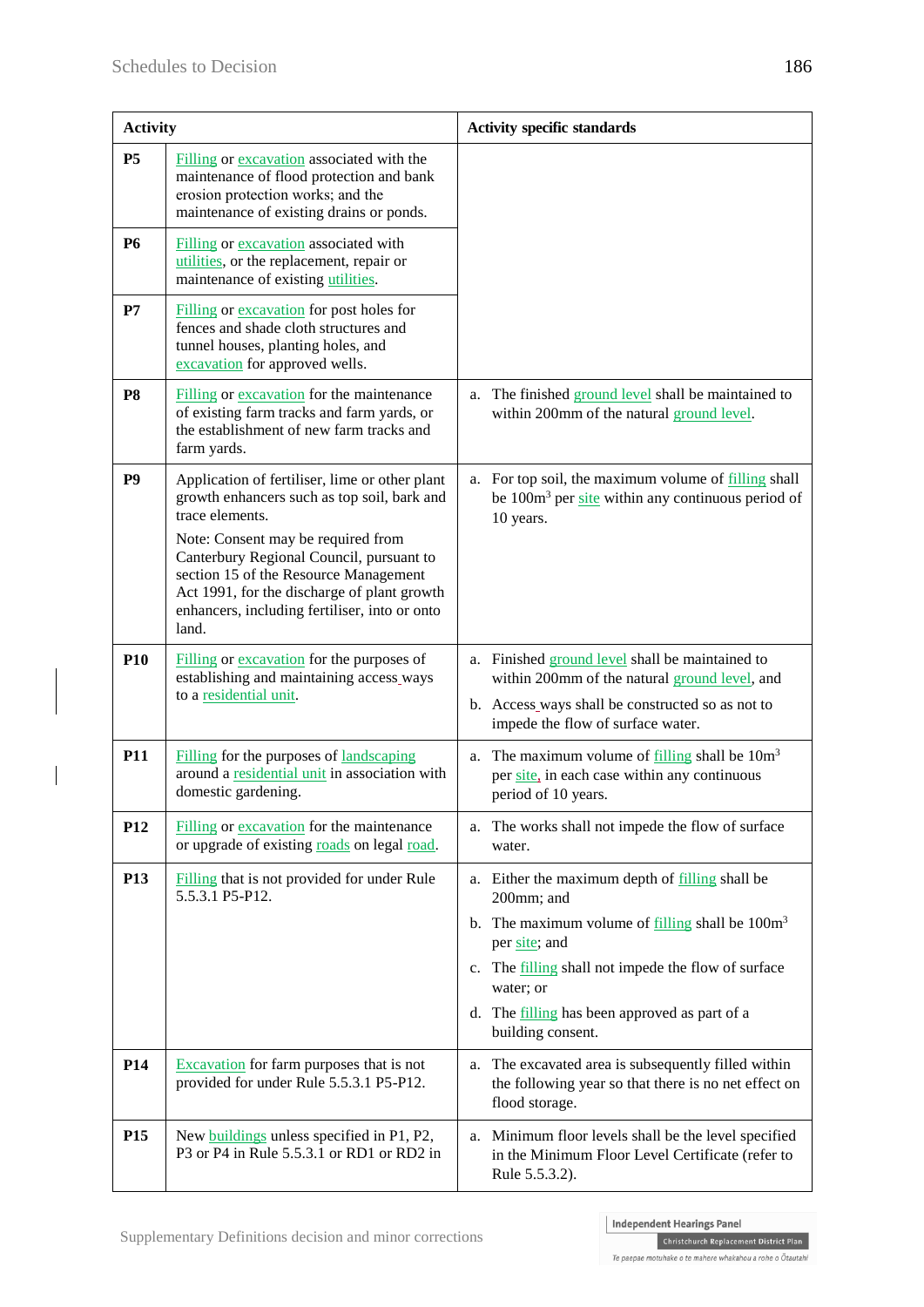| <b>Activity</b> |                                                                                                                                                                                                                | <b>Activity specific standards</b>                                                                                         |  |
|-----------------|----------------------------------------------------------------------------------------------------------------------------------------------------------------------------------------------------------------|----------------------------------------------------------------------------------------------------------------------------|--|
|                 | Rule 5.5.3.3 or NC1 or NC2 in Rule<br>5.5.3.4.                                                                                                                                                                 |                                                                                                                            |  |
| <b>P16</b>      | Additions to existing buildings which<br>increase the ground floor area of the<br>building unless specified in P2, P3 or P4 in<br>Rule 5.5.3.1 or RD1 or RD2 in Rule<br>5.5.3.3 or NC1 or NC2 in Rule 5.5.3.4. | a. Minimum floor levels shall be the level specified<br>in the Minimum Floor Level Certificate (refer to<br>Rule 5.5.3.2). |  |
| <b>P17</b>      | Utilities                                                                                                                                                                                                      | Nil                                                                                                                        |  |

## **5.5.3.2 Minimum floor level certificate**

- a. For P15 and P16 in Rule 5.5.3.1, new buildings or additions to existing buildings within the Waimakariri Flood Management Area shall have a floor level that is greater than or equal to that specified in a Minimum Floor Level Certificate. The Council will issue a Minimum Floor Level Certificate (which will be valid for 2 years from the date of issue) which specifies the design floor level for a building calculated as the highest of the following:
	- i. flooding predicted to occur in a 0.5% AEP (1 in 200-year) rainfall event concurrent with a 5% AEP (1 in 20-year) tidal event, including 1m sea level rise plus 400mm freeboard, as predicted by the most up to date Christehurch City Council model and any relevant field information; or
	- ii. flooding predicted to occur in a 0.5% AEP (1 in 200-year) tidal event concurrent with a 5% AEP (1 in 20-year) rainfall event, including 1m sea level rise plus 400mm freeboard, as predicted by the most up to date Christehurch City Council approved model and any relevant field information; or
	- iii. 12.3 metres above Christchurch City Council Datum.

### **5.5.3.3 Restricted discretionary activities**

The activities listed below are restricted discretionary activities where the activity is located within the area shown on the Planning Maps as the Waimakariri Flood Management Area.

Discretion to grant or decline consent and impose conditions is restricted to the matters of discretion as set out in the following table.

| <b>Activity</b> |                                                                                                                                                                                                                                                                                           | The Council's discretion shall be limited to the following<br>matters:                                                                                                                                                                                                                                                                                                                                                 |  |  |
|-----------------|-------------------------------------------------------------------------------------------------------------------------------------------------------------------------------------------------------------------------------------------------------------------------------------------|------------------------------------------------------------------------------------------------------------------------------------------------------------------------------------------------------------------------------------------------------------------------------------------------------------------------------------------------------------------------------------------------------------------------|--|--|
| RD <sub>1</sub> | New buildings not located within<br>the 100 metre wide $\frac{100}{9}$ metre<br>sStopbank sSetback as shown on<br>the Planning Maps and which are<br>not permitted by the activity status<br>rules and/or activity specific<br>standards for P1, P2, P3 or P4 set<br>out in Rule 5.5.3.1. | a. The likely effects of proposed filling, excavation and/or<br><b>building</b> on the functioning of the Waimakariri River stopbank<br>floodplain during and after flood events, including any<br>likelihood of work undertaken exacerbating inundation,<br>erosion, alluvion or avulsion whether upstream or downstream<br>of the site.<br>b. The frequency at which the <b>building</b> or addition is predicted to |  |  |
| RD2             | New buildings or new accessory<br>buildings or additions to any                                                                                                                                                                                                                           | be inundated by floodwaters and the extent of damage that is<br>likely to occur in such an event.                                                                                                                                                                                                                                                                                                                      |  |  |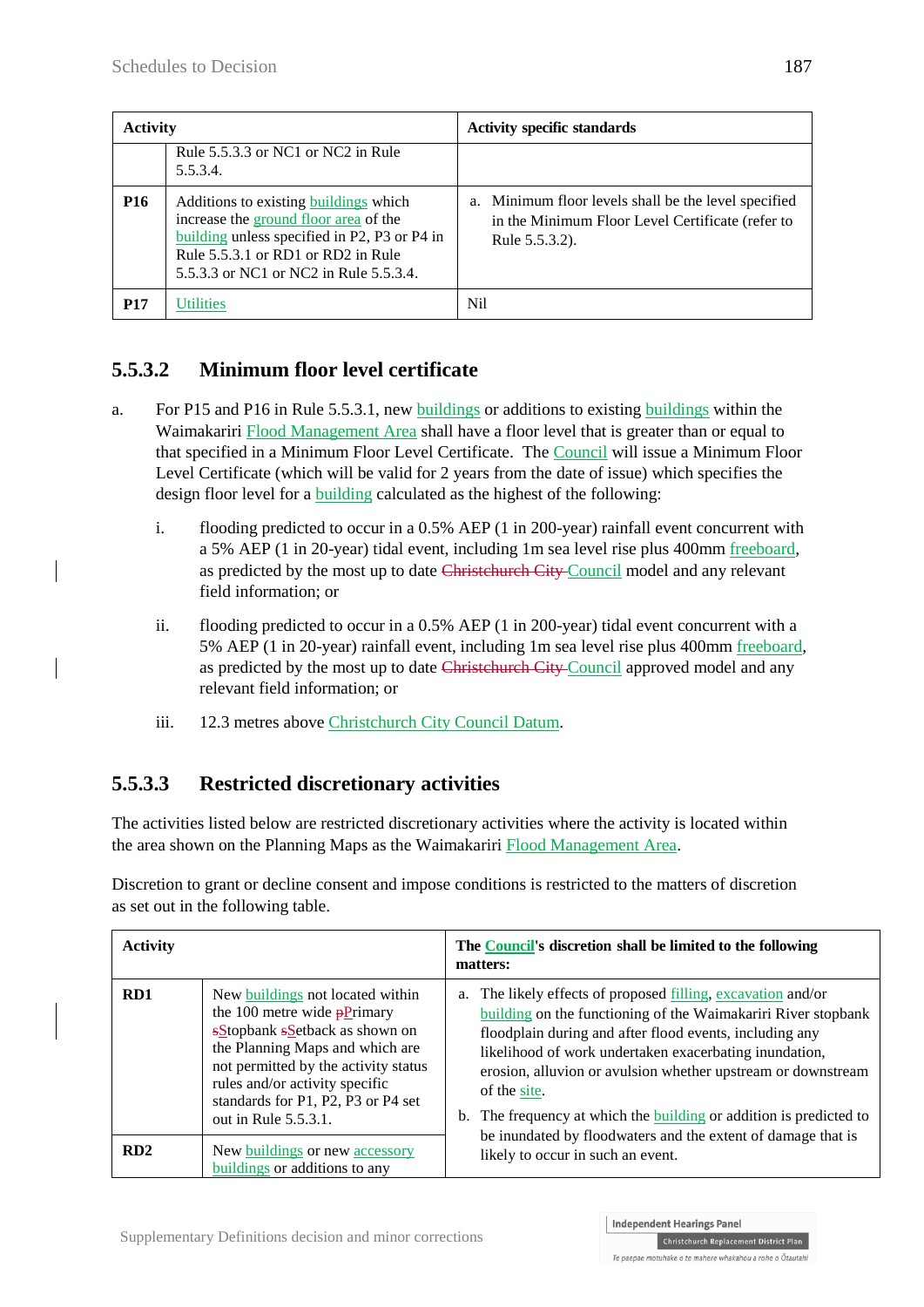| <b>Activity</b> |                                                                                                                                                                                                                                                                          | The <b>Council</b> 's discretion shall be limited to the following<br>matters:                                                                                                                                                                                                                                                                                                                                                                      |  |  |
|-----------------|--------------------------------------------------------------------------------------------------------------------------------------------------------------------------------------------------------------------------------------------------------------------------|-----------------------------------------------------------------------------------------------------------------------------------------------------------------------------------------------------------------------------------------------------------------------------------------------------------------------------------------------------------------------------------------------------------------------------------------------------|--|--|
|                 | accessory building not located<br>within the 50 metre wide<br>sSecondary sStopbank sSetback as<br>shown on the Planning Maps and<br>not permitted by the activity status<br>rules and/or activity specific<br>standards for P1, P2, P3 or P4 set<br>out in Rule 5.5.3.1. | c. Whether the floor level of any new building/building addition<br>is above the predicted 0.5% Annual Exceedance Probability<br>(AEP) or 1 in 200 year flood event level with a stopbank<br>breach plus an allowance for freeboard not exceeding 400mm.<br>d. Whether the integrity and/or function of either the $p$ Primary or<br>Ssecondary stopbanks will be adversely affected by the<br>method to achieve the floor level set out in $(c)$ . |  |  |
|                 | Any application arising from this<br>rule shall not be limited or publicly<br>notified.                                                                                                                                                                                  | e. Where relevant, any adverse effects likely on land as a result<br>of tidal influences during flood periods including the potential<br>for exacerbation of those effects with potential sea level rise.                                                                                                                                                                                                                                           |  |  |
| RD <sub>3</sub> | Filling or excavation within 50<br>metres of the s <b>S</b> econdary                                                                                                                                                                                                     | The way in which any <b>building</b> is sited and constructed and its<br>f.<br>intended use.                                                                                                                                                                                                                                                                                                                                                        |  |  |
|                 | sStopbank as shown on the<br>Planning Maps unless permitted by<br>Rule 5.5.3.1 P10.                                                                                                                                                                                      | Any adverse effects on access for maintenance of flood<br>g.<br>protection works.                                                                                                                                                                                                                                                                                                                                                                   |  |  |
|                 |                                                                                                                                                                                                                                                                          | h. The effectiveness and environmental impact of any measures<br>that may be proposed to mitigate the effects of filling,<br>excavation or building.                                                                                                                                                                                                                                                                                                |  |  |
|                 |                                                                                                                                                                                                                                                                          | The extent to which other properties will be adversely affected<br>i.<br>as a result of disturbances to surface drainage patterns.                                                                                                                                                                                                                                                                                                                  |  |  |
|                 |                                                                                                                                                                                                                                                                          | Any benefits associated with flood management, including the<br>j.<br>provision of public access, or the enhancement of the natural<br>qualities, amenity values or ecology of water bodiesways and<br>wetland area.                                                                                                                                                                                                                                |  |  |
|                 |                                                                                                                                                                                                                                                                          | k. The extent to which development could result in surface water<br>ponding in the event of flooding, and hence and increased risk<br>of birdstrike.                                                                                                                                                                                                                                                                                                |  |  |
|                 |                                                                                                                                                                                                                                                                          | Any actual or potential effects on the structural integrity of<br>1.<br>either the primary or secondary stopbanks including those<br>resulting from scour and backwash from increased water in<br>excavated areas during a flood.                                                                                                                                                                                                                   |  |  |
| RD4             | New buildings or additions to<br>buildings which are not permitted                                                                                                                                                                                                       | a. The Council's discretion is limited to the following matters:                                                                                                                                                                                                                                                                                                                                                                                    |  |  |
|                 | by the activity status rules and/or<br>activity specific standards for P1 -<br>P4 or P15 - P17 set out in Rule<br>5.5.3.1.<br>Any application arising from this<br>rule shall not be limited or publicly<br>notified.                                                    | setting of minimum floor levels<br>i.                                                                                                                                                                                                                                                                                                                                                                                                               |  |  |
|                 |                                                                                                                                                                                                                                                                          | mitigation of the effects of flooding<br>ii.                                                                                                                                                                                                                                                                                                                                                                                                        |  |  |
|                 |                                                                                                                                                                                                                                                                          | b. These restricted discretionary activities will be assessed<br>against the following criteria:                                                                                                                                                                                                                                                                                                                                                    |  |  |
|                 |                                                                                                                                                                                                                                                                          | i.<br>The frequency at which any proposed <b>building</b> or<br>addition is predicted to be flooded and the extent of<br>damage likely to occur in such an event.                                                                                                                                                                                                                                                                                   |  |  |
|                 |                                                                                                                                                                                                                                                                          | Whether any mitigation measures are proposed, their<br>ii.<br>effectiveness and environmental effects, and any benefits<br>to the wider area associated with flood management.                                                                                                                                                                                                                                                                      |  |  |
|                 |                                                                                                                                                                                                                                                                          | Whether there are any positive effects from the reduction<br>iii.<br>in floor levels in relation to neighbouring buildings or<br>streetscape.                                                                                                                                                                                                                                                                                                       |  |  |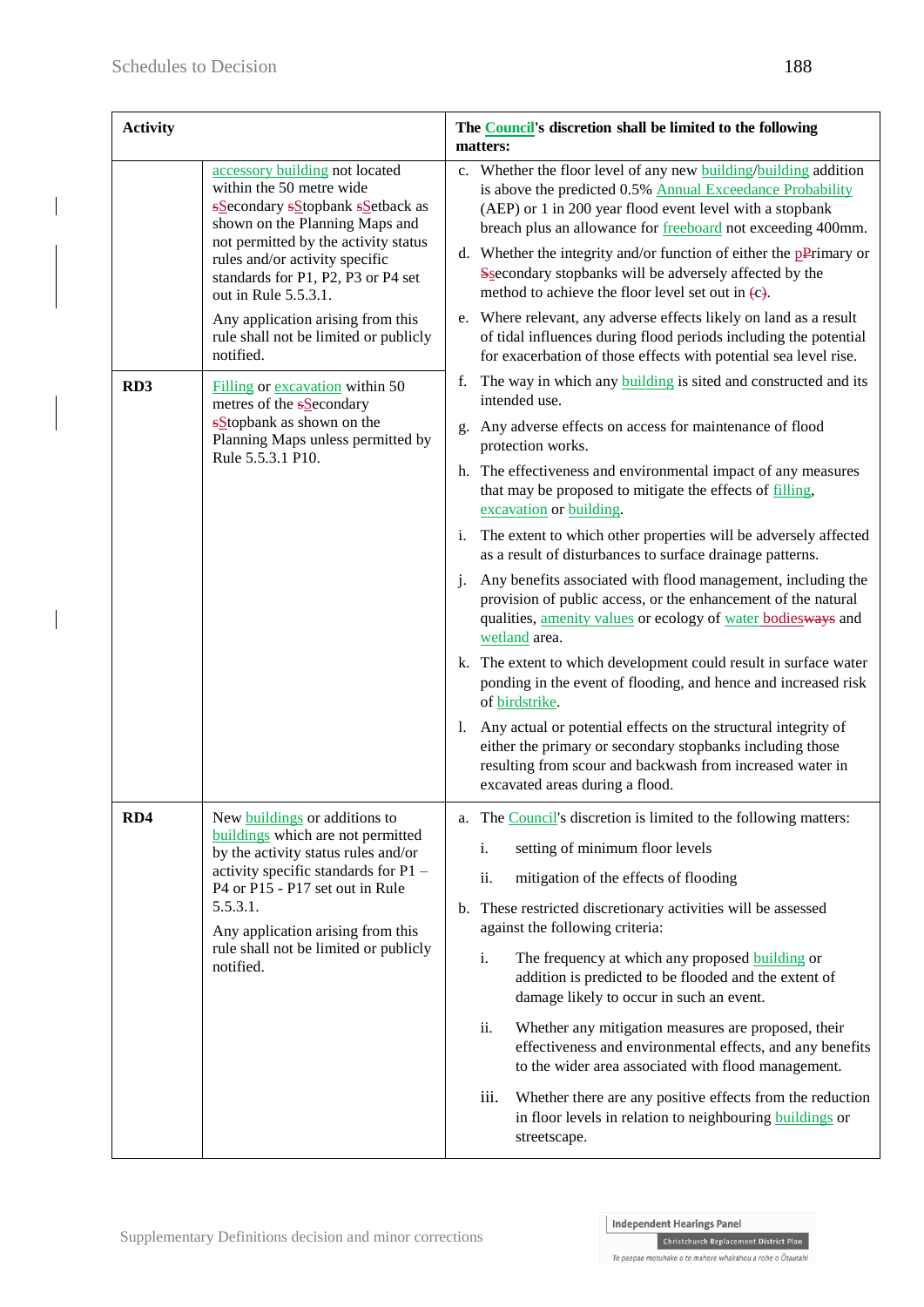| <b>Activity</b> |                                                                                                                                                                                                          | The <b>Council</b> 's discretion shall be limited to the following<br>matters: |                   |                                                                                                                                                                                                                                                                                            |
|-----------------|----------------------------------------------------------------------------------------------------------------------------------------------------------------------------------------------------------|--------------------------------------------------------------------------------|-------------------|--------------------------------------------------------------------------------------------------------------------------------------------------------------------------------------------------------------------------------------------------------------------------------------------|
| RD <sub>5</sub> | Filling or excavation which is not a<br>permitted activity under P5-P7 set<br>out in Rule 5.5.3.1, or filling or<br>excavation that does not meet the<br>standards in P8-P14 set out in Rule<br>5.5.3.1. |                                                                                | i.<br>ii.<br>iii. | a. The Council's discretion is limited to the following matters:<br>timing, location, scale and nature of earthworks;<br>earthworks method; and<br>mitigation of effects as they impact flooding and surface<br>drainage.<br>b. These restricted discretionary activities will be assessed |
|                 |                                                                                                                                                                                                          |                                                                                | i.                | against the following criteria:<br>Whether any effects arise from filling or excavation on<br>land stability, flooding, waterways, groundwater and<br>natural ground levels on- and/or off-site, including:                                                                                |
|                 |                                                                                                                                                                                                          |                                                                                |                   | A. any likelihood of exacerbation of flooding, erosion,<br>or siltation either upstream or downstream of the<br>site;                                                                                                                                                                      |
|                 |                                                                                                                                                                                                          |                                                                                |                   | B. any likelihood of affecting the stability of adjoining<br>land, including its susceptibility to subsidence or<br>erosion;                                                                                                                                                               |
|                 |                                                                                                                                                                                                          |                                                                                |                   | C. any adverse effects on other properties from<br>disturbances to surface drainage patterns;                                                                                                                                                                                              |
|                 |                                                                                                                                                                                                          |                                                                                |                   | D. effects on flood storage capacity and function in the<br>immediate area, and any wider effects on the flood<br>storage in the catchment including any compensatory<br>storage proposed; and any effects on existing<br>stormwater and flood protection works;                           |
|                 |                                                                                                                                                                                                          |                                                                                |                   | any implications for groundwater and the water table,<br>Е.<br>on- or off-site; and                                                                                                                                                                                                        |
|                 |                                                                                                                                                                                                          |                                                                                |                   | any benefits associated with flood management.<br>F.                                                                                                                                                                                                                                       |
|                 |                                                                                                                                                                                                          |                                                                                | ii.               | Whether there are any benefits arising that enable the<br>reasonable use of the site.                                                                                                                                                                                                      |
|                 |                                                                                                                                                                                                          |                                                                                | iii.              | Whether any mitigation measures are proposed, their<br>effectiveness and whether, and to what extent there is a<br>transfer of adverse effects to other properties.                                                                                                                        |
|                 |                                                                                                                                                                                                          |                                                                                | iv.               | Whether any effects arise with regard to access,<br>character, ecology and amenity, including:                                                                                                                                                                                             |
|                 |                                                                                                                                                                                                          |                                                                                |                   | A. any adverse effects or benefits for public access,<br>natural character or ecology of waterways and<br>wetland areas; and                                                                                                                                                               |
|                 |                                                                                                                                                                                                          |                                                                                |                   | B. any adverse effects on amenity values including dust<br>nuisance, visual impact, noise, vibration and traffic<br>associated with the filling or excavation.                                                                                                                             |

 $\label{thm:chh}$  Christchurch Replacement District Plan Te paepae motuhake o te mahere whakahou a rohe o Ōtautahi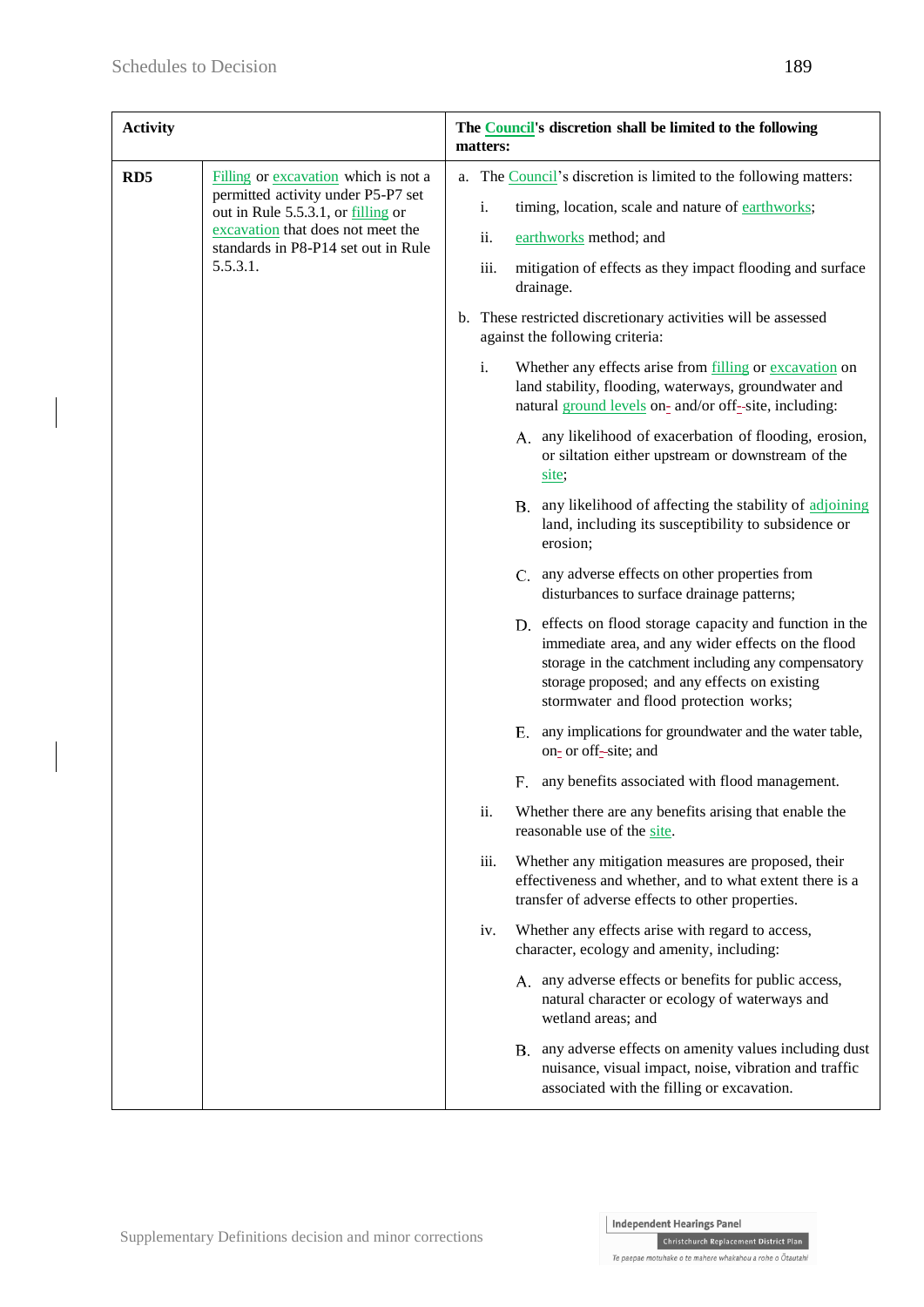## **5.5.3.4 Non-complying activities**

The activities listed below are non-complying activities where the activity is located within the area shown on the Planning Maps as Waimakariri Flood Management Area.

| <b>Activity</b> |                                                                                                                                                                                                                |
|-----------------|----------------------------------------------------------------------------------------------------------------------------------------------------------------------------------------------------------------|
| NC <sub>1</sub> | New buildings or accessory buildings or additions to existing buildings or accessory buildings<br>located within the 100 metre wide pPrimary sStopbank sSetback shown on the Planning Maps.                    |
| NC2             | New buildings or new accessory buildings or additions to any existing building or existing<br>accessory building located within the 50 metre wide sSecondary sStopbank sSetback shown on the<br>Planning Maps. |
| NC3             | Filling or excavation within the 100 metre wide $\frac{P}{P}$ mary sStopbank sSetback shown on the<br>Planning Maps.                                                                                           |

## **5.5.3.5 Exemptions to Rules 5.5.3.1, 5.5.3.3 and 5.5.3.4**

The following are exemptions from Rules 5.5.3.1, 5.5.3.3 and 5.5.3.4:

- a. activities within the Clearwater Golf Resort, because Rule 21.9.4.3.2 Flood Protection Ground levels at Clearwater Golf Resort, within the Specific Purposes (Golf Resort) Zone, makes provision for ground levels and building floor levels; and
- b. activities within the Rural Quarry Zone (McLeans Island area) provided for in Rules 17.6.2, 17.6.3 and 17.6.4, provided that no excavation shall cut below a surface with a gradient of 3 (horizontal) to 1 (vertical) measure from a point commencing 10 metres from the toe of any existing or consented stopbank (see Appendix 5.9.1 Gradient for excavation near stopbank for Rule 5.5.3.5 b.).

## **5.5.4 Repair of land used for residential purposes damaged by earthquakes within Flood Management Areas in rural and residential zones**

## **5.5.4.1 Permitted activities**

The activities listed below are permitted activities in the area shown on the Planning Maps as Flood Management Area (including the Te Waihora/Lake Ellesmere and Wairewa/Lake Forsyth Flood Management Areas) provided the activity:

- a. complies withmeets all of the activity status rules and activity specific standards in Rule 5.5.4.1; and
- b. occurs in a rural or residential zone (except for the Residential Suburban Zone on the corner of Hendersons and Sparks Road); and
- c. is commenced prior to the expiry date of this rule on 31 December 2018.

Activities may also be restricted discretionary as specified in Rule 5.5.4.2.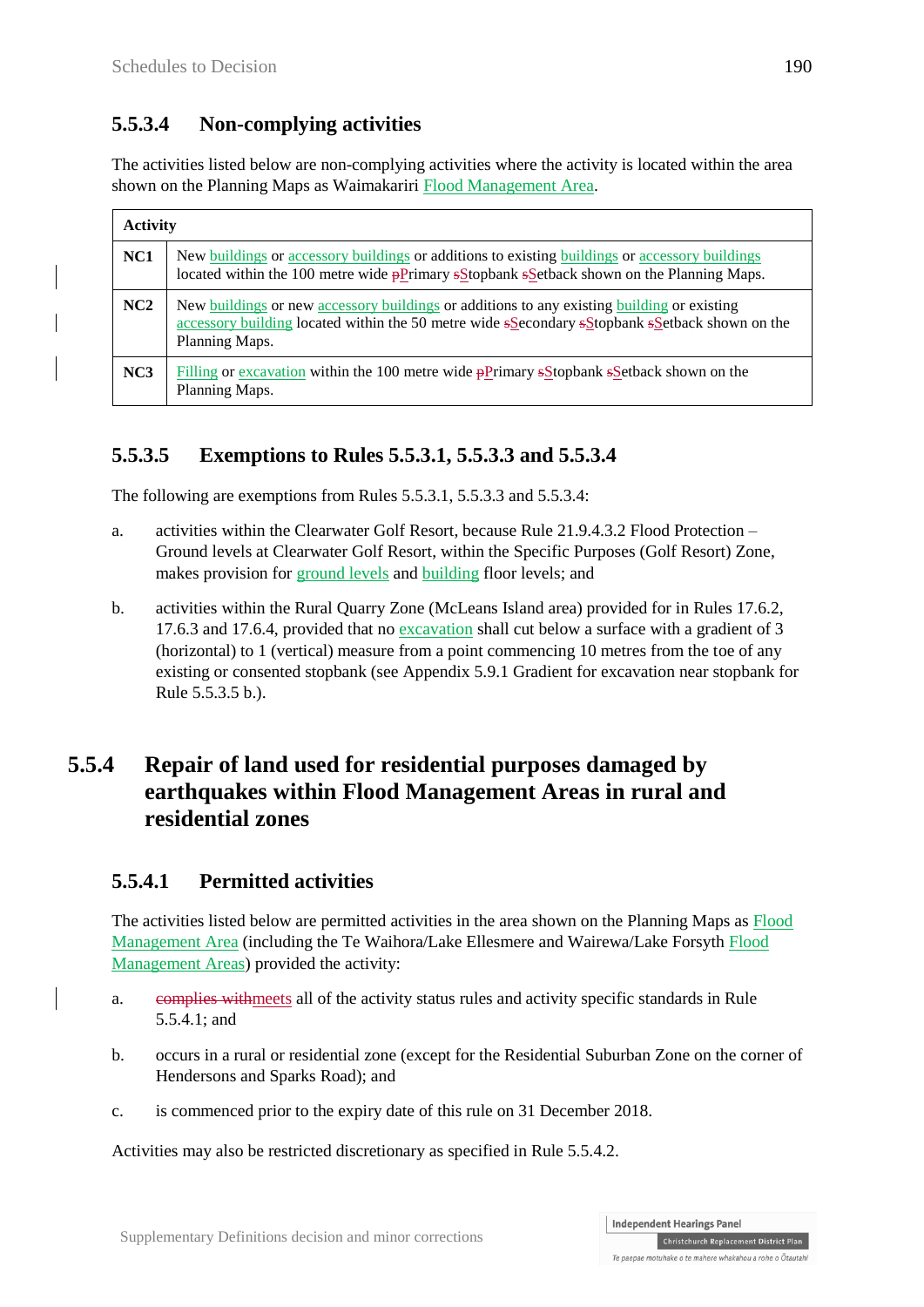Exemptions from the permitted activity standards are listed in Rule 5.5.4.3.

#### **Table 5.5.4.1a**

| <b>Activity</b>                                                        |                                                                                                                                                                                                                                                                                           | <b>Activity specific standards</b>                                                                                                                                                                                                                                                                                                                                                                                                                                                                                                                                                                             |  |  |
|------------------------------------------------------------------------|-------------------------------------------------------------------------------------------------------------------------------------------------------------------------------------------------------------------------------------------------------------------------------------------|----------------------------------------------------------------------------------------------------------------------------------------------------------------------------------------------------------------------------------------------------------------------------------------------------------------------------------------------------------------------------------------------------------------------------------------------------------------------------------------------------------------------------------------------------------------------------------------------------------------|--|--|
| <b>P1</b>                                                              | Any <u>filling</u> or excavation<br>activity undertaken to<br>repair land used for<br>residential purposes and<br>damaged by the<br>earthquakes, where any<br>site or part of a site is<br>located within a Flood<br><b>Management</b> Area<br>unless specified by P2 in<br>Rule 5.5.4.1. | Any filling, excavation or disturbance of soils shall not<br>a.<br>exceed the standards in Tables 5.5.4.1b or 5.5.4.1c<br>(whichever applies) under Rule 5.5.4.1.<br>b. There shall be no filling, excavation or disturbance of soil<br>within 5 metres from any network waterway identified on<br>the Planning Maps and in Appendix 6.11.5.4;<br>Note: The Canterbury Regional Council manages earthworks<br>within 10 metres of other rivers and lakes and 20 metres of the<br>coast and land use consent may be required from that Council.<br>Refer to the Natural Resource Regional Plan rule WQL36A, and |  |  |
| P <sub>2</sub>                                                         | Any filling or excavation                                                                                                                                                                                                                                                                 | the Land and Water Regional Plan Rules 8.5.2, 9.5.6 and 11.5.1.                                                                                                                                                                                                                                                                                                                                                                                                                                                                                                                                                |  |  |
|                                                                        | activity undertaken to<br>repair land used for<br>residential purposes and<br>damaged by the                                                                                                                                                                                              | c. All filling, excavation or disturbance of soil:<br>i.<br>is not within the <i>dripline</i> of a significant tree listed in<br>Appendix $9.4.7.1$ ; or                                                                                                                                                                                                                                                                                                                                                                                                                                                       |  |  |
|                                                                        | earthquakes involving soil<br>mixing, aggregate piers, or<br>grout, where any site or                                                                                                                                                                                                     | is not within any Site of Ecological Significance listed<br>ii.<br>in Schedule A of Appendix 9.1.6.1; or                                                                                                                                                                                                                                                                                                                                                                                                                                                                                                       |  |  |
| part of a site is located<br>within a <b>Flood</b><br>Management Area. | iii.<br>is not at or within 5 metres of:<br>A. any heritage item listed in Appendix 9.3.7.2, where<br>the heritage item is on the same site, or                                                                                                                                           |                                                                                                                                                                                                                                                                                                                                                                                                                                                                                                                                                                                                                |  |  |
|                                                                        |                                                                                                                                                                                                                                                                                           | B. a Site of Ngai Tahu Cultural Significance<br>identified in Schedule 9.5.6.1.                                                                                                                                                                                                                                                                                                                                                                                                                                                                                                                                |  |  |
|                                                                        |                                                                                                                                                                                                                                                                                           | d. Erosion and sediment control measures are implemented and<br>maintained in accordance with Environment<br>Canterbury Canterbury Regional Council's Erosion and<br>Sediment Control Guidelines for Small Sites to minimise<br>erosion and the discharge of sediment laden water to surface<br>water.                                                                                                                                                                                                                                                                                                         |  |  |
|                                                                        |                                                                                                                                                                                                                                                                                           | e. All filling, excavation or disturbance of soil greater than<br>0.3m in depth shall be in accordance with New Zealand<br>Standard NZS 4431:1989 Code of Practice for Earth Fill for<br>Residential Development. Certification is not required<br>except as specified at activity specific standards k <sub>2</sub> and l <sub>2</sub> in<br>Rule Table 5.5.4.1a.                                                                                                                                                                                                                                             |  |  |
|                                                                        |                                                                                                                                                                                                                                                                                           | f. All land repair works are to be managed in accordance with<br>New Zealand Standard NZS 6803:1999 Acoustics -<br>Construction Noise and DIN 4150 1999-02 Structural<br>Vibration.                                                                                                                                                                                                                                                                                                                                                                                                                            |  |  |
|                                                                        |                                                                                                                                                                                                                                                                                           | g. Land repair works involving mixing or insertion of grout<br>shall not involve:                                                                                                                                                                                                                                                                                                                                                                                                                                                                                                                              |  |  |
|                                                                        |                                                                                                                                                                                                                                                                                           | i.<br>mixtures with a flow time greater than 30 seconds<br>when tested in accordance with the grout flow test at<br>NZS 3112: Part 1:1986 (Test 3) or a flowable concrete/<br>grout including cement and inert additives which<br>exceed a diameter of 300mm when tested in                                                                                                                                                                                                                                                                                                                                    |  |  |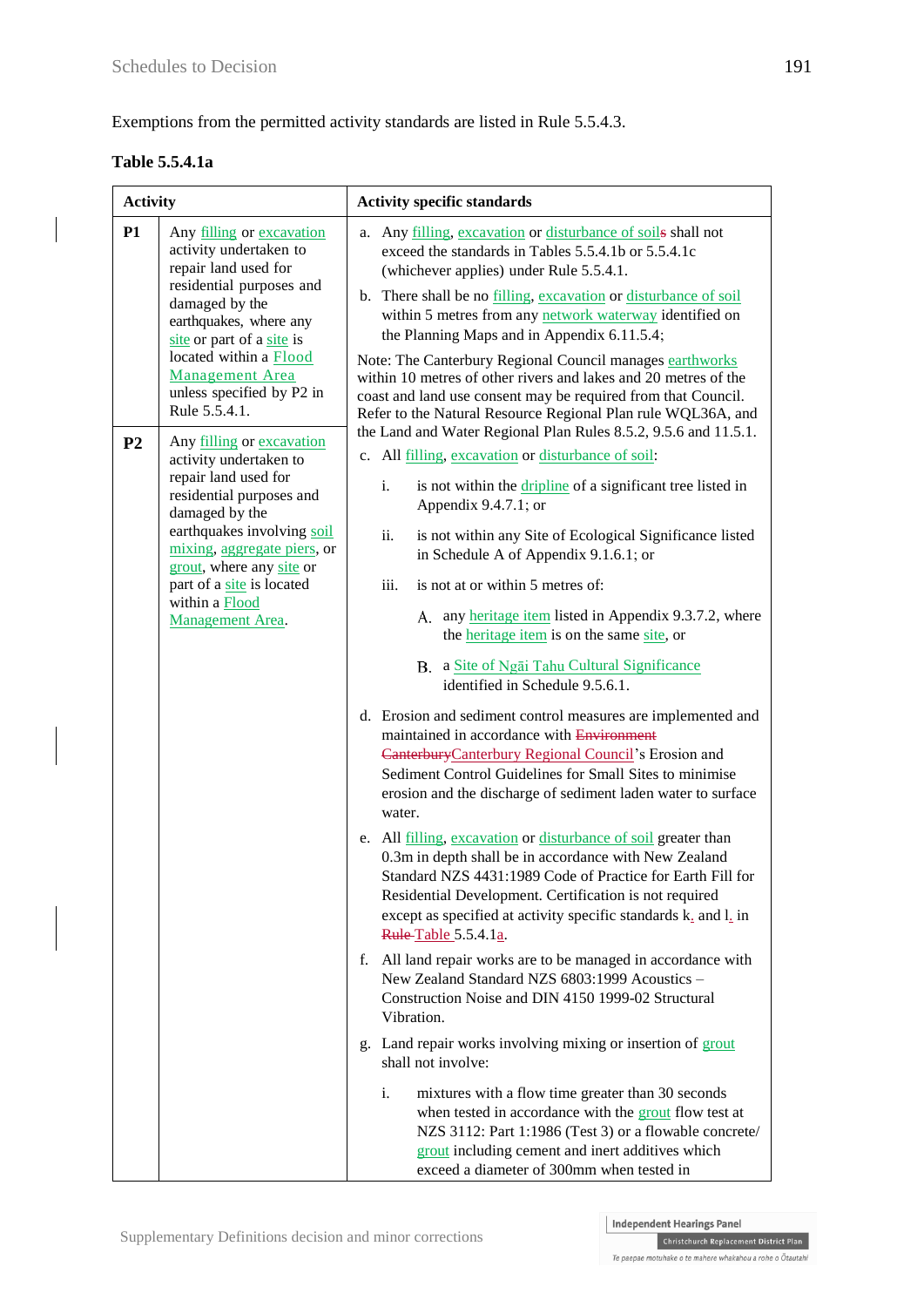| <b>Activity</b> | <b>Activity specific standards</b>                                                                                                                                                                                                                                                                                                                      |  |  |
|-----------------|---------------------------------------------------------------------------------------------------------------------------------------------------------------------------------------------------------------------------------------------------------------------------------------------------------------------------------------------------------|--|--|
|                 | accordance with the inverted cone test at NZS 3112:<br>Part 1:1986 (Test 11) except for in-situ mixing; or                                                                                                                                                                                                                                              |  |  |
|                 | ii.<br>pressurised-injection of grout into the ground at a<br>pressure of no more than 40 bar when measured at the<br>pump.                                                                                                                                                                                                                             |  |  |
|                 | h. Where grout is deposited into land:                                                                                                                                                                                                                                                                                                                  |  |  |
|                 | i.<br>using in-situ mixing, the grout shall be mixed evenly<br>through the augured soil column and the percentage of<br>grout within the augured soil column shall not exceed<br>$20\%$ ; or                                                                                                                                                            |  |  |
|                 | ii.<br>where grout is deposited into land using methods other<br>than in-situ mixing, the percentage of cement in the dry<br>grout mixture shall not exceed 30%.                                                                                                                                                                                        |  |  |
|                 | Land repair materials shall consist only of:<br>i.                                                                                                                                                                                                                                                                                                      |  |  |
|                 | i.<br>soil, gravel, rocks, concrete, sand, silt (such as exists<br>on site already), or clean, inert material; or                                                                                                                                                                                                                                       |  |  |
|                 | ii.<br>cement and/or bentonite grout including inert additives;<br>or                                                                                                                                                                                                                                                                                   |  |  |
|                 | iii.<br>timber foundation piles;                                                                                                                                                                                                                                                                                                                        |  |  |
|                 | and shall not                                                                                                                                                                                                                                                                                                                                           |  |  |
|                 | include or disturb putrescible, pollutant, inflammable<br>iv.<br>or hazardous components; and/or                                                                                                                                                                                                                                                        |  |  |
|                 | include filling which comprises more than 5%<br>v.<br>vegetation of any load by volume.                                                                                                                                                                                                                                                                 |  |  |
|                 | Land repair works, other than dust and sediment control<br>j.<br>measures, shall not be undertaken outside of the hours of<br>7.30am to 6.00pm Monday to Friday and 8.00am to 5.00pm<br>on Saturday. No works shall occur on public holidays.                                                                                                           |  |  |
|                 | k. Where the land repair and earthworks are designed,<br>supervised or certified by a Chartered Professional Engineer<br>with experience in geotechnical engineering, or Professional<br>Engineering Geologist (IPENZ Registered), at least 3<br>working days prior to commencing any work on the site,<br>including stockpiling and preparatory works: |  |  |
|                 | i.<br>written notice shall be provided to the Council<br>informing it of the location of the land repair and the<br>name and contact details of the supervising engineer;<br>and                                                                                                                                                                        |  |  |
|                 | ii.<br>written notice shall be provided to any occupier of a<br>residential unit adjoining the land repair site to inform<br>them that the works will be taking place, the expected<br>duration of the works and provide contact details of the<br>site supervisor; and                                                                                 |  |  |
|                 | iii.<br>a sign shall be erected at the front of the property<br>including the name and contact details of the site                                                                                                                                                                                                                                      |  |  |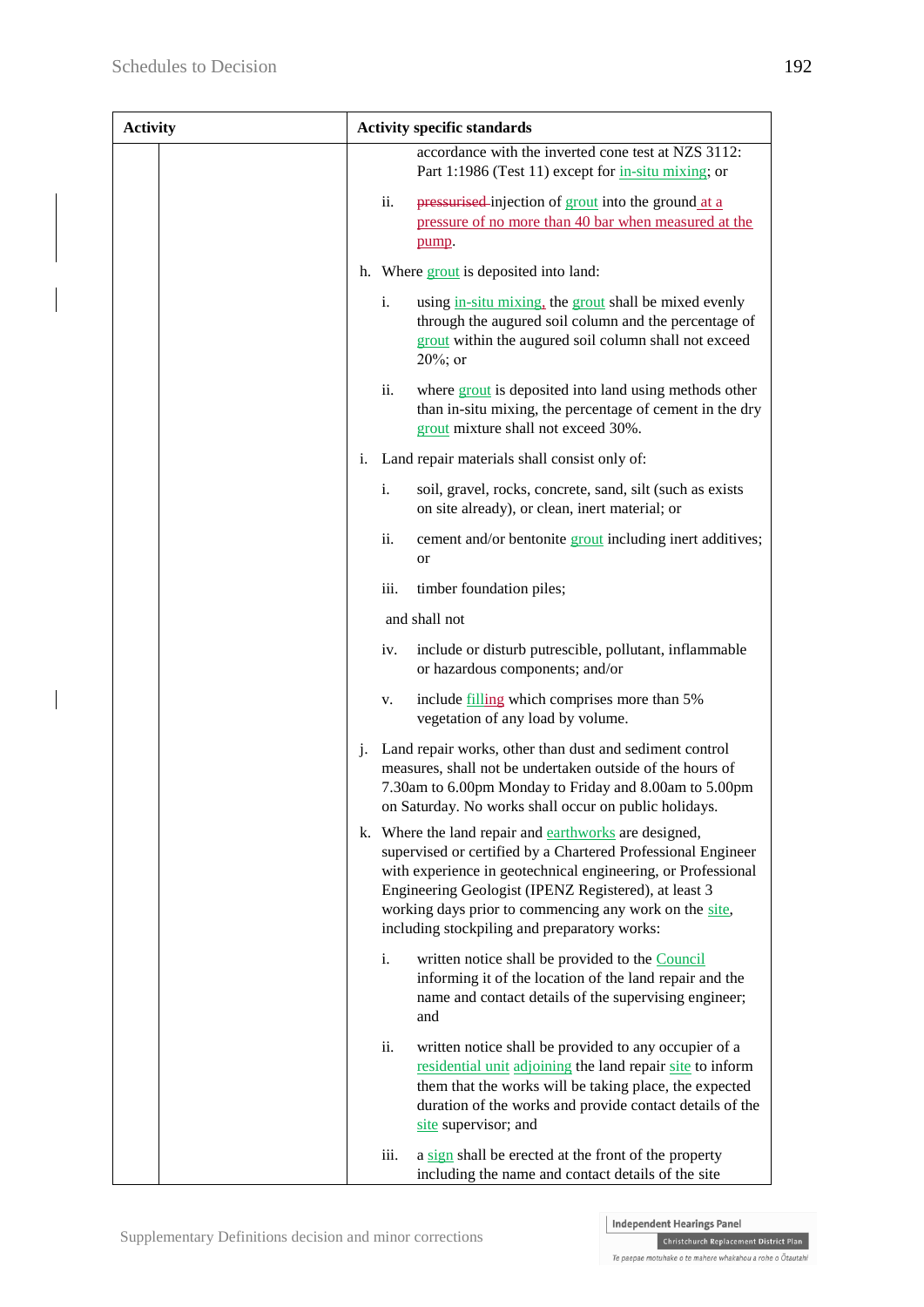| <b>Activity</b> | <b>Activity specific standards</b>                                                                                                                                                                                                                                                                                                                                                                                                                                                                                                                                                                                                                |  |
|-----------------|---------------------------------------------------------------------------------------------------------------------------------------------------------------------------------------------------------------------------------------------------------------------------------------------------------------------------------------------------------------------------------------------------------------------------------------------------------------------------------------------------------------------------------------------------------------------------------------------------------------------------------------------------|--|
|                 | supervisor.                                                                                                                                                                                                                                                                                                                                                                                                                                                                                                                                                                                                                                       |  |
|                 | Where the land repair and earthworks are designed,<br>supervised or certified by a Chartered Professional Engineer<br>with experience in geotechnical engineering, or Professional<br>Engineering Geologist (IPENZ Registered), a statement of<br>professional opinion completed by a Chartered Professional<br>Engineer with experience in geotechnical engineering must<br>be provided to the Council within 3 months of the land repair<br>being completed to the effect that the works will meet all<br>applicable standards and requirements and be suitable for its<br>intended purpose. This shall include as-built plans of the<br>works. |  |

Standards where the land repair and earthworks are not designed, supervised or certified by a Chartered Professional Engineer with experience in geotechnical engineering. All activity specific standards in Rule 5.5.4.1 must also be met:

#### **Table 5.5.4.1b**

|                | Column A Max.<br>Volume<br>(Cumulative) | Column B<br>Max. depth<br>(m) | Column C<br>Max. depth of<br>filling $(m)$<br>[below ground<br>level] | Column D Filling<br>(m) [above ground<br>level]                         | <b>Column E Setback</b><br>from boundary                                                                       |
|----------------|-----------------------------------------|-------------------------------|-----------------------------------------------------------------------|-------------------------------------------------------------------------|----------------------------------------------------------------------------------------------------------------|
| P1             | $50m^3\text{/site}$                     | 0.6                           | 0.6                                                                   | $0.3$ max. depth;<br>and<br>$10 \text{ m}^3/\text{site max.}$<br>volume | Setback from<br>boundary must be<br>equivalent to or<br>greater than the depth<br>of filling or<br>excavation. |
| P <sub>2</sub> | Not more than<br>$10m3$ of grout/site   | 1.0                           | 1.0                                                                   | $0.3m$ max. depth                                                       |                                                                                                                |

Standards where the land repair and earthworks are designed, supervised or certified by a Chartered Professional Engineer with experience in geotechnical engineering. All activity specific standards at Rule 5.5.4.1 must also be met:

#### **Table 5.5.4.1c**

|           | Column A Max.<br>Volume<br>(Cumulative)         | Column B<br>Max. depth<br>(m) | Column C Max.<br>depth of $filling(m)$<br>[below ground<br>level] | Column D<br>Filling $(m)$<br>[above ground<br>level]          | Column E<br><b>Setback from</b><br>boundary |
|-----------|-------------------------------------------------|-------------------------------|-------------------------------------------------------------------|---------------------------------------------------------------|---------------------------------------------|
| P1        | N <sub>i</sub> l                                | Nil.                          | Nil.                                                              | $0.3$ max. depth<br>and 10m <sup>3</sup> /site<br>max. volume | Nil.                                        |
| <b>P2</b> | Not more than<br>80m <sup>3</sup> of grout/site | Nil                           | N <sub>il</sub>                                                   | N <sub>i</sub> l                                              | 1m                                          |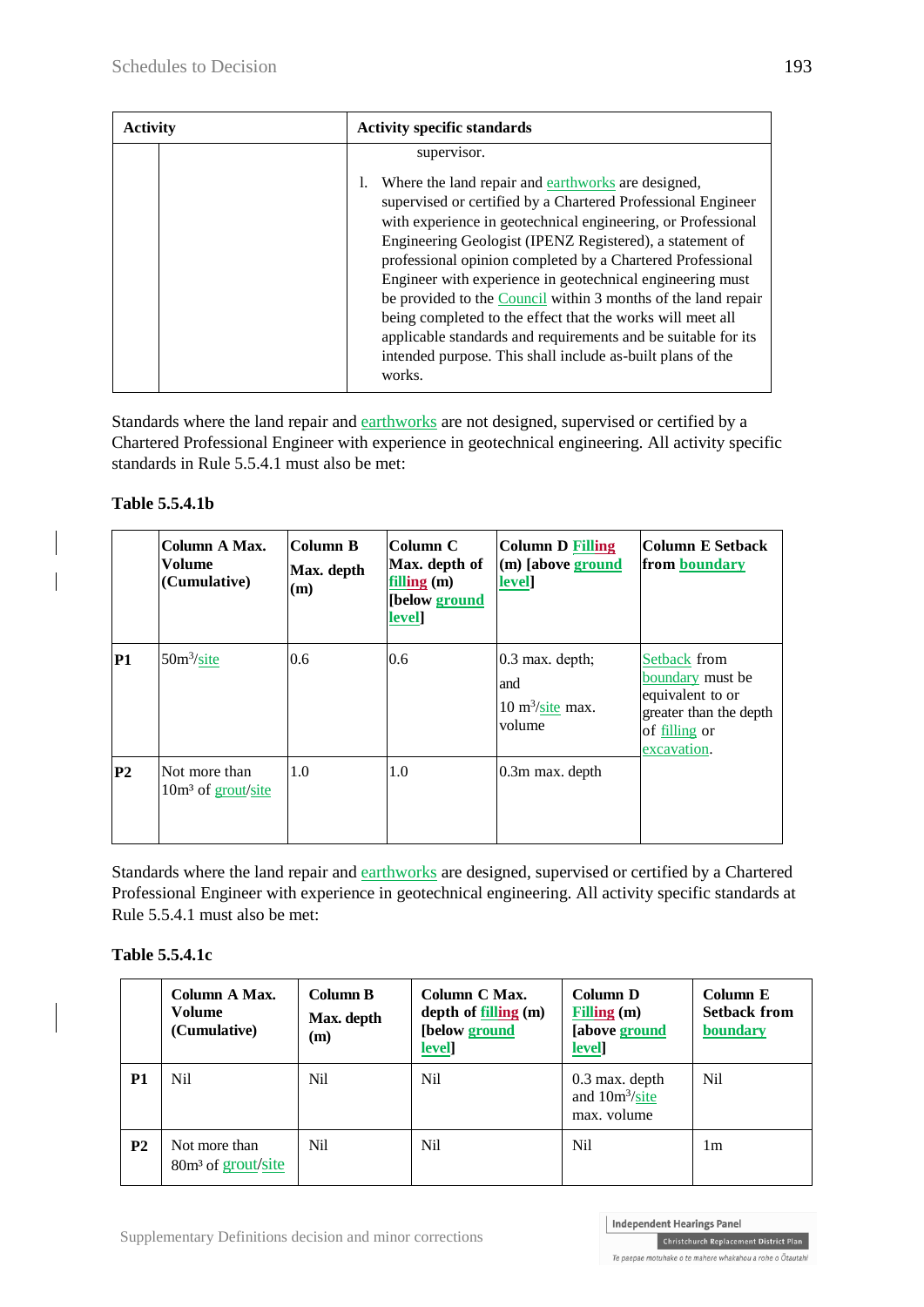## **5.5.4.2 Restricted discretionary activities**

The activities listed below are restricted discretionary activities in areas shown on the Planning Maps as a Flood Management Area (including the Te Waihora/Lake Ellesmere and Wairewa/Lake Forsyth Flood Management Areas).

Exemptions from the restricted discretionary activities are listed in Rule 5.5.4.3.

Discretion to grant or decline consent and impose conditions is restricted to the matters of discretion set out in the following table.

| Table 5.5.4.2a |
|----------------|
|                |

| <b>Activity</b> |                                                                                                                                                                                                                                                                                                                      | The Council's discretion shall be<br>limited to the following matters:                                                                                                                                                                                                                                                                                             |
|-----------------|----------------------------------------------------------------------------------------------------------------------------------------------------------------------------------------------------------------------------------------------------------------------------------------------------------------------|--------------------------------------------------------------------------------------------------------------------------------------------------------------------------------------------------------------------------------------------------------------------------------------------------------------------------------------------------------------------|
| RD1             | Any filling or excavation undertaken to repair land used<br>for residential purposes damaged by earthquakes that<br>does not meet one or more of the activity specific<br>standards for P1 or P2 set out in Rule $5.5.4.1$ .<br>Any application arising from this rule shall not be limited<br>or publicly notified. | a. The Council's discretion shall be<br>limited to the following matters:<br>$\mathbf{i}$ .<br>The matters for discretion<br>reserved for RD2 set out in<br>Rule 5.5.1.5.<br>b. These restricted discretionary<br>activities will be assessed against<br>the following criteria:<br>The assessment criteria set<br>$\mathbf{1}$ .<br>out for RD2 in Rule $5.5.1.5$ |

## **5.5.4.3 Exemptions to Rules 5.5.4.1 and 5.5.4.2**

- a. Works involving the establishment, repair or replacement of any permitted utilities or the maintenance of existing drains or ponds by a utility operator.
- b. Works permitted by or exempted from a building consent (including work forming part of foundations for a building) do not require resource consent under Rules [5.5.4.1 o](http://proposed.districtplanint.ccc.govt.nz/Common/Output/HTMLtoPDF.aspx?HID=25786)[r 5.5.4.2](http://proposed.districtplanint.ccc.govt.nz/Common/Output/HTMLtoPDF.aspx?HID=25787)  where:
	- i. they meet the standards in column D of Tables 5.5.4.1b and 5.5.4.1c in Rule [5.5.4.1](http://proposed.districtplanint.ccc.govt.nz/Common/Output/HTMLtoPDF.aspx?HID=25786) controlling filling above ground level in a Flood Management Area; or
	- ii. they are designed, supervised and certified by a Chartered Professional Engineer with experience in geotechnical engineering, including where they exceed the criteria at columns A, B, C or E of Tables 5.5.4.1b and 5.5.4.1c in Rule 5.5.4.1; or
	- iii. they meet activity specific standards b. and c. of P1 and P2 in Rule 5.5.4.1.
- c. Testing or investigation preceding land repairs or remediation as a result of land damaged by earthquakes is permitted provided it meets the activity specific standards for P1 and P2 in [Rule](http://proposed.districtplanint.ccc.govt.nz/Common/Output/HTMLtoPDF.aspx?HID=25786) [5.5.4.1.](http://proposed.districtplanint.ccc.govt.nz/Common/Output/HTMLtoPDF.aspx?HID=25786)
- d. Filling or excavation associated with the maintenance of flood protection works.
- e. Post holes for the erection of fences or for permitted or approved buildings and signs.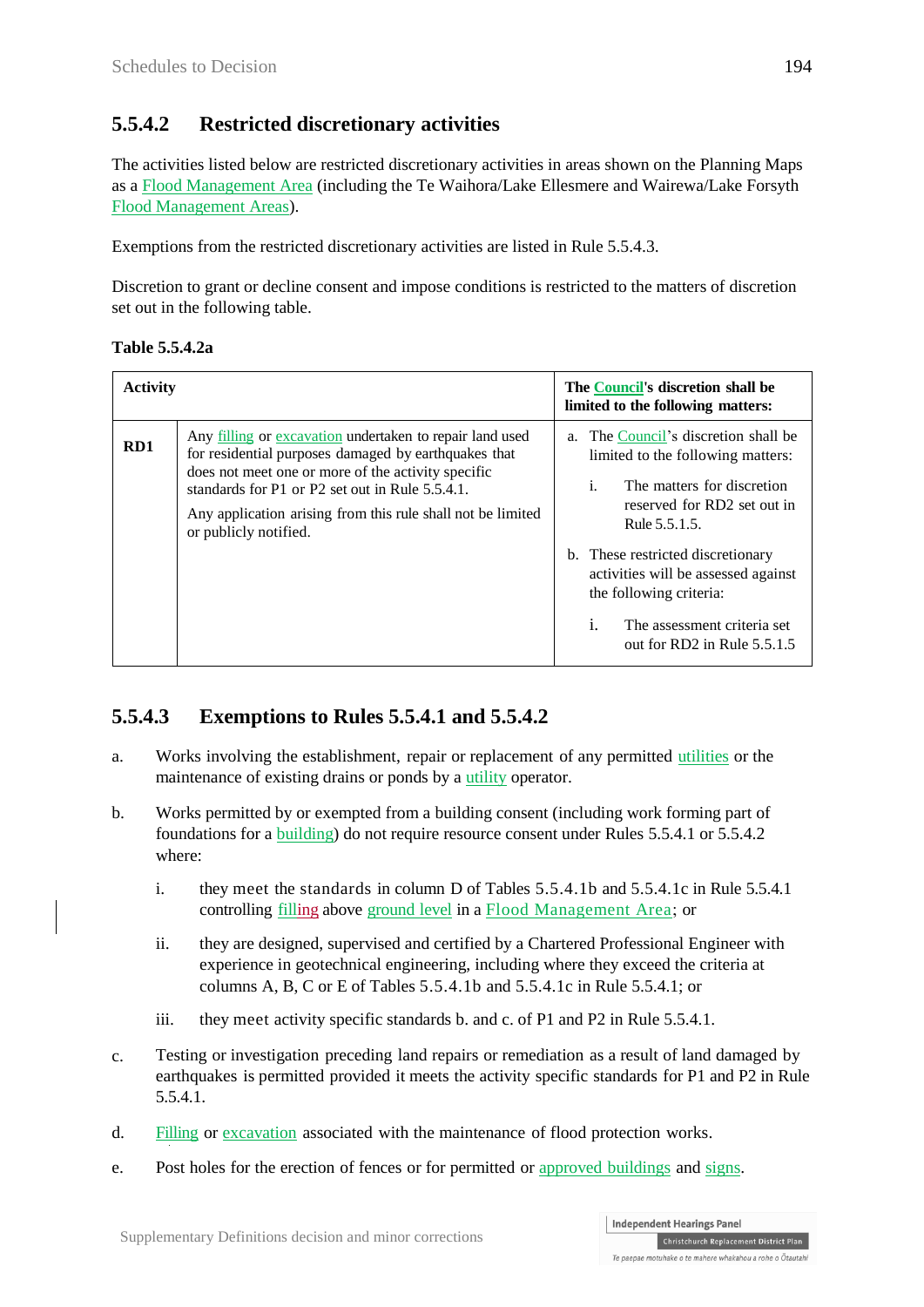f. Planting holes for trees and plants.

#### Clarification of rule

- a. For the purposes of this rule, the building consent platform extends to a maximum of 2.5m from the exterior wall of an enclosed structure or support structures of open structures.
- b. Measurement of volume shall include only areas which have been disturbed, including by filling, excavation, soil mixing or injection of materials. Soil above or between these areas which remains undisturbed does not form part of the allowable volume, including where those undisturbed soils are compacted or otherwise altered by the works.
- c. For the purposes of this rule, when land repairs are being undertaken over a number of properties at the same time and by the same contractor, the site boundary for the purpose of the setback is the outer perimeter of the properties which are subject to the land repair works.

#### Advice Notes

- 1. For the avoidance of doubt, where the earthworks are associated with the repair of land damaged by earthquakes and used for residential purposes in the zones listed in [Rule 5.5.4.1,](http://proposed.districtplanint.ccc.govt.nz/Common/Output/HTMLtoPDF.aspx?HID=25786) [Rule 5.5.4](http://proposed.districtplanint.ccc.govt.nz/Common/Output/HTMLtoPDF.aspx?HID=25751) substitutes for all other earthworks rules in this District Plan.
- 2. For the purposes of this rule, "repair of land used for residential purposes damaged by earthquakes" does not include repair of land on the Port Hills or Banks Peninsula.
- 3. Those intending to do land repair earthworks [are responsible for complying with the National](http://www.legislation.govt.nz/regulation/public/2011/0361/latest/DLM4052228.html?search=ts_regulation_contaminants_resel&p=1&sr=1)  [Environmental Standard \(NES\) for Assessing and Managing Contaminants in Soil to Protect](http://www.legislation.govt.nz/regulation/public/2011/0361/latest/DLM4052228.html?search=ts_regulation_contaminants_resel&p=1&sr=1)  Human Health (2011). Such persons should contact the Christenarie City Council or Environment CanterburyCanterbury Regional Council to find out whether their land has been used for hazardous activities which might trigger the need for compliance with the [NES.](http://www.legislation.govt.nz/regulation/public/2011/0361/latest/DLM4052228.html?search=ts_regulation_contaminants_resel&p=1&sr=1)
- 4. Any vegetation removed during land repairs should not be replaced with pest species as listed in Appendix 1 to the [Infrastructure Design Standard \(](http://www.ccc.govt.nz/business/constructiondevelopment/infrastructuredeSignstandard.aspx)Part 10). The Council prefers that replanting occurs in accordance with its Streamside Planting Guideline to ensure bank stability is not compromised.
- 5. Information regarding the disposal of excavated material and the Standards and Guidelines referenced in the rule is available from the Council.
- 6. Archaeological sites are subject to a separate consent process under the Heritage New Zealand Pouhere Taonga Act 2014. The Heritage New Zealand Pouhere Taonga 2014 makes it unlawful for any person to destroy, damage or modify the whole or any part of an archaeological site without the prior authority of the Heritage New Zealand. This is the case regardless of whether the land on which site is located is designated, or the activity is permitted under the Distrinct Plan or Regional Plan or a resource or building consent has been granted. The Heritage New Zealand Pouhere Taonga Act 2014 also provides for penalties for unauthorised destruction, damage or modification.

Christchurch Replacement District Plan Te naenae motuhake o te mahere whakahou a rohe o Ōtautahi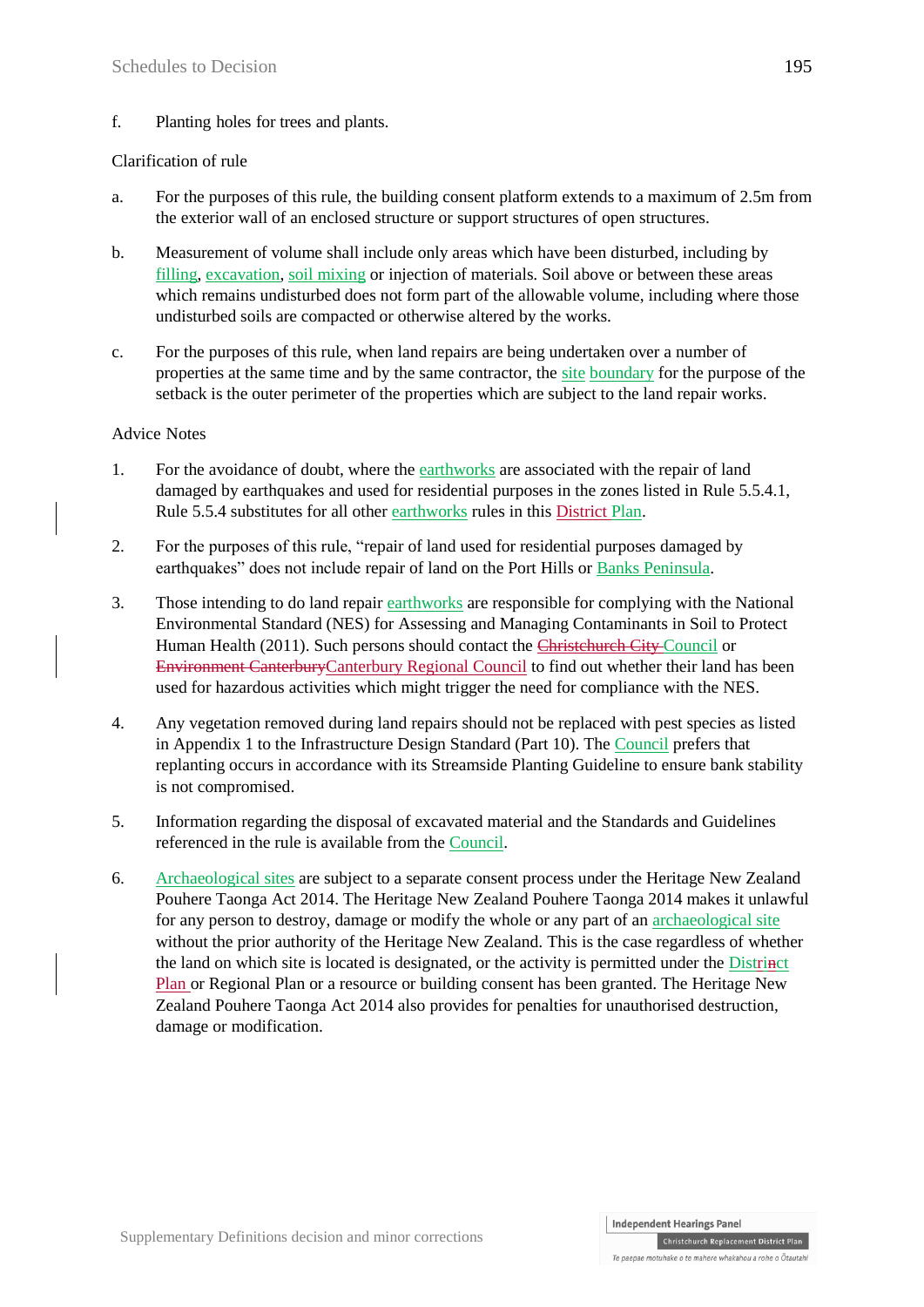## **5.5.5 Activities and earthworks in the Flood Ponding Management Area**

## **5.5.5.1 Permitted activities**

The activities listed below are permitted activities where the activity is located in the area shown on the Planning Maps as Flood Ponding Management Area, if they meet the activity standards set out in this table.

Activities may also be restricted discretionary or non-complying as specified in Rules 5.5.5.2 and 5.5.5.3.

Note: Consent may be required from Canterbury Regional Council for earthworks in a Flood Ponding Management Area.

| <b>Activity</b> |                                                                                                                                                                                                                                                                                                                                                     | <b>Activity specific standards</b>                                                                                                                                                                                                                                                                                 |  |
|-----------------|-----------------------------------------------------------------------------------------------------------------------------------------------------------------------------------------------------------------------------------------------------------------------------------------------------------------------------------------------------|--------------------------------------------------------------------------------------------------------------------------------------------------------------------------------------------------------------------------------------------------------------------------------------------------------------------|--|
| <b>P1</b>       | Filling or excavation associated with the<br>maintenance of flood protection and bank<br>erosion protection works; and the<br>maintenance of existing drains or ponds.                                                                                                                                                                              | Nil                                                                                                                                                                                                                                                                                                                |  |
| P <sub>2</sub>  | Filling or excavation associated with<br>utilities, or the replacement, repair or<br>maintenance of existing utilities.                                                                                                                                                                                                                             |                                                                                                                                                                                                                                                                                                                    |  |
| P <sub>3</sub>  | Filling or excavation for post holes for<br>fences, planting holes, and excavation for<br>approved wells.                                                                                                                                                                                                                                           |                                                                                                                                                                                                                                                                                                                    |  |
| <b>P4</b>       | Filling or excavation for the maintenance of<br>existing farm tracks and farm yards, or the<br>establishment of new farm tracks and farm<br>yards.                                                                                                                                                                                                  | a. Finished ground level shall be maintained to<br>within 200mm of the natural ground level.                                                                                                                                                                                                                       |  |
| <b>P5</b>       | Application of fertiliser, lime or other plant<br>growth enhancers such as top soil, bark and<br>trace elements.<br>Note: Consent may be required from<br>Canterbury Regional Council, pursuant to<br>section 15 of the Resource Management Act<br>1991 for the discharge of plant growth<br>enhancers, including fertiliser, into or onto<br>land. | a. Finished ground level shall be maintained to<br>within 200mm of the natural ground level;, and<br>b. Filling is limited to a total volume of not more<br>than $100m^3$ per ha.; and<br>c. For top soil, the maximum volume of filling<br>shall be $100m3$ per site within any continuous<br>period of 10 years. |  |
| <b>P6</b>       | Filling or excavation for the purposes of<br>establishing and maintaining access_ways to<br>a residential unit.                                                                                                                                                                                                                                     | a. Finished ground level shall be maintained to<br>within 200mm of the natural ground level, and<br>b. Access_ways shall be constructed so as not to<br>impede the flow of surface water.                                                                                                                          |  |
| P7              | Filling or excavation for the purposes of<br>landscaping around a residential unit in<br>association with domestic gardening.                                                                                                                                                                                                                       | a. The maximum volume of $\frac{filling}{falling}$ shall be $20m3$<br>per site per year and a maximum volume of<br>$\frac{\text{filling}}{\text{ifilling}}$ of 100 $\text{m}^3$ per site within any continuous<br>period of 10 years.                                                                              |  |
| P <sub>8</sub>  | Filling and excavation for the maintenance<br>or upgrade of existing roads on legal road.                                                                                                                                                                                                                                                           | The works shall not impede the flow of surface<br>a.<br>water.                                                                                                                                                                                                                                                     |  |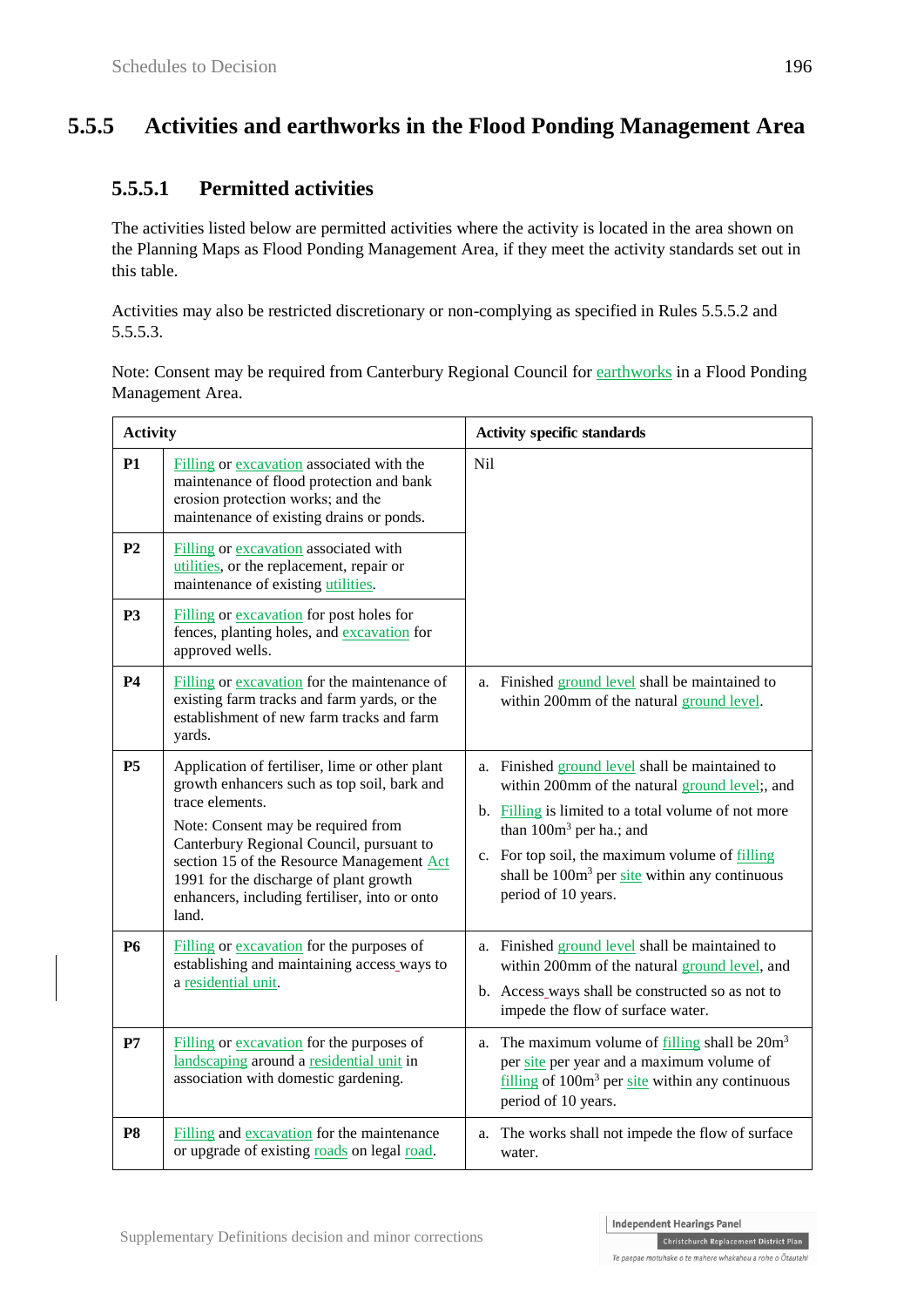$\overline{\phantom{a}}$ 

 $\overline{\mathbf{I}}$ 

 $\overline{\phantom{a}}$ 

| <b>Activity</b> |                                                                                                                                | <b>Activity specific standards</b>                                                                                                                                                                                                                                                                                                                                                                                                                                                                                                                                                                                                                                                                                                                                                                                                                                                                                                                                                                                                                                                                                      |  |
|-----------------|--------------------------------------------------------------------------------------------------------------------------------|-------------------------------------------------------------------------------------------------------------------------------------------------------------------------------------------------------------------------------------------------------------------------------------------------------------------------------------------------------------------------------------------------------------------------------------------------------------------------------------------------------------------------------------------------------------------------------------------------------------------------------------------------------------------------------------------------------------------------------------------------------------------------------------------------------------------------------------------------------------------------------------------------------------------------------------------------------------------------------------------------------------------------------------------------------------------------------------------------------------------------|--|
| P <sub>9</sub>  | Filling that is not provided for under Rule<br>5.5.5.1 P 1-8 or P12.                                                           | a. Either the maximum depth of filling shall be<br>200mm, and<br>b. The maximum volume of $\frac{filling}{quad}$ shall be $100m3$<br>per site within any continuous period of 10<br>years, and<br>c. Finished ground level shall not exceed the<br>surrounding land; or                                                                                                                                                                                                                                                                                                                                                                                                                                                                                                                                                                                                                                                                                                                                                                                                                                                 |  |
|                 |                                                                                                                                | d. The filling has consent approval.                                                                                                                                                                                                                                                                                                                                                                                                                                                                                                                                                                                                                                                                                                                                                                                                                                                                                                                                                                                                                                                                                    |  |
| <b>P10</b>      | <b>Excavation</b> for farm purposes that is not<br>provided for under Rule 5.5.5.1 P1-P4, P6-<br>P8 or P12.                    | The excavated area is subsequently filled within<br>a.<br>the following year so that there is no net effect<br>on flood storage.                                                                                                                                                                                                                                                                                                                                                                                                                                                                                                                                                                                                                                                                                                                                                                                                                                                                                                                                                                                        |  |
| <b>P11</b>      | <b>Utilities</b>                                                                                                               | The ground floor area of the utility does not<br>a.<br>exceed $10m^2$ (except where the <i>utility</i> is a lattice<br>tower for electricity transmission or electricity<br>distribution purposes).                                                                                                                                                                                                                                                                                                                                                                                                                                                                                                                                                                                                                                                                                                                                                                                                                                                                                                                     |  |
| P <sub>12</sub> | <b>Excavation</b> and <b>filling</b> within the area<br>identified in Appendix 8.6.7d -<br>Cashmere/Worsleys Development Plan. | The excavation and filling will not result in the<br>a.<br>reduction in the existing potential storage<br>volume of water that is able to be retained<br>within the development plan area, prior to any<br>Rresidential zone development, in a 0.2% AEP<br>$(1 \text{ in } 500 \text{ year})$ event up to the existing<br>Worsleys Road minimum centreline level of<br>18.89m (Christchurch City Council Drainage<br>Datum). The design shall also accommodate<br>additional storage for any additional stormwater<br>that could be discharged from the development<br>of the Residential zones and roads in such a<br>0.2% AEP event.<br>b. All roads are filled so that the crown of the road<br>is no lower than RL 18.7m (Christchurch City<br>Council Drainage Datum), except for the<br>realigned Worsleys Road required in the<br>Development Plan. The crown of Worsleys<br>Road shall be no lower than RL 18.89m<br>(Christchurch City Council Drainage Datum).<br>c. The side slopes of all areas filled or excavated<br>in accordance with $(a_2)$ and $(b_2)$ above shall not<br>exceed an angle of 1 in 5. |  |
| <b>P13</b>      | The replacement or repair of <b>buildings</b> .                                                                                | a. The ground floor area of the replaced or<br>repaired <b>building</b> is not greater than the ground<br>floor area of the existing building.<br>b. The replaced or repaired <b>building</b> is located in a<br>position on the site that is no lower than the<br>existing building.                                                                                                                                                                                                                                                                                                                                                                                                                                                                                                                                                                                                                                                                                                                                                                                                                                   |  |
| P <sub>14</sub> | Residential unit.                                                                                                              | a. The residential unit is either:<br>i.<br>on piles; or<br>has a maximum of 200m <sup>2</sup> ground floor<br>ii.                                                                                                                                                                                                                                                                                                                                                                                                                                                                                                                                                                                                                                                                                                                                                                                                                                                                                                                                                                                                      |  |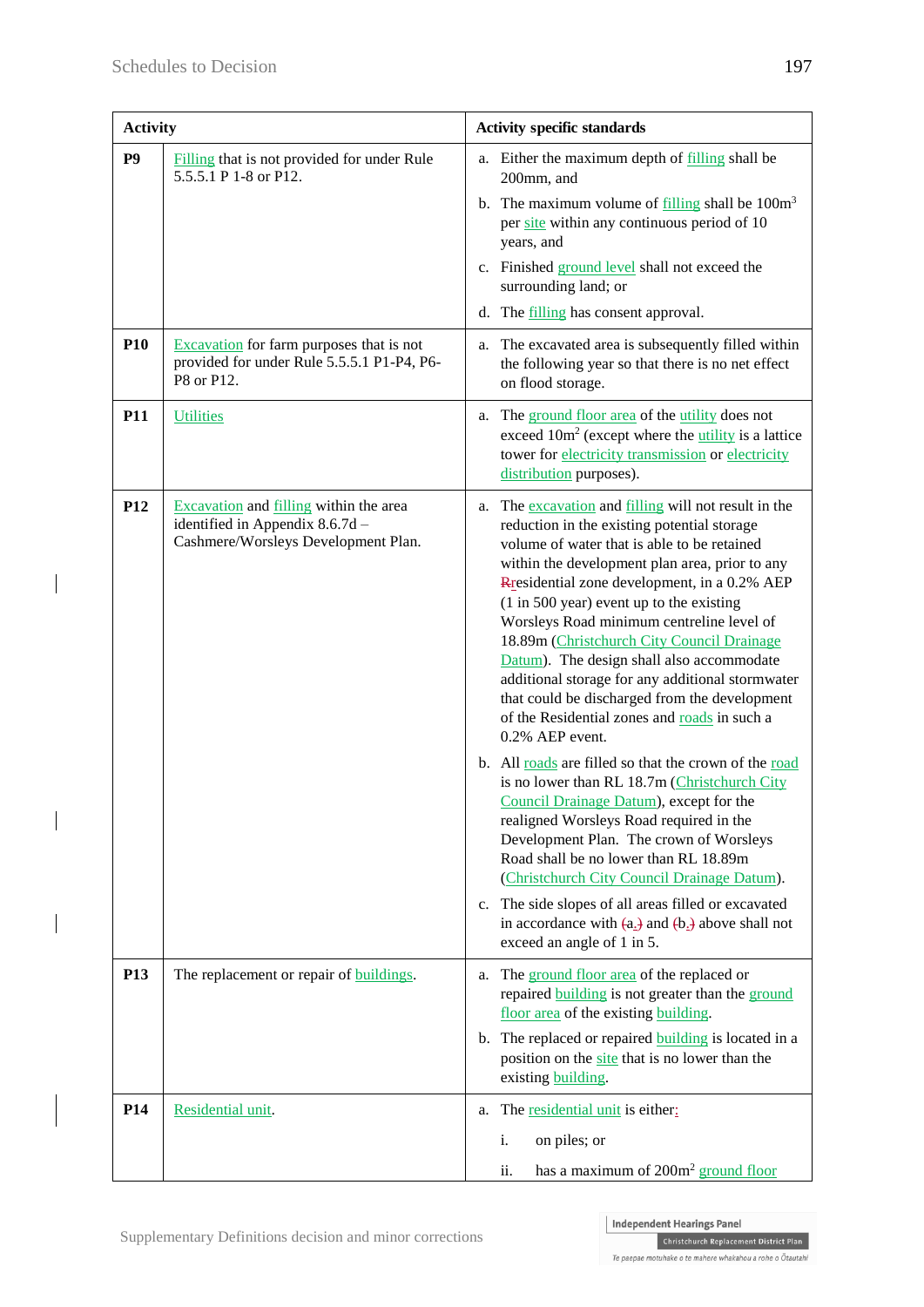| <b>Activity</b> |                                                         | <b>Activity specific standards</b>                                                                                                                                                                                                                                                                           |  |
|-----------------|---------------------------------------------------------|--------------------------------------------------------------------------------------------------------------------------------------------------------------------------------------------------------------------------------------------------------------------------------------------------------------|--|
|                 |                                                         | area.<br>b. There is a maximum of one residential unit per<br>site.                                                                                                                                                                                                                                          |  |
| <b>P15</b>      | Farm buildings without floors.                          | N <sub>i</sub>                                                                                                                                                                                                                                                                                               |  |
| P <sub>16</sub> | <b>Accessory buildings</b> without floors.              |                                                                                                                                                                                                                                                                                                              |  |
| <b>P17</b>      | Farm buildings, or accessory buildings, with<br>floors. | The building:<br>a.<br>i.<br>is on piles; or<br>ii.<br>has a maximum ground floor area of<br>$200m^2$ .<br>b. There is a maximum of one accessory building<br>or farm building per site up to 20 hectares and a<br>maximum of one accessory building or farm<br>building per additional 20 hectares of site. |  |
| <b>P18</b>      | Below-ground swimming pools.                            | N <sub>i</sub>                                                                                                                                                                                                                                                                                               |  |
| <b>P19</b>      | Above-ground swimming pools.                            | The swimming pool is not larger than $200m^2$ .<br>a.<br>b. There is no more than one swimming pool per<br>20 hectares of site.                                                                                                                                                                              |  |

## **5.5.5.2 Restricted discretionary activities**

The activities listed below are restricted discretionary activities in where the activity is located in the area shown on the Planning Maps as Flood Ponding Management Area.

Discretion to grant or decline consent and impose conditions is restricted to the matters of discretion as set out in the following table.

| <b>Activity</b> |                                                                                                                                                                                                                                                                                                                                                                           | The <b>Council</b> 's discretion shall be limited to the following<br>matters:                                                                                                                                                                                                                                                                                                                                                                                                                                                                                                                                         |  |
|-----------------|---------------------------------------------------------------------------------------------------------------------------------------------------------------------------------------------------------------------------------------------------------------------------------------------------------------------------------------------------------------------------|------------------------------------------------------------------------------------------------------------------------------------------------------------------------------------------------------------------------------------------------------------------------------------------------------------------------------------------------------------------------------------------------------------------------------------------------------------------------------------------------------------------------------------------------------------------------------------------------------------------------|--|
| RD1             | Filling and excavation within Henderson<br>Basin for the creation and enhancement of:<br>Water bodies, wetlands or public access<br>a.<br>ways associated with the recreation<br>values of the water bodiesways or wetlands<br>within the Basin; and<br>stormwater treatment systems including<br>b.<br>water quality treatment, attenuation and<br>compensatory storage. | The likely effects of proposed filling, or excavation or<br>a.<br>subdivision on the functioning of the ponding area or<br>floodplain during flood periods including any<br>compensatory storage proposed.<br>b. Any potential impacts of excavation or filling or<br>subdivision on the rate, level or volume of flood<br>discharges to the Avon, Heathcote and Styx Rivers and<br>their tributary streams and margins.<br>Any adverse effects on the natural qualities, amenity<br>$c_{\cdot}$<br>values or ecology of water bodiesways and wetland areas.<br>In respect to the Lower Styx Ponding Area, any adverse |  |
| RD2             | Utilities that do not meet the activity specific<br>standard in P11 of Rule 5.5.5.1.                                                                                                                                                                                                                                                                                      | effects likely on land as a result of tidal influences during                                                                                                                                                                                                                                                                                                                                                                                                                                                                                                                                                          |  |

Christchurch Replacement District Plan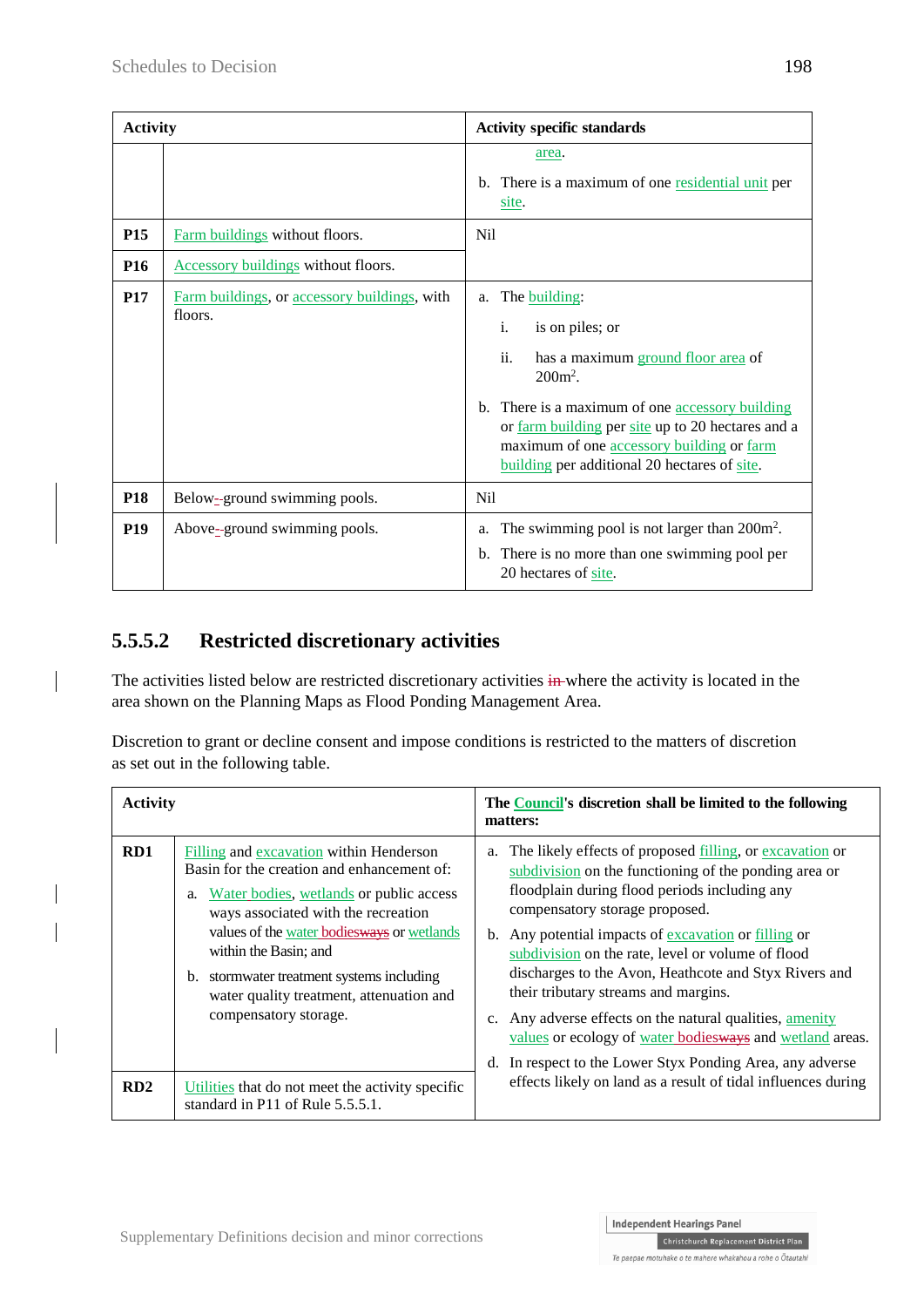| RD <sub>3</sub> | Subdivision within the area shown at<br>Appendix $8.6.7(d)$ – Cashmere/Worsleys<br>Development Plan Area for the following<br>purposes: | flood periods including the potential for exacerbation of<br>those effects with potential sea level rise.<br>e. Any adverse effects on access for maintenance or flood<br>protection works. |
|-----------------|-----------------------------------------------------------------------------------------------------------------------------------------|---------------------------------------------------------------------------------------------------------------------------------------------------------------------------------------------|
|                 | RoadsRoading reserve;<br>a.<br>b. 'Land to Vest' areas as shown on<br>Appendix 8.6.7d This allotment will be                            | f. The effectiveness and environmental impact of any<br>measures that may be proposed to mitigate the effects of<br>filling or excavation.                                                  |
|                 | transferred to the Christehurch City<br>Council.                                                                                        | g. Any beneficial effects, including the provision of public<br>access, or the enhancement of the natural qualities,<br>amenity values or ecology of water bodiesways and<br>wetland areas. |

## **5.5.5.3 Non-complying activities**

The activities listed below are non-complying activities in where the activity is located in the area shown on the Planning Maps as Flood Ponding Management Area.

| <b>Activity</b> |                                                                                                                                                                                                                                                                                     |
|-----------------|-------------------------------------------------------------------------------------------------------------------------------------------------------------------------------------------------------------------------------------------------------------------------------------|
| NC1             | Any filling or excavation activity listed in Rule 5.5.5.1 that does not meet one or more of the<br>activity specific standards, or any filling or excavation activity not listed in Rules 5.5.5.1 or<br>5.5.5.2.                                                                    |
| NC2             | Any subdivision which creates an additional vacant allotment or allotments from a site within a<br>Flood Ponding Management Area shown on the Planning Maps except where:                                                                                                           |
|                 | the additional allotment or allotments is entirely outside the Flood Ponding Management Area;<br>a.<br>$\alpha$                                                                                                                                                                     |
|                 | b. if the additional allotment or allotments is partially within the Flood Ponding Management<br>Area, the additional allotment or allotments contains a net site area capable of containing a<br>complying residential unit entirely outside of the Flood Ponding Management Area. |
| NC3             | New buildings within a Flood Ponding Management Area shown on the Planning Maps, unless<br>specified in P11, P13-17 and P19 in Rule 5.5.5.1 or RD2 in Rule 5.5.5.2.                                                                                                                 |
| NC4             | The replacement or repair of buildings that do not meet one or more of the activity specific<br>standards in Rule $5.5.5.1$ .                                                                                                                                                       |

# **5.5.6 Activities in the High Flood Hazard Management Area**

## **5.5.6.1 Permitted activities**

The activities listed below are permitted activities where the activity is located in the area shown on the Planning Maps as High Flood Hazard Management Area, if they meet the activity specific standards set out in this table.

Activities may also be restricted discretionary or non-complying as specified in Rules 5.5.6.2 and 5.5.6.3.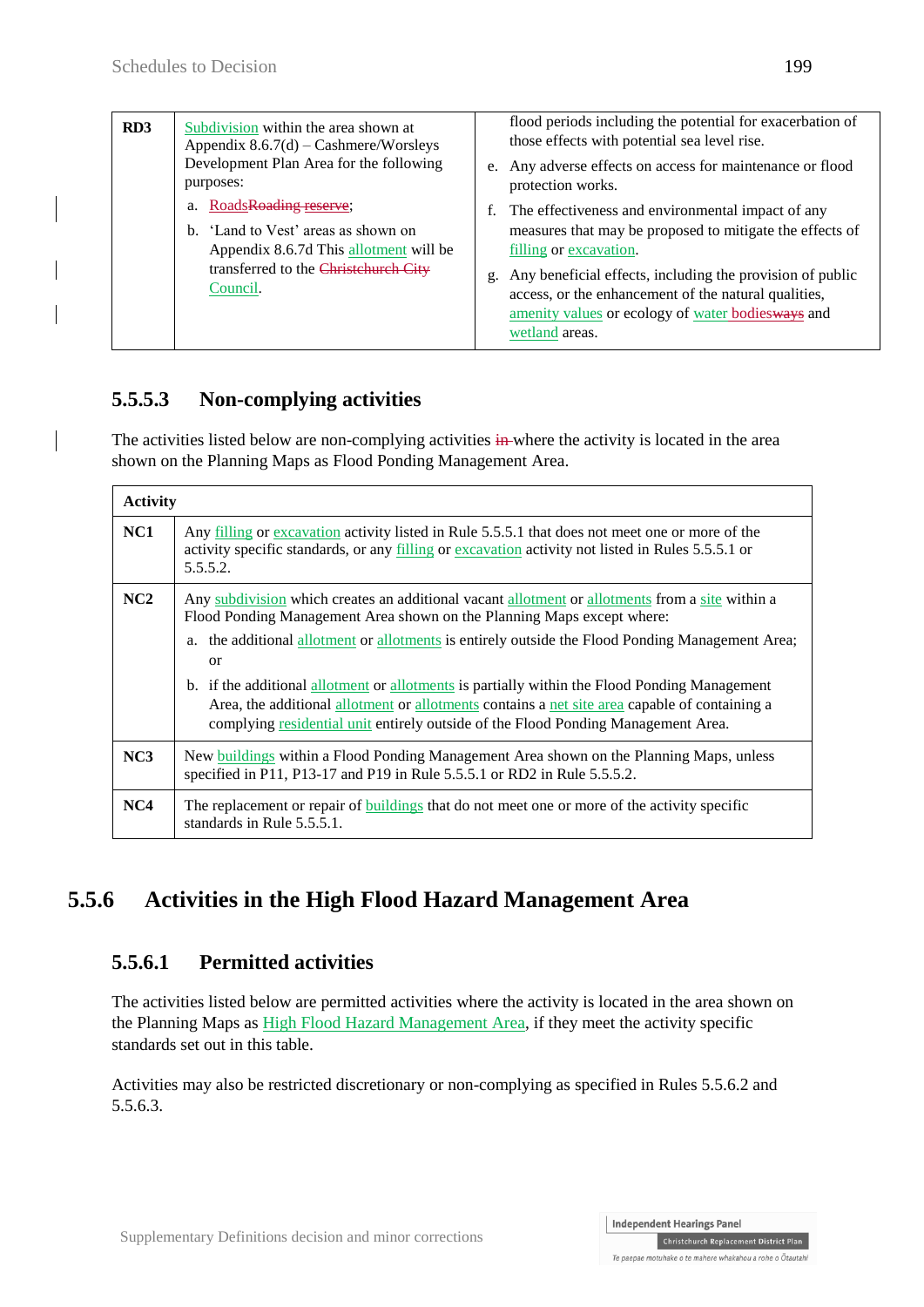| <b>Activity</b> |                                                                                                       | <b>Activity specific standards</b>                                                                                                                                                                                                                                                                                  |
|-----------------|-------------------------------------------------------------------------------------------------------|---------------------------------------------------------------------------------------------------------------------------------------------------------------------------------------------------------------------------------------------------------------------------------------------------------------------|
| <b>P1</b>       | The replacement or repair of <b>buildings</b> .                                                       | The ground floor area of the replaced or repaired<br>a.<br>building is not greater than the ground floor area<br>of the existing building.<br>b. The replaced or repaired <b>building</b> is located in a<br>position on the site that is no lower than the<br>existing building.                                   |
| P <sub>2</sub>  | Utilities.                                                                                            | The ground floor area of the utility does not<br>a.<br>exceed $10m^2$ (except where the utility is a lattice<br>tower for electricity transmission or electricity<br>distribution purposes).                                                                                                                        |
| P <sub>3</sub>  | Repair, rebuild and maintenance of critical<br>infrastructure and associated ancillary<br>structures. | Nil                                                                                                                                                                                                                                                                                                                 |
| <b>P4</b>       | Farm buildings without floors in rural zones.                                                         |                                                                                                                                                                                                                                                                                                                     |
| P <sub>5</sub>  | Accessory buildings without floors in rural<br>zones.                                                 |                                                                                                                                                                                                                                                                                                                     |
| <b>P6</b>       | Farm buildings, or accessory buildings, with<br>floors in rural zones.                                | The <b>building</b> is:<br>a.<br>i.<br>on piles; or<br>ii.<br>has a maximum ground floor area of<br>$200m^2$ .<br>b. There is a maximum of one accessory building<br>or farm building per site up to 20 hectares and a<br>maximum of one accessory building or farm<br>building per additional 20 hectares of site. |
| P7              | Below-ground swimming pools in rural<br>zones.                                                        | Nil.                                                                                                                                                                                                                                                                                                                |
| P <sub>8</sub>  | Above-ground swimming pools in rural<br>zones.                                                        | The swimming pool is not larger than $200m^2$ .<br>a.<br>b. There is no more than one swimming pool per<br>20 hectares of site.                                                                                                                                                                                     |

## **5.5.6.2 Restricted discretionary activities**

The activities listed below are restricted discretionary activities where the activity is located in the area shown on the Planning Maps as High Flood Hazard Management Area.

Discretion to grant or decline consent and impose conditions is restricted to the matters of discretion as set out in the following table.

| <b>Activity</b> |                                                                               | The Council's discretion shall be limited to the following<br>matters:                            |  |
|-----------------|-------------------------------------------------------------------------------|---------------------------------------------------------------------------------------------------|--|
| RD1             | Subdivision within the area shown at<br>Appendix $8.6.7d - Cashmere/Worsleys$ | The likely effects of the proposed subdivision on the<br>a.<br>High Flood Hazard Management Area. |  |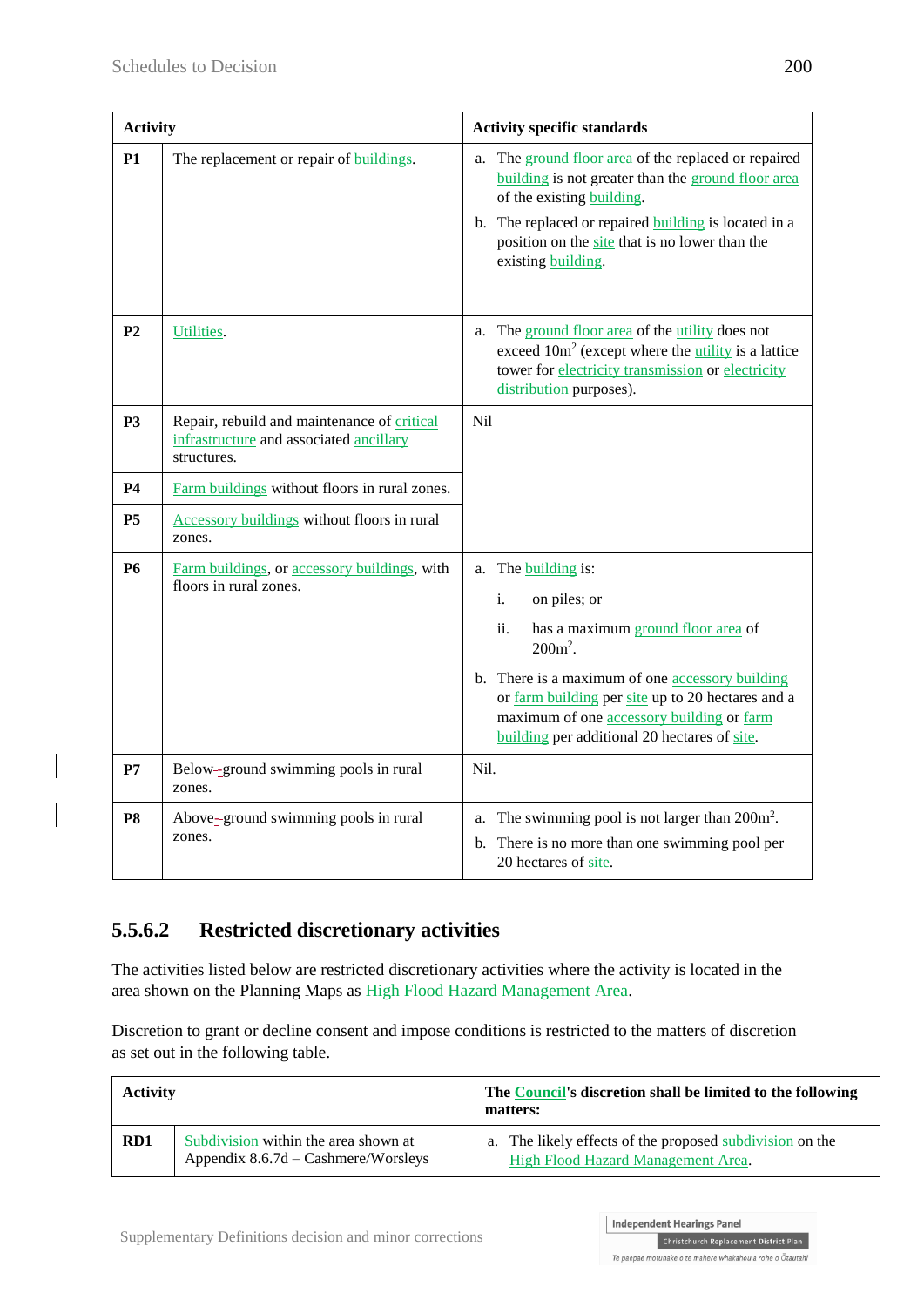| <b>Activity</b> |                                                                                                                                                                                                                                                                                                                                                                                           | The Council's discretion shall be limited to the following<br>matters: |                                                                                                                                                                                                                                                                                                                                                                                                                                                                                                                                                                                                                                                                                                                                                                                                                                                                                                                                                                                                                                                                                                                                                                                |  |
|-----------------|-------------------------------------------------------------------------------------------------------------------------------------------------------------------------------------------------------------------------------------------------------------------------------------------------------------------------------------------------------------------------------------------|------------------------------------------------------------------------|--------------------------------------------------------------------------------------------------------------------------------------------------------------------------------------------------------------------------------------------------------------------------------------------------------------------------------------------------------------------------------------------------------------------------------------------------------------------------------------------------------------------------------------------------------------------------------------------------------------------------------------------------------------------------------------------------------------------------------------------------------------------------------------------------------------------------------------------------------------------------------------------------------------------------------------------------------------------------------------------------------------------------------------------------------------------------------------------------------------------------------------------------------------------------------|--|
|                 | Development Plan Area for the following<br>purposes:<br>a. Roading reserveRoads;<br>b. 'Land to Vest' areas as shown on<br>Appendix 8.6.7(d). This allotment will<br>be transferred to the Council.                                                                                                                                                                                       |                                                                        | b. Any potential impacts of the subdivision on the rate, level<br>or volume of flood within the High Flood Hazard<br>Management Area.<br>c. Whether the subdivision will increase the potential risk to<br>people's safety, well-being and property.                                                                                                                                                                                                                                                                                                                                                                                                                                                                                                                                                                                                                                                                                                                                                                                                                                                                                                                           |  |
| RD2             | Residential units within the Residential Unit<br>Overlay identified in Appendix 5.9.2,<br>including:<br>a. any new residential unit; or<br>any replacement residential unit; or<br>b.<br>c. any addition to an existing residential<br>unit.<br>other than as provided for by Rule 5.5.6.1<br>P1.<br>Any application arising from this rule shall<br>not be limited or publicly notified. |                                                                        | a. The Council's discretion is limited to the following<br>matters:<br>i.<br>Setting of minimum floor levels.<br>ii.<br><b>Building designDesign of buildings.</b><br>iii.<br>Mitigation of the effects of flooding.<br>Level of intensification.<br>iv.<br>Safe ingress and egress.<br>V.<br>vi.<br>Reducing the risk to people's safety, wellbeing and<br>property resulting from the development.<br>b. These restricted discretionary activities will be assessed<br>against the following criteria:<br>i.<br>The type of foundation and structure proposed for<br>the residential unit and the likely impact of the<br><b>building</b> with regard to flood storage and flow of<br>water.<br>ii.<br>The frequency at which any proposed <b>building</b> or<br>addition is predicted to be flooded, the extent of<br>damage likely to occur in such an event and the<br>potential for injury or risk to people's safety, well-<br>being and property from such an event.<br>iii.<br>The ability to maintain safe <b>access</b> to and from the<br>residential unit from the transport network with<br>respect to access design of the access and<br>engineering solutions. |  |

## **5.5.6.3 Non-complying activities**

The activities listed below are non-complying activities where the activity is located within the area shown on the Planning Maps as High Flood Hazard Management Area.

| <b>Activity</b> |                                                                                                                                                                                                                                                                                             |
|-----------------|---------------------------------------------------------------------------------------------------------------------------------------------------------------------------------------------------------------------------------------------------------------------------------------------|
| NC1             | Any subdivision which creates an additional vacant allotment or allotments from a site within a<br>High Flood Hazard Management Area shown on the Planning Maps except where:<br>a. the additional allotment or allotments is entirely outside the High Flood Hazard Management<br>Area; or |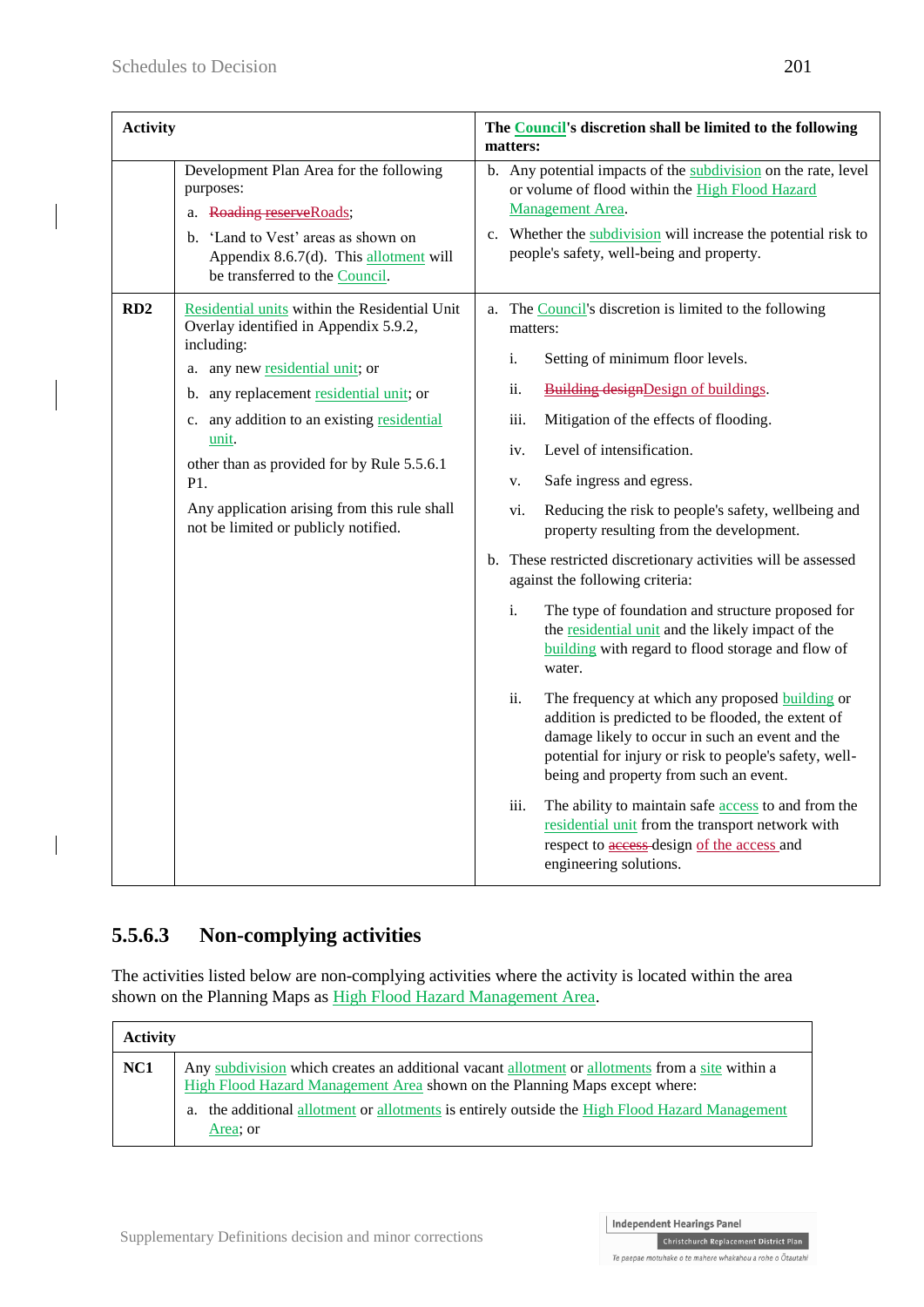|     | b. if the additional allotment or allotments is partially within the High Flood Hazard Management<br>Area, the additional allotment or allotments contains a net site area capable of containing a<br>complying residential unit entirely outside of the High Flood Hazard Management Area. |
|-----|---------------------------------------------------------------------------------------------------------------------------------------------------------------------------------------------------------------------------------------------------------------------------------------------|
| NC2 | New buildings within a High Flood Hazard Management Area shown on the Planning Maps,<br>unless specified in P1 - P6 or P8 in Rule 5.5.6.1, or RD2 in Rule 5.5.6.2.                                                                                                                          |
| NC3 | The replacement or repair of buildings that do not meet one or more of the activity specific<br>standards in Rule 5.5.6.1, unless specified in RD2 in Rule 5.5.6.2.                                                                                                                         |
| NC4 | Change in use of a site that increases the occupancy of the site, unless specified in P1 in Rule<br>5.5.6.1, or RD2 in Rule 5.5.6.2.                                                                                                                                                        |

Christchurch Replacement District Plan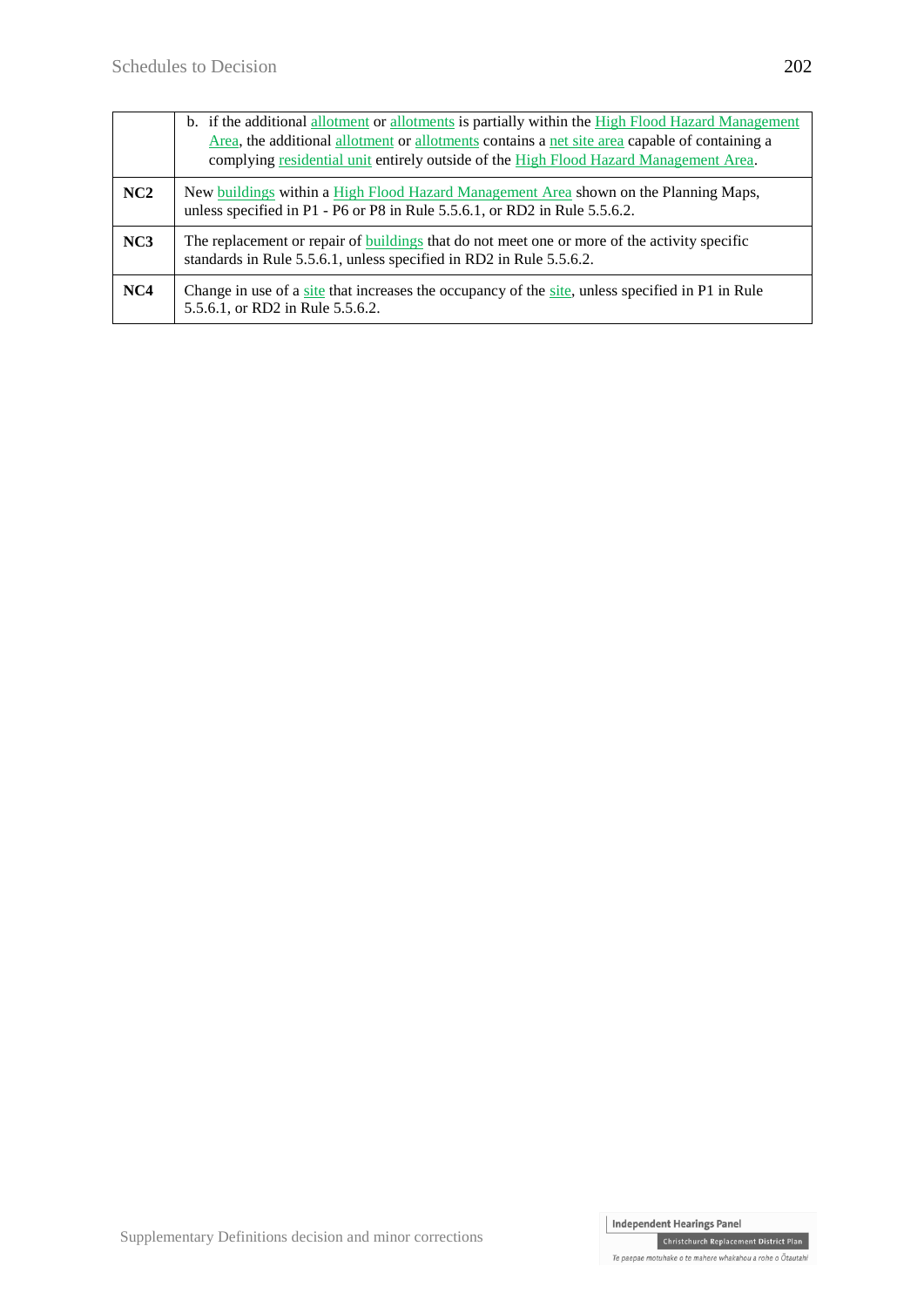## **5.6 Rules - Liquefaction hazard**

Liquefaction is a process that can occur during strong earthquake shaking which causes loss of stiffness and strength in generally loosely consolidated fine grained water saturated soils and can result in ground damage from lateral spreading, settlement, ground cracking, sand boils and deposition of sediment, as well as localised flooding.

## **5.6.1 Permitted activities**

All activities in the Liquefaction Management Area are a permitted activity unless specified in Rules 5.6.2 or 5.6.3, or as otherwise specified elsewhere in the District Plan.

## **5.6.2 Controlled activities**

The activities listed below are controlled activities within the area shown on the Planning Maps as the Liquefaction Management Area.

Discretion to impose conditions is restricted to the matters over which control is reserved as set out in the following table.

Where subdivision is specified, a subdivision consent is also required under Chapter 8 Subdivision, Development and Earthworks.

There may be other areas that are not identified at the district scale that are susceptible to liquefaction risk based on site specific characteristics – these may require specific geotechnical investigations as part of subdivision to satisfy the Council with respect to Section 104 and Section 106 of the RMA.

| <b>Activity</b> |                                                                                                                                                                                                                                                                                                                                                                                      | The matters over which Council reserves its control                                                                                                                                                                                                                                                                                                                                                                                                                                                                                                                                                                                                                                                                                                                                                                                |
|-----------------|--------------------------------------------------------------------------------------------------------------------------------------------------------------------------------------------------------------------------------------------------------------------------------------------------------------------------------------------------------------------------------------|------------------------------------------------------------------------------------------------------------------------------------------------------------------------------------------------------------------------------------------------------------------------------------------------------------------------------------------------------------------------------------------------------------------------------------------------------------------------------------------------------------------------------------------------------------------------------------------------------------------------------------------------------------------------------------------------------------------------------------------------------------------------------------------------------------------------------------|
| C1              | Any subdivision which<br>creates an additional<br>vacant allotment or<br>allotments in the<br><b>Liquefaction Management</b><br>Area.<br>Note: This rule does not<br>apply to <b>boundary</b><br>adjustments,<br>amalgamations, or the<br>creation of unit titles.<br>Any resource consent<br>application arising from<br>this rule shall not be<br>limited or publicly<br>notified. | The Council's control is limited to the following matters:<br>a.<br>location, size and design of allotments, structures, roads,<br>i.<br>access, services or foundations as they relate to the<br>liquefaction hazard;<br>ii.<br>timing, location, scale and nature of earthworks as they<br>relate to the liquefaction hazard; and<br>iii.<br>liquefaction hazard remediation methods.<br>b. These controlled activities will be assessed against the<br>following criteria.<br>i.<br>Whether techniques proposed for remediation and/or<br>mitigation of the effects of any liquefaction hazard<br>identified are appropriate, including but not limited to:<br>A. provision for ground-strengthening, foundation<br>design, provision of resilient services and the ability<br>of these to be incorporated into the subdivision |

#### **Table 5.6.2a**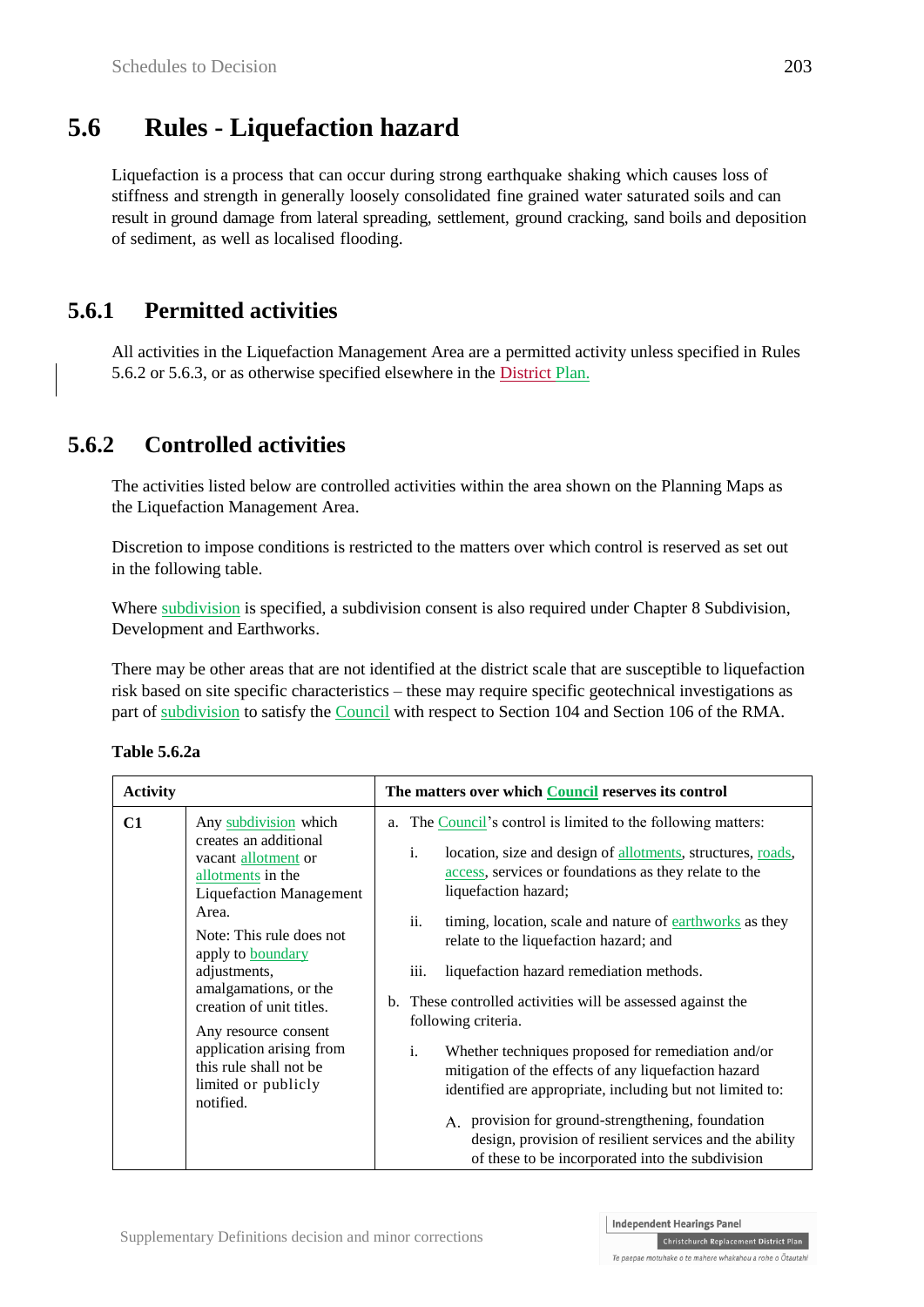| <b>Activity</b> | The matters over which Council reserves its control                                                                                                                                                                                                                                                                        |
|-----------------|----------------------------------------------------------------------------------------------------------------------------------------------------------------------------------------------------------------------------------------------------------------------------------------------------------------------------|
|                 | consent as conditions or consent notices; and                                                                                                                                                                                                                                                                              |
|                 | setbacks in relation to any waterway or water body,<br>B.<br>or any sharp change in ground elevation, sloping<br>ground or free face. Alternatively, whether ground-<br>strengthening or other proposed engineering or<br>geotechnical solutions are identified to address any<br>identified potential for lateral spread. |
|                 | ii.<br>The extent to which the layout of the subdivision in<br>relation to the liquefaction hazard is appropriate,<br>including the proposed location of earthworks, roads,<br>access, servicing and building platforms in relation to the<br>liquefaction hazards identified.                                             |
|                 | iii.<br>The effect of the remediation and/or mitigation on the<br>reasonable use of the site.                                                                                                                                                                                                                              |

## **5.6.3 Restricted discretionary activities**

The activities listed below are restricted discretionary activities in any zone within the area shown on the Planning Maps as the Liquefaction Management Area.

Discretion to grant or decline consent and impose conditions is restricted to the matters of discretion set out in the following table.

| <b>Activity</b> |                                                                                                                                                                                                            | The <b>Council's</b> discretion shall be limited to the following<br>matters:                                                                                                                                                                                                                                                                                  |
|-----------------|------------------------------------------------------------------------------------------------------------------------------------------------------------------------------------------------------------|----------------------------------------------------------------------------------------------------------------------------------------------------------------------------------------------------------------------------------------------------------------------------------------------------------------------------------------------------------------|
| RD1             | Any activity located on a<br>site with an area of 1500m <sup>2</sup><br>or more, qualifying as a<br>controlled or restricted<br>discretionary activity under<br>any of the following<br>residential rules: | The Council's discretion is limited to the following matters:<br>a.<br>$\mathbf{i}$ .<br>Location, siting and layout, design of <b>buildings</b> , car-<br>parking areas, access, services or foundations as they<br>relate to the liquefaction hazard<br>ii.<br>Timing, location, scale and nature of earthworks as they<br>relate to the liquefaction hazard |
|                 | $\mathbf{1}$ .<br>Enhanced<br>Development<br>Mechanism - Rule<br>14.11.3.3 RD1, RD2;                                                                                                                       | iii.<br>Liquefaction hazard remediation methods<br>b. These restricted discretionary activities will be assessed<br>against the following criteria:                                                                                                                                                                                                            |
|                 | 2.<br><b>Community Housing</b><br>Redevelopment<br>Mechanism - Rule<br>14.12.2.3 RD1, RD2;                                                                                                                 | $\mathbf{i}$ .<br>Whether techniques proposed for remediation and<br>mitigation of the effects of any liquefaction hazard<br>identified are appropriate, including but not limited to:<br>A. Provision for ground-strengthening, foundation                                                                                                                    |
|                 | 3.<br>Residential Suburban<br>Zone and Residential<br>Suburban Density<br><b>Transition Zone - Rule</b><br>14.2.2.3 RD7, RD8,                                                                              | design, and provision of resilient services<br>B. Setbacks in relation to any waterway or water body,<br>or any sharp change in ground elevation, sloping<br>ground or free face. Alternatively, whether ground-<br>strengthening or other proposed engineering or                                                                                             |

**Table 5.6.3a**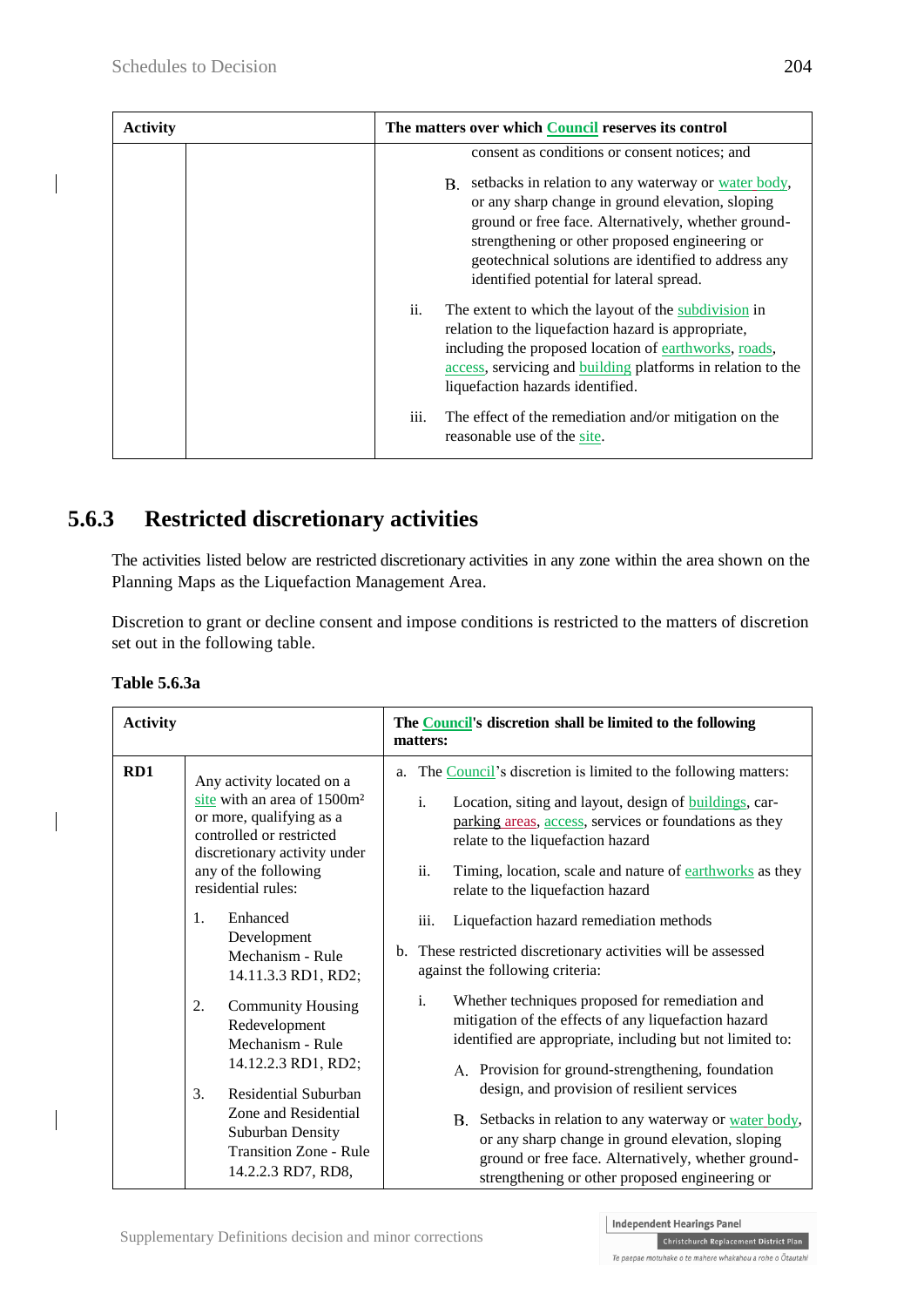$\overline{\phantom{a}}$ 

| <b>Activity</b> |                |                                                                                                                                                                                                                                                                                                                                                                                                                   | matters: | The <b>Council's</b> discretion shall be limited to the following                                                                                                                                                                                                                                                                                                   |
|-----------------|----------------|-------------------------------------------------------------------------------------------------------------------------------------------------------------------------------------------------------------------------------------------------------------------------------------------------------------------------------------------------------------------------------------------------------------------|----------|---------------------------------------------------------------------------------------------------------------------------------------------------------------------------------------------------------------------------------------------------------------------------------------------------------------------------------------------------------------------|
|                 | 4.<br>5.<br>6. | RD10;<br><b>Residential Medium</b><br>Density Zone - Rule<br>14.3.2.3 RD2;<br><b>Residential Banks</b><br>Peninsula Zone - Rule<br>14.4.2.3 RD14<br><b>Residential New</b><br>Neighbourhood Zone -<br>Rule 14.9.2.2 C1 or<br>Rule 14.9.2.3 RD3;<br>Any application arising<br>from this rule in respect to<br>the Enhanced Development<br>Mechanism or the<br><b>Community Housing</b><br>Redevelopment Mechanism | ii.      | geotechnical solutions are identified to address any<br>identified potential for lateral spread.<br>The extent to which the siting and layout of the<br>proposal is appropriate, including the proposed location<br>of buildings, earthworks, car-parking areas, servicing,<br>access and building platforms in relation to the<br>liquefaction hazards identified. |
|                 |                | shall not be limited or<br>publicly notified.                                                                                                                                                                                                                                                                                                                                                                     |          |                                                                                                                                                                                                                                                                                                                                                                     |

Christchurch Replacement District Plan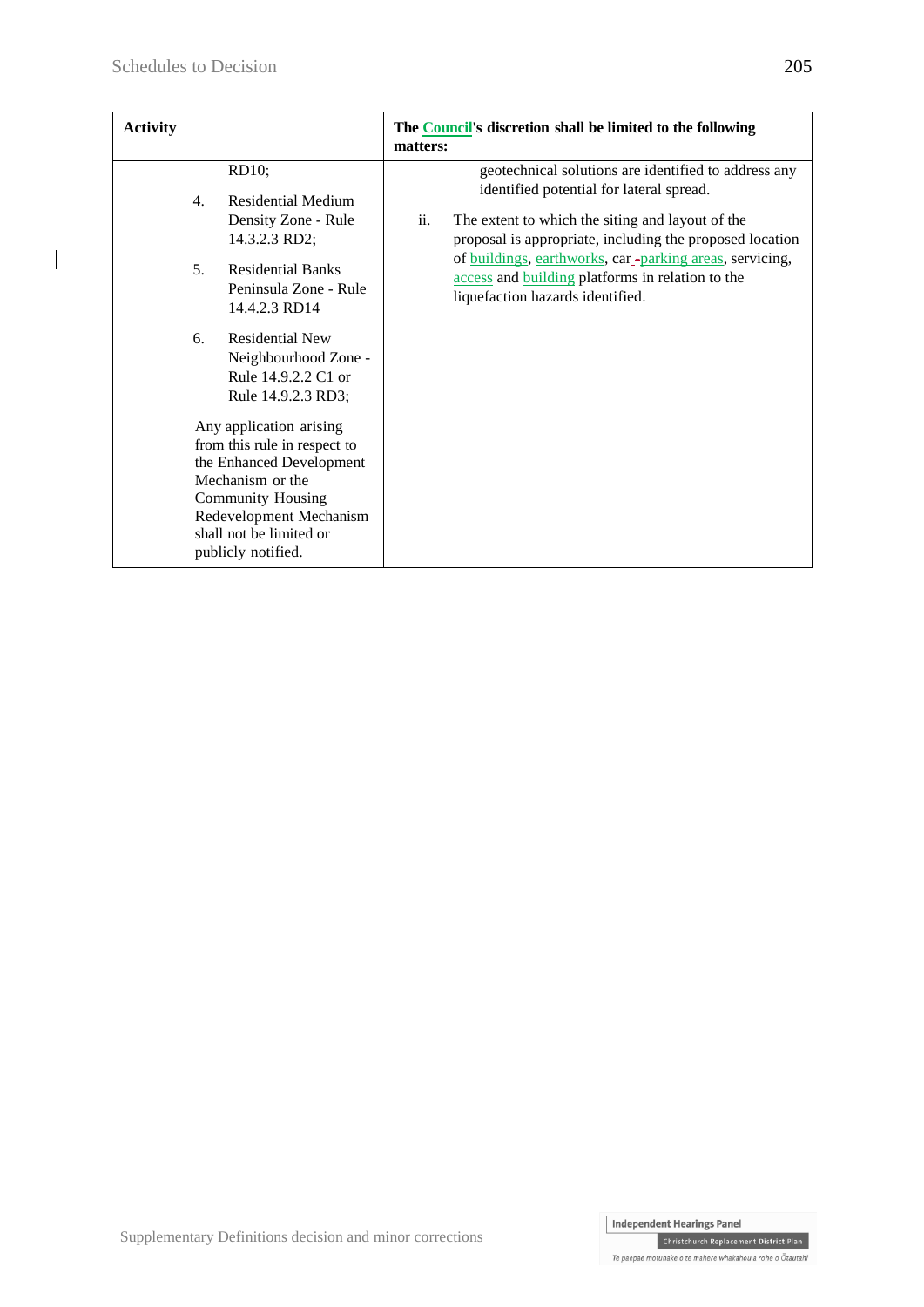# **5.7 Rules - Slope instability**

## **5.7.1 Activity status for Slope Instability Management Areas**

### **5.7.1.1 Activity status for Slope Instability Management Areas excluding land within the Specific Purpose (Lyttelton Port) Zone**

The activities listed below have the activity status listed within each Slope Instability Management Area, and are subject to any activity status, rules and any standards specified elsewhere in the District Plan for that activity.

In relation to controlled activities, discretion to impose conditions is restricted to the matters over which control is reserved as set out in Rule 5.7.1.4 and 5.7.1.5 as applicable.

In relation to restricted discretionary activities, discretion to grant or decline consent and impose conditions is restricted to the matters of discretion set out in Rule 5.7.1.6.

Where subdivision is specified, a subdivision consent is also required under the provisions of Chapter 8.

| <b>Activity</b> |                                                                                                                          | <b>Cliff</b><br><b>Collapse</b><br><b>Mgmt</b><br>Area 1 | <b>Cliff</b><br><b>Collapse</b><br><b>Mgmt</b><br>Area 2.<br>For<br>exceptions,<br>refer to<br>Rule<br>5.7.1.2 | <b>Rockfall</b><br><b>Mgmt Area</b><br>1. For<br>exceptions,<br>refer to Rule<br>5.7.1.2 | <b>Rockfall</b><br><b>Mgmt Area</b><br>2. For<br>exceptions,<br>refer to Rule<br>5.7.1.2 | <b>Mass</b><br><b>Mvmt</b><br><b>Mgmt</b><br>Area 1 | <b>Mass</b><br><b>Mvmt</b><br><b>Mgmt</b><br>Areas <sub>2</sub><br>& 3 | Remainder<br>of Port Hills<br>and Banks<br>Peninsula<br><b>Slope</b><br><b>Instability</b><br><b>Mgmt Area</b>                              |
|-----------------|--------------------------------------------------------------------------------------------------------------------------|----------------------------------------------------------|----------------------------------------------------------------------------------------------------------------|------------------------------------------------------------------------------------------|------------------------------------------------------------------------------------------|-----------------------------------------------------|------------------------------------------------------------------------|---------------------------------------------------------------------------------------------------------------------------------------------|
|                 | Key: $P = Permitted$ ; $RD = Restricted$ Discretionary; $D = Discretionary$ ; $NC = Non-complying$ ; $PR = Prohibited$ . |                                                          |                                                                                                                |                                                                                          |                                                                                          |                                                     |                                                                        |                                                                                                                                             |
| a.              | Subdivision                                                                                                              | PR1/NC1*                                                 | NC2                                                                                                            | NC <sub>3</sub>                                                                          | RD1                                                                                      | NC <sub>4</sub>                                     | RD2                                                                    | RD <sub>3</sub>                                                                                                                             |
| b.              | Earthworks<br>except where<br>specifically<br>provided below in<br>Rule 5.7.1.1                                          | PR <sub>2</sub>                                          | NC5                                                                                                            | NC <sub>6</sub>                                                                          | RD4                                                                                      | NC7                                                 | RD <sub>5</sub>                                                        | Refer to<br>relevant<br>chapters<br>within zone<br>and/or<br>district wide<br>provisions<br>applying to<br>the sites<br>within this<br>area |
| c.              | <b>Hazard</b> mitigation<br>works or hazard<br>removal works,<br>including<br>earthworks<br>associated with              | PR <sub>3</sub>                                          | NC <sub>8</sub>                                                                                                | RD <sub>6</sub>                                                                          | RD7                                                                                      | NC <sub>9</sub>                                     | RD <sub>8</sub>                                                        | RD <sub>9</sub>                                                                                                                             |

#### **Table 5.7.1.1a**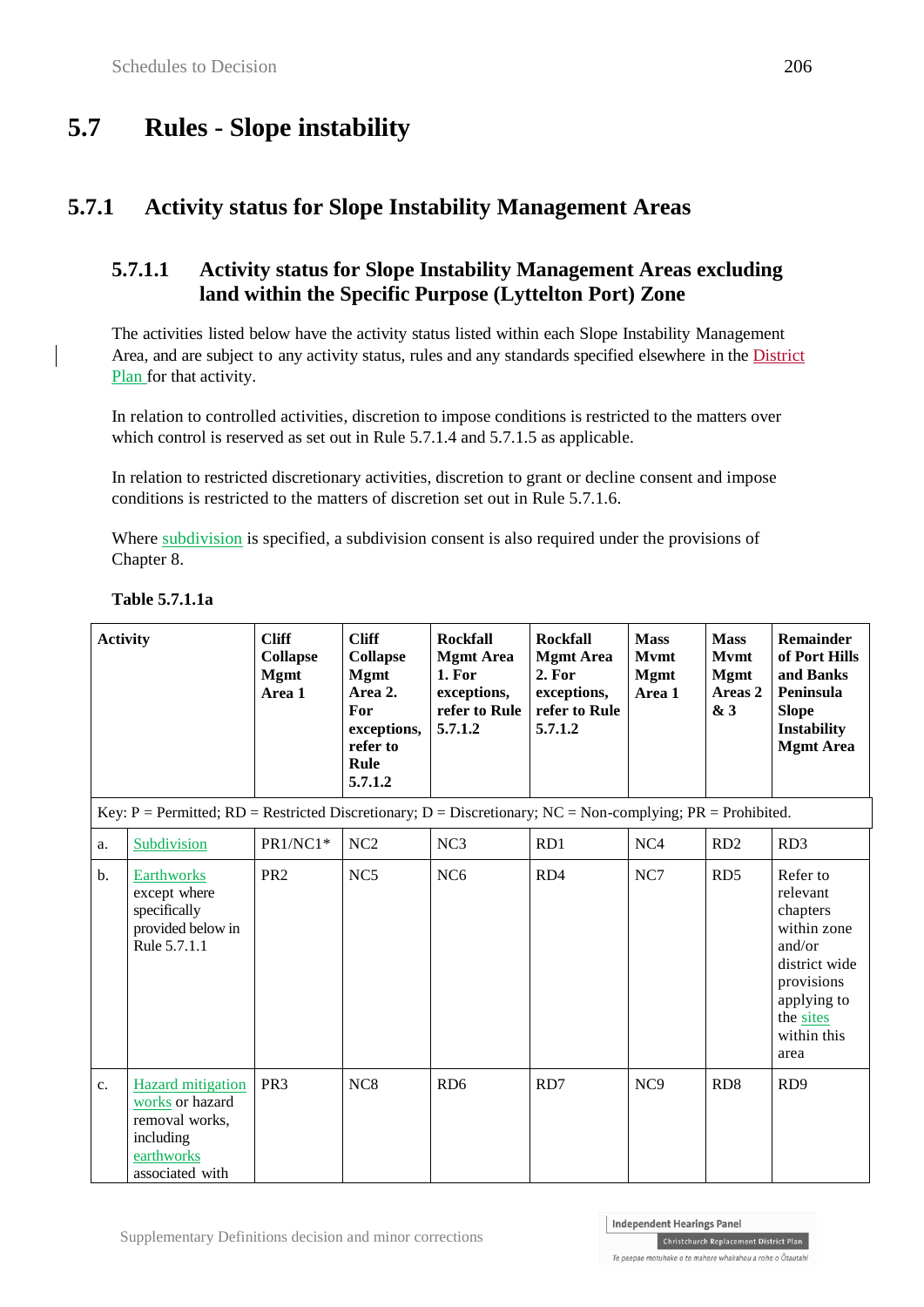$\overline{\phantom{a}}$ 

 $\overline{\phantom{a}}$ 

| <b>Activity</b> |                                                                                                                                                                                                                              | <b>Cliff</b><br><b>Collapse</b><br><b>Mgmt</b><br>Area 1 | <b>Cliff</b><br><b>Collapse</b><br><b>Mgmt</b><br>Area 2.<br>For<br>exceptions,<br>refer to<br>Rule<br>5.7.1.2 | <b>Rockfall</b><br><b>Mgmt Area</b><br>1. For<br>exceptions,<br>refer to Rule<br>5.7.1.2 | <b>Rockfall</b><br><b>Mgmt Area</b><br>2. For<br>exceptions,<br>refer to Rule<br>5.7.1.2 | <b>Mass</b><br><b>Mvmt</b><br><b>Mgmt</b><br>Area 1 | <b>Mass</b><br><b>Mvmt</b><br><b>Mgmt</b><br>Areas <sub>2</sub><br>& 3 | <b>Remainder</b><br>of Port Hills<br>and Banks<br>Peninsula<br><b>Slope</b><br><b>Instability</b><br><b>Mgmt Area</b>                       |
|-----------------|------------------------------------------------------------------------------------------------------------------------------------------------------------------------------------------------------------------------------|----------------------------------------------------------|----------------------------------------------------------------------------------------------------------------|------------------------------------------------------------------------------------------|------------------------------------------------------------------------------------------|-----------------------------------------------------|------------------------------------------------------------------------|---------------------------------------------------------------------------------------------------------------------------------------------|
|                 | those works,<br>unless provided<br>for in d                                                                                                                                                                                  |                                                          |                                                                                                                |                                                                                          |                                                                                          |                                                     |                                                                        |                                                                                                                                             |
| d.              | <b>Hazard</b> mitigation<br>works to protect<br>infrastructure,<br>including<br>earthworks<br>associated with<br>those works                                                                                                 | <b>RD10</b>                                              | RD11                                                                                                           | RD12                                                                                     | RD13                                                                                     | RD14                                                | <b>RD15</b>                                                            | <b>RD16</b>                                                                                                                                 |
| e.              | Demolition of<br>buildings                                                                                                                                                                                                   | <b>RD17</b>                                              | RD18                                                                                                           | <b>RD19</b>                                                                              | <b>RD20</b>                                                                              | <b>RD21</b>                                         | <b>RD22</b>                                                            | P <sub>1</sub>                                                                                                                              |
| f.              | Repair and<br>maintenance of<br>existing<br>infrastructure,<br>including minor<br>upgrading of the<br>existing electricity<br>network                                                                                        | P2                                                       | P <sub>3</sub>                                                                                                 | P4                                                                                       | P <sub>5</sub>                                                                           | P <sub>6</sub>                                      | P7                                                                     | P <sub>8</sub>                                                                                                                              |
| g.              | <b>Earthworks</b><br>associated with<br>activities listed in<br>f. above                                                                                                                                                     | C1                                                       | C2                                                                                                             | C <sub>3</sub>                                                                           | C <sub>4</sub>                                                                           | C <sub>5</sub>                                      | C <sub>6</sub>                                                         | P <sub>9</sub>                                                                                                                              |
| h.              | Upgrading of<br>existing<br>infrastructure or<br>development of<br>new infrastructure<br>(where there is a<br>functional need to<br>locate in the<br>overlay),<br>including<br>earthworks<br>associated with<br>these works. | <b>RD23</b>                                              | RD <sub>24</sub>                                                                                               | <b>RD25</b>                                                                              | <b>RD26</b>                                                                              | <b>RD27</b>                                         | <b>RD28</b>                                                            | Refer to<br>relevant<br>chapters<br>within zone<br>and/or<br>district wide<br>provisions<br>applying to<br>the sites<br>within this<br>area |
| $\mathbf{i}$ .  | Retaining walls<br>which are both<br>less than $6 \text{ m}^2$ in<br>area and less than<br>1.8 metres in<br>height including<br>earthworks<br>associated with<br>those works.                                                | <b>RD29</b>                                              | <b>RD30</b>                                                                                                    | <b>RD31</b>                                                                              | P10                                                                                      | <b>RD32</b>                                         | P11                                                                    | P12                                                                                                                                         |

Christchurch Replacement District Plan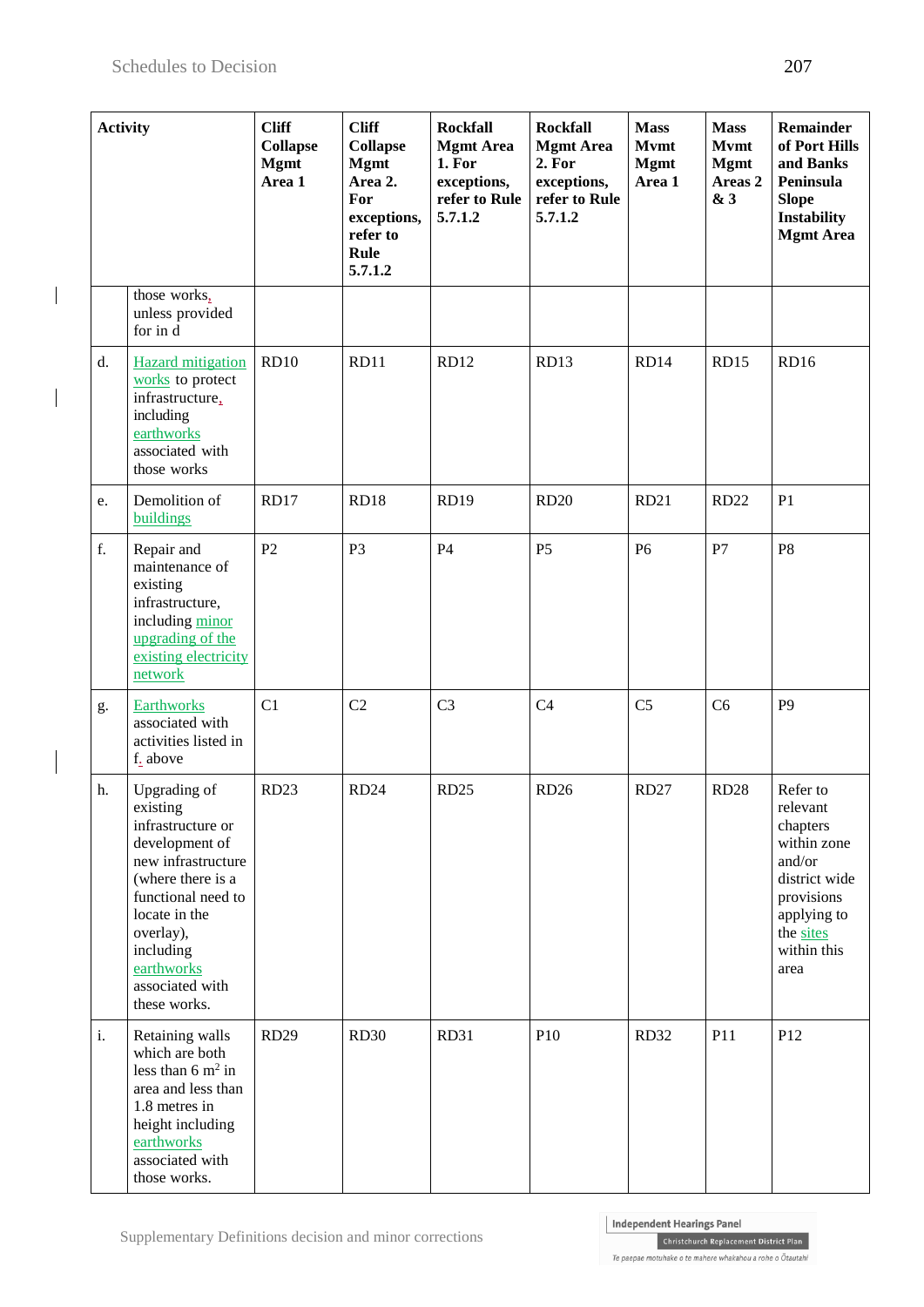$\overline{\phantom{a}}$ 

 $\overline{\phantom{a}}$ 

| <b>Activity</b> |                                                                                                                                                                                                   | <b>Cliff</b><br><b>Collapse</b><br><b>Mgmt</b><br>Area 1 | <b>Cliff</b><br><b>Collapse</b><br><b>Mgmt</b><br>Area 2.<br>For<br>exceptions,<br>refer to<br>Rule<br>5.7.1.2 | <b>Rockfall</b><br><b>Mgmt Area</b><br>1. For<br>exceptions,<br>refer to Rule<br>5.7.1.2 | <b>Rockfall</b><br><b>Mgmt Area</b><br>2. For<br>exceptions,<br>refer to Rule<br>5.7.1.2 | <b>Mass</b><br><b>Mvmt</b><br><b>Mgmt</b><br>Area 1 | <b>Mass</b><br><b>Mvmt</b><br><b>Mgmt</b><br>Areas <sub>2</sub><br>& 3 | <b>Remainder</b><br>of Port Hills<br>and Banks<br>Peninsula<br><b>Slope</b><br>Instability<br><b>Mgmt Area</b>                              |
|-----------------|---------------------------------------------------------------------------------------------------------------------------------------------------------------------------------------------------|----------------------------------------------------------|----------------------------------------------------------------------------------------------------------------|------------------------------------------------------------------------------------------|------------------------------------------------------------------------------------------|-----------------------------------------------------|------------------------------------------------------------------------|---------------------------------------------------------------------------------------------------------------------------------------------|
| j.              | Signage and<br>fencing for<br>warning or<br>excluding the<br>public, including<br>post holes<br>associated with<br>those works.                                                                   | RD33                                                     | P13                                                                                                            | P14                                                                                      | P15                                                                                      | P <sub>16</sub>                                     | P17                                                                    | Refer to<br>relevant<br>chapters<br>within zone<br>and/or<br>district wide<br>provisions<br>applying to<br>the sites<br>within this<br>area |
| k.              | <b>Hazard</b> mitigation<br>works and<br>associated<br>earthworks and<br>planting in<br>accordance with<br>the Port Hills<br>Parks and Tracks<br>Reopening Process<br>(dated 19<br>December 2012) | NC10                                                     | P18                                                                                                            | P <sub>19</sub>                                                                          | P <sub>20</sub>                                                                          | NC11                                                | P <sub>21</sub>                                                        | P <sub>22</sub>                                                                                                                             |
| 1.              | Recreation<br>activities within<br>parks and reserves<br>and associated<br>park management<br>and maintenance<br>activities,<br>including grazing<br>and track repair.                            | <b>NC12</b>                                              | P <sub>23</sub>                                                                                                | P <sub>24</sub>                                                                          | P <sub>25</sub>                                                                          | <b>NC13</b>                                         | P <sub>26</sub>                                                        | Refer to<br>relevant<br>chapters<br>within zone<br>and/or<br>district wide<br>provisions<br>applying to<br>the sites<br>within this<br>area |
| m.              | <b>Farm buildings</b><br>and farm tracks,<br>including<br>earthworks<br>associated with<br>these works.                                                                                           | NC14                                                     | NC15                                                                                                           | RD34                                                                                     | RD35, except<br>that farm<br>tracks up to 2<br>metres wide<br>shall be<br>permitted.     | <b>NC16</b>                                         | RD36                                                                   | Refer to<br>relevant<br>chapters<br>within zone<br>and/or<br>district wide<br>provisions<br>applying to<br>the sites<br>within this<br>area |
| n.              | Any building or<br>structure not listed                                                                                                                                                           | PR4                                                      | <b>NC17</b>                                                                                                    | <b>NC18</b>                                                                              | RD37                                                                                     | <b>NC19</b>                                         | <b>RD38</b>                                                            | Refer to<br>relevant<br>chapters                                                                                                            |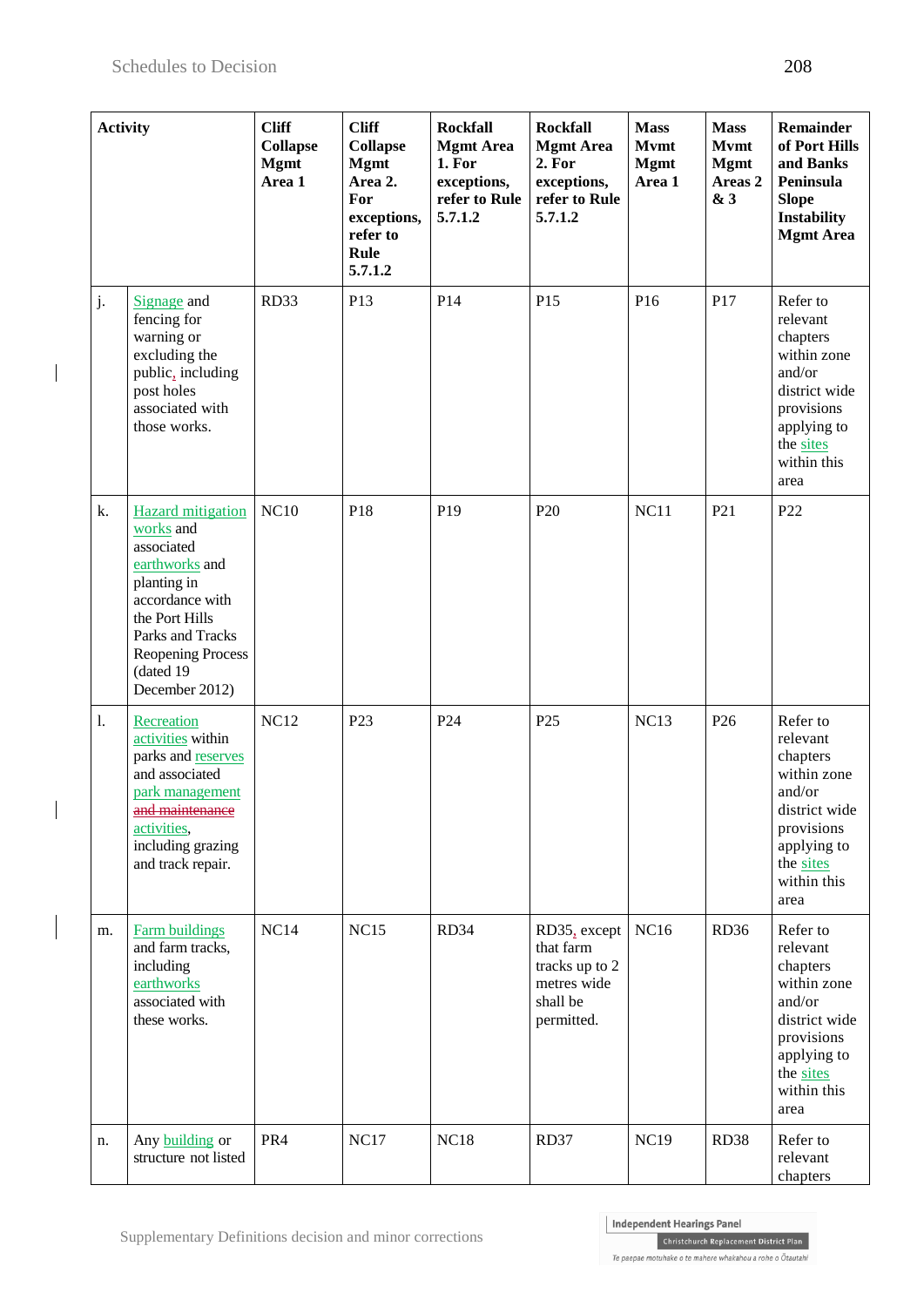| <b>Activity</b> |                                                              | <b>Cliff</b><br><b>Collapse</b><br><b>Mgmt</b><br>Area 1 | <b>Cliff</b><br><b>Collapse</b><br><b>Mgmt</b><br>Area 2.<br>For<br>exceptions,<br>refer to<br>Rule<br>5.7.1.2 | <b>Rockfall</b><br><b>Mgmt Area</b><br>1. For<br>exceptions,<br>refer to Rule<br>5.7.1.2 | <b>Rockfall</b><br><b>Mgmt Area</b><br>2. For<br>exceptions,<br>refer to Rule<br>5.7.1.2 | <b>Mass</b><br><b>Mvmt</b><br><b>Mgmt</b><br>Area 1 | <b>Mass</b><br><b>Mvmt</b><br><b>Mgmt</b><br>Areas 2<br>& 3 | Remainder<br>of Port Hills<br>and Banks<br>Peninsula<br><b>Slope</b><br><b>Instability</b><br><b>Mgmt Area</b>                              |
|-----------------|--------------------------------------------------------------|----------------------------------------------------------|----------------------------------------------------------------------------------------------------------------|------------------------------------------------------------------------------------------|------------------------------------------------------------------------------------------|-----------------------------------------------------|-------------------------------------------------------------|---------------------------------------------------------------------------------------------------------------------------------------------|
|                 | in activities a. to<br>m. of Rule 5.7.1.1                    |                                                          |                                                                                                                |                                                                                          |                                                                                          |                                                     |                                                             | within zone<br>and/or<br>district wide<br>provisions<br>applying to<br>the sites<br>within this<br>area                                     |
| 0.              | Any other activity<br>not otherwise<br>listed in this table. | <b>NC20</b>                                              | <b>NC21</b>                                                                                                    | <b>NC22</b>                                                                              | <b>RD39</b>                                                                              | NC23                                                | <b>RD40</b>                                                 | Refer to<br>relevant<br>chapters<br>within zone<br>and/or<br>district wide<br>provisions<br>applying to<br>the sites<br>within this<br>area |

\* Prohibited where site subject to proposed subdivision is solely located within Cliff Collapse Management Area 1; non-complying activity where it is proposed to subdivide off land within Cliff Collapse Management Area 1 from an area of land not within Cliff Collapse Management Area 1.

Any resource consent application arising from C1-6, or RD1–RD40 set out in Rule 5.7.1.1 above shall not be limited or publicly notified.

## **5.7.1.2 Exceptions to Rule 5.7.1.1 — AIFR Certificate**

- a. The Council will issue an AIFR Certificate (which will be valid for 2 years from the date of issue) which specifies the calculated AIFR from i. and ii. below for an identified area of land in Rockfall Management Area 1, Rockfall Management Area 2 and/or Cliff Collapse Management Area 2 only, when the following procedure is undertaken and the requirements of the procedure are satisfied:
	- i. The Council has received a report, in respect of an identified area of land, prepared by a Chartered Professional Engineer with requisite experience in geotechnical engineering or a Professional Engineering Geologist (IPENZ registered), which calculates the AIFR from rockfall and/or cliff collapse for the identified land in the following manner:<sup>7</sup>

If the land is in **Rockfall Management Area 1**:

 $\overline{7}$ 

The calculation shall not take account of hazard mitigation works.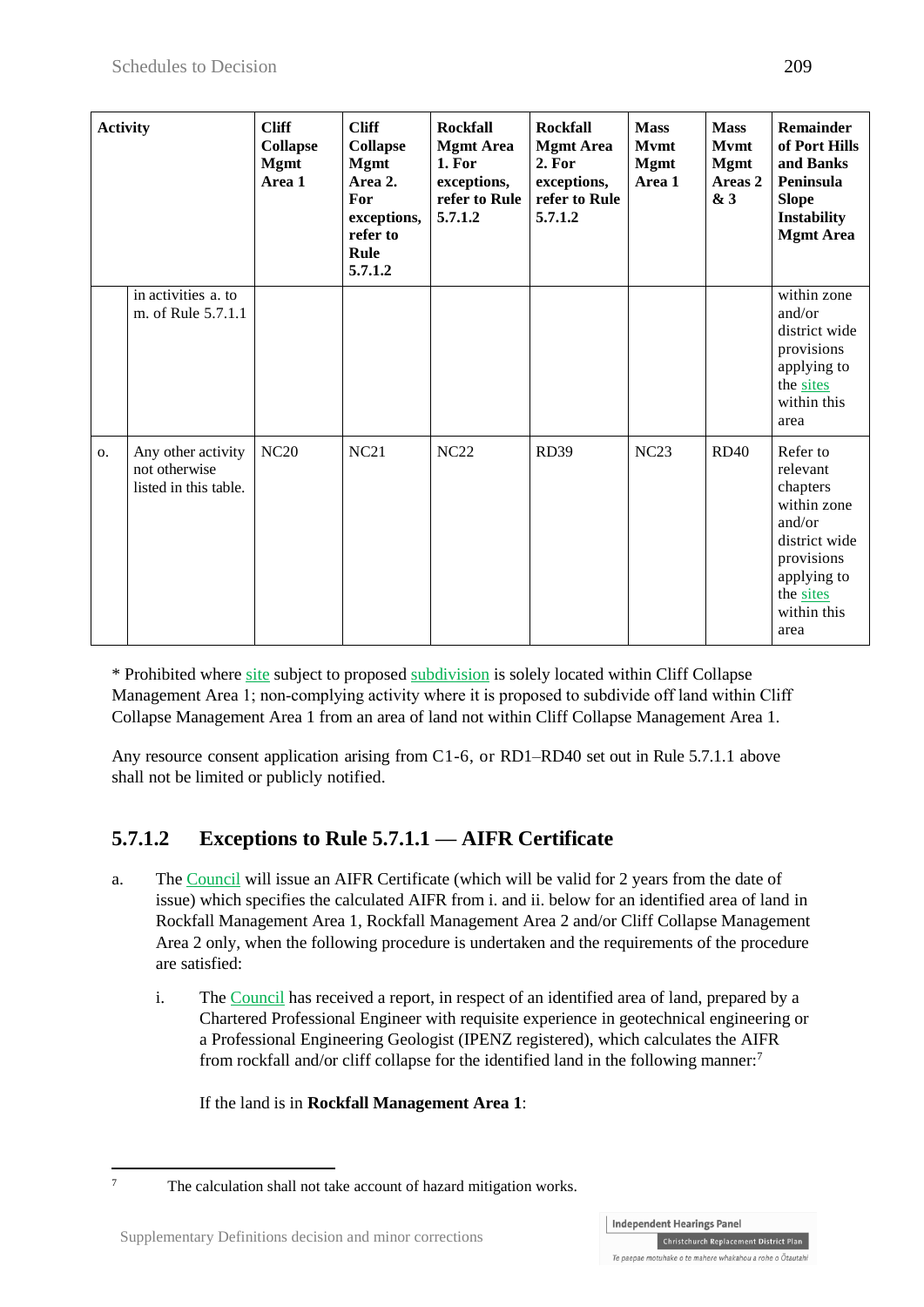- 1. Apply the method for assessing the risk as set out in the *GNS Science Consultancy Report 2011/311 Port Hills Slope Stability: Pilot Study for assessing life-safety risk from rockfalls (boulder rolls),* and any subsequent updates to this report by GNS Science, using the parameters listed in the Table in Policy 5.3.4.1.a for Rockfall Management Area 1 along with any relevant site-specific information, and other parameters in the GNS Science report (calculation 1(a)).
- 2. If the risk (AIFR) resulting from calculation 1(a) is less than that shown in the Table in Policy 5.3.4.1a for Rockfall Management Area  $1 \left( \geq 10^{-4} \right)$ , then using the same method set out in the *GNS Science Consultancy Report 2011/311 Port Hills Slope Stability: Pilot Study for assessing life-safety risk from rockfalls (boulder rolls)*, and any subsequent updates to this report by GNS Science, calculate the AIFR using the parameters listed in the Table in Policy 5.3.4.1.a for Rockfall Management Area 2 along with all relevant site-specific information, and other parameters listed in the GNS Science report (calculation 1(b)).

#### If the land is in **Rockfall Management Area 2**:

3. Apply the method for assessing the risk as set out in the *GNS Science Consultancy Report 2011/311 Port Hills Slope Stability: Pilot Study for assessing life-safety risk from rockfalls (boulder rolls)*, and any subsequent updates to this report by GNS Science, using the parameters listed in the Table in Policy 5.3.4.1.a for Rockfall Management Area 2 along with all relevant site-specific information, and other parameters in the GNS Science report (calculation 2(a)).

#### If the land is in **Cliff Collapse Management Area 2**:

4. Apply the method for assessing the risk as set out in the GNS Science Consultancy Reports *2012/57 Port Hills Slope Stability: Pilot Study for assessing life-safety risk from cliff collapse* and *2012/124 Port Hills Slope Stability: Life-safety risk from cliff collapse in the Port Hills*, and any subsequent updates to those reports by GNS Science, using the parameters listed in the Table in Policy 5.3.4.1.a for Cliff Collapse Management Area 2 along with all relevant site-specific information, and other parameters in the GNS Science Consultancy Reports (calculation 3(a)).

#### AND

ii. The Council has commissioned and received a peer review report from a Chartered Professional Engineer with requisite experience in geotechnical engineering or a Professional Engineering Geologist (IPENZ registered)\*\*, which concurs with the application of the method required in i. above, and with the calculated AIFR(s) for the identified land.

\*\*The peer reviewer must not, at the time of undertaking the review, be employed by either: a) the same company as the company that authored the report received in i. above, or b) the Council.

b. Where a valid AIFR Certificate has been issued by the Council for an identified area of land, in accordance with the procedure described in Rule 5.7.1.2a. above, the activity status (for activities listed in Table 5.7.1.1a) that applies to that land shall be that which applies to the Slope Instability Management Area specified in Table 5.7.1.2a. below. An AIFR Certificate is valid for 2 years from the date of issue. If the activity is commenced (in the case of a permitted

Christchurch Replacement District Plan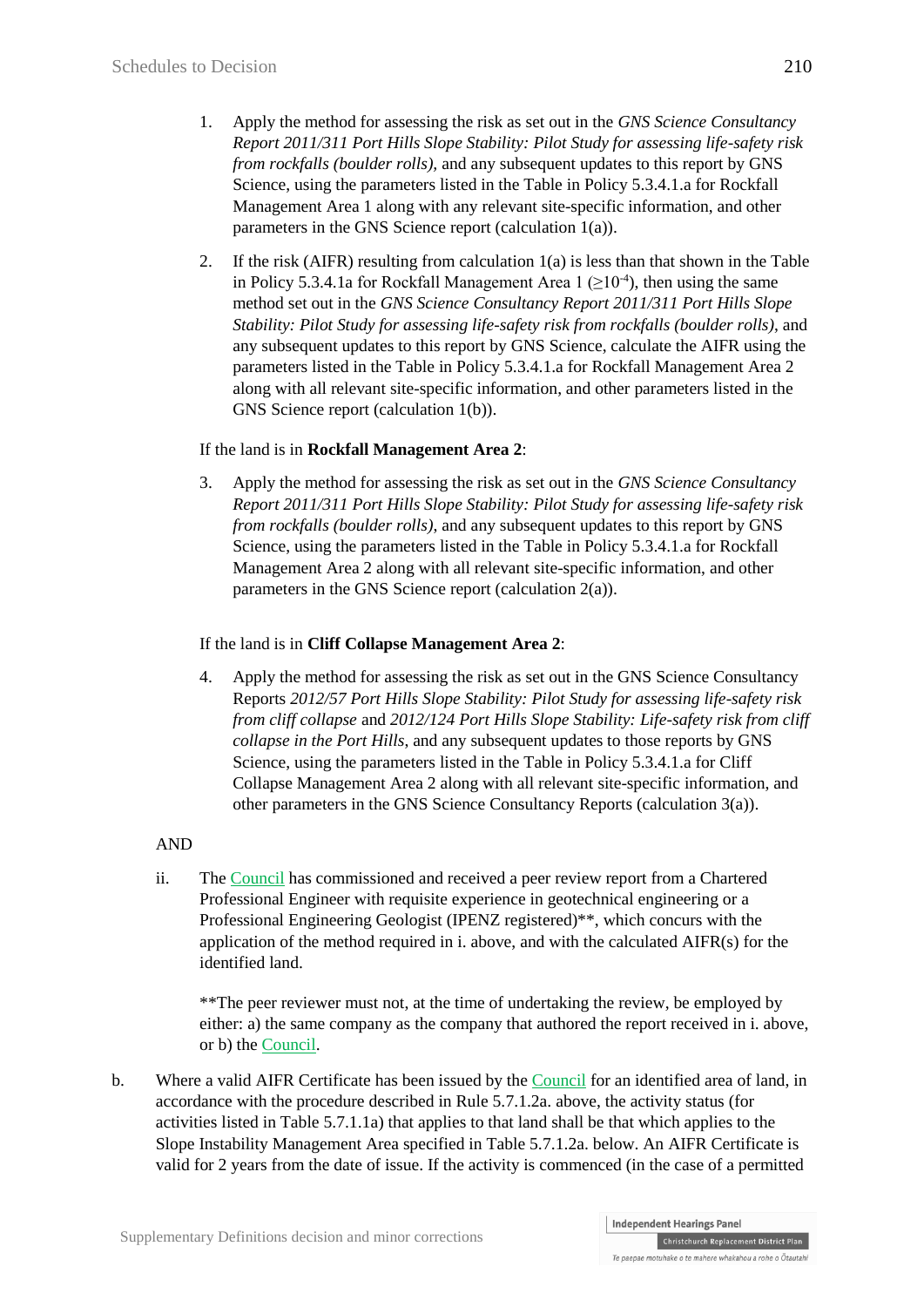activity) or a resource consent application is lodged within 2 years from the date of issue of the AIFR Certificate, no further Certificate is required after the 2 year term expires.

**Table 5.7.1.2a**

| Slope instability hazard<br>management area applying<br>to the land on the Planning<br><b>Maps</b> | AIFR as specified in the<br>site-specific AIFR<br><b>Certificate</b> |                | <b>Slope Instability Management</b><br>Area for the purpose of<br>determining activity status for<br>activities on the land (Table<br>5.7.1.1a) |
|----------------------------------------------------------------------------------------------------|----------------------------------------------------------------------|----------------|-------------------------------------------------------------------------------------------------------------------------------------------------|
| <b>Rockfall Management</b><br>Area 1                                                               | Result of<br>calculation $1(a)$                                      | $\geq 10^{-4}$ | Rockfall Management Area 1                                                                                                                      |
|                                                                                                    | Result of                                                            | $>10^{-4}$     | Rockfall Management Area 2                                                                                                                      |
|                                                                                                    | calculation $1(b)$<br>where required                                 | ${<}10^{-4}$   | Remainder of Port Hills and<br><b>Banks Peninsula</b>                                                                                           |
| <b>Rockfall Management</b>                                                                         | Result of                                                            | $\geq 10^{-4}$ | Rockfall Management Area 2                                                                                                                      |
| Area 2                                                                                             | calculation $2(a)$                                                   | ${<}10^{-4}$   | Remainder of Port Hills and<br><b>Banks Peninsula</b>                                                                                           |
| <b>Cliff Collapse Management</b><br>Area 2                                                         | Result of<br>calculation $3(a)$                                      | $\geq 10^{-4}$ | <b>Cliff Collapse Management</b><br>Area 2                                                                                                      |
|                                                                                                    |                                                                      | ${<}10^{-4}$   | Remainder of Port Hills and<br><b>Banks Peninsula</b>                                                                                           |

Advice Notes:

- 1. Calculated AIFRs specified in issued, valid AIFR Certificates for identified areas of land, and valid certificates themselves, will be made freely available to the public, recorded in the Council's Geographical Information System and provided in Land Information Memoranda.
- 2. Changes to the District Plan will be regularly notified, as required, to change the Planning Maps, in order to reflect updated information regarding life-safety risk from rockfall and/or cliff collapse from issued AIFR Certificates.

### **5.7.1.3 Activity status for Slope Instability Management Areas within the Specific Purpose (Lyttelton Port) Zone**

The activities listed below have the activity status listed within each Slope Instability Management Area.

In relation to controlled activities, discretion to impose conditions is restricted to the matters over which control is reserved as set out in Rule 5.7.1.4 and 5.7.1.5 as applicable.

In relation to restricted discretionary activities, discretion to grant or decline consent and impose conditions is restricted to the matters of discretion set out in Rule 5.7.1.6.

Where subdivision is specified, a subdivision consent is also required under the provisions of Chapter 8.

**Table 5.7.1.3a**

Christchurch Replacement District Plan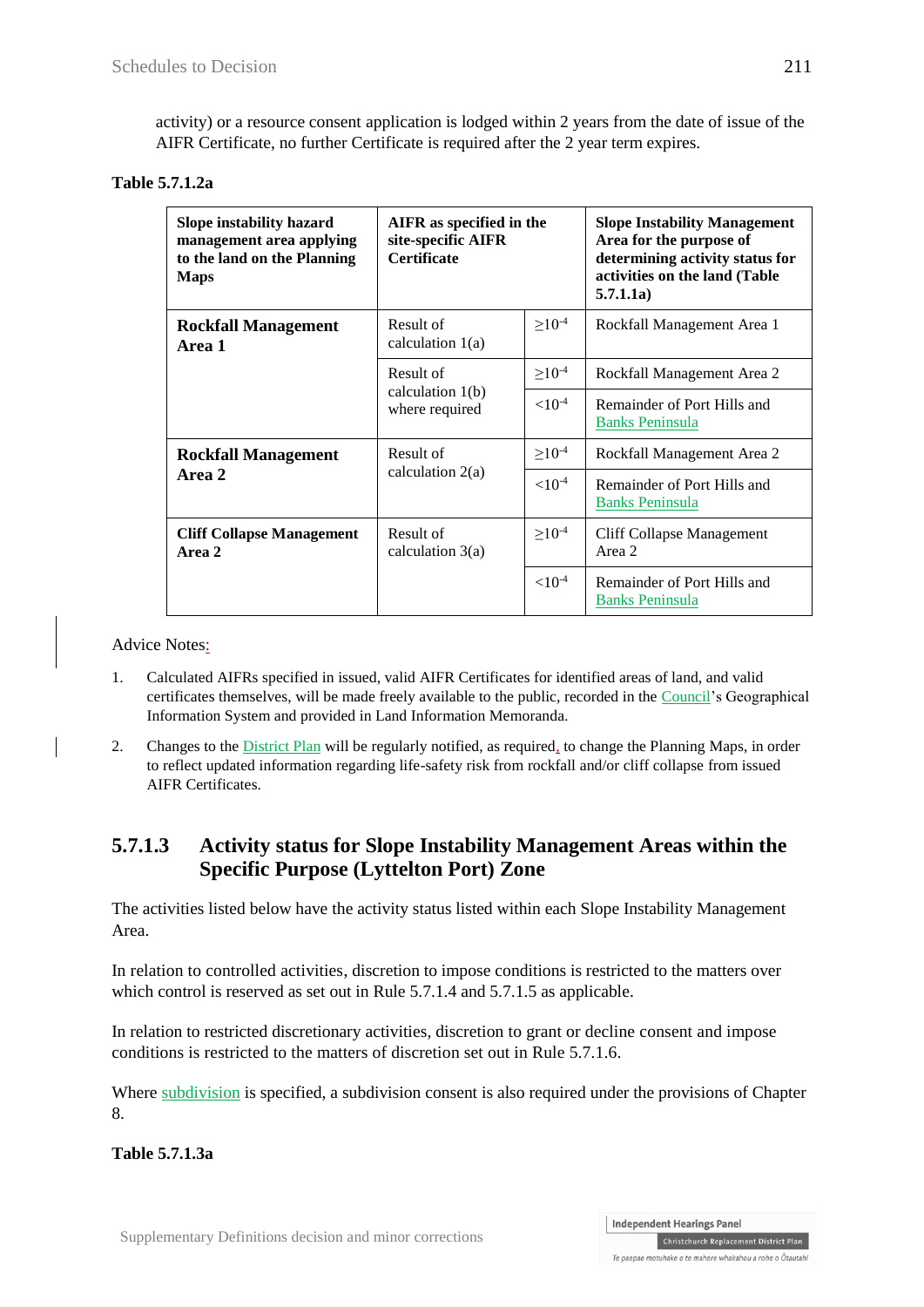|                | <b>Activity</b>                                                                              | <b>Cliff</b><br><b>Collapse</b><br><b>Mgmt</b><br>Area 1 | <b>Cliff</b><br><b>Collapse</b><br><b>Mgmt</b><br>Area 2 | <b>Rockfall</b><br><b>Mgmt Area</b><br>$\mathbf{1}$ | <b>Rockfall</b><br><b>Mgmt</b><br>Area 2 | <b>Remainder of</b><br><b>Port Hills</b><br>and Banks<br>Peninsula<br><b>Slope</b><br><b>Instability</b><br><b>Mgmt Area</b>                |
|----------------|----------------------------------------------------------------------------------------------|----------------------------------------------------------|----------------------------------------------------------|-----------------------------------------------------|------------------------------------------|---------------------------------------------------------------------------------------------------------------------------------------------|
| a.             | Subdivision                                                                                  | C7                                                       | C8                                                       | C9                                                  | C10                                      | Refer to<br>relevant<br>chapters<br>within zone<br>and/or district<br>wide<br>provisions<br>applying to<br>the sites<br>within this<br>area |
| b.             | Earthworks except<br>as provided for<br>below                                                | <b>NC24</b>                                              | RD41                                                     | C11                                                 | C12                                      | Refer to<br>relevant<br>chapters<br>within zone<br>and/or district<br>wide<br>provisions<br>applying to<br>the sites<br>within this<br>area |
| c.             | <b>Hazard</b> mitigation<br>works, including<br>earthworks<br>associated with<br>those works | C13                                                      | C14                                                      | C15                                                 | C16                                      | Refer to<br>relevant<br>chapters<br>within zone<br>and/or district<br>wide<br>provisions<br>applying to<br>the sites<br>within this<br>area |
| $\mathbf{d}$ . | Demolition of<br>buildings                                                                   | C17                                                      | C18                                                      | C19                                                 | C20                                      | Refer to<br>relevant<br>chapters<br>within zone<br>and/or district<br>wide<br>provisions<br>applying to<br>the sites<br>within this<br>area |

Christchurch Replacement District Plan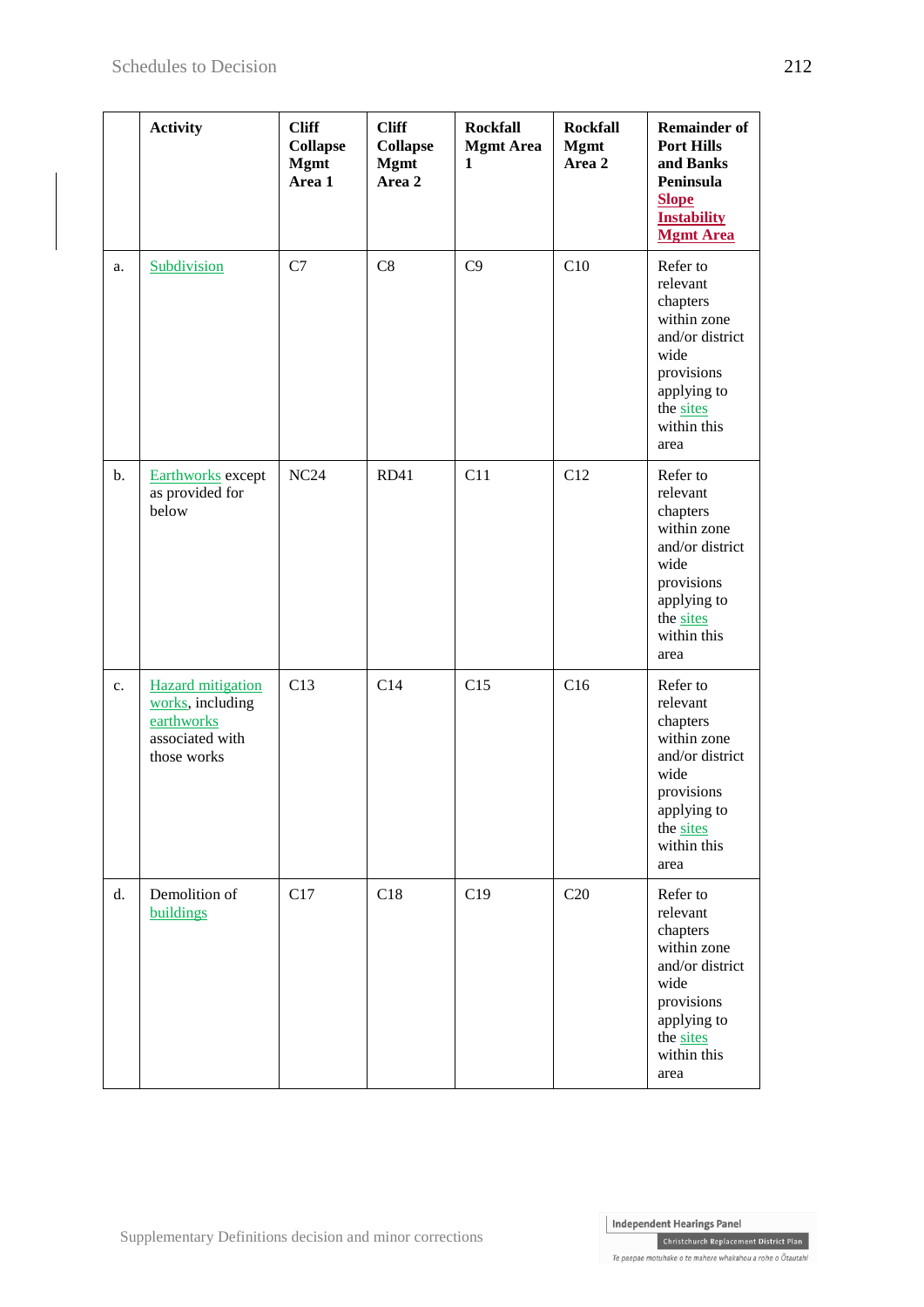$\overline{\mathbf{a}}$ 

 $\overline{\phantom{a}}$ 

|    | <b>Activity</b>                                                                                                                                                                                                                                                           | <b>Cliff</b><br><b>Collapse</b><br><b>Mgmt</b><br>Area 1 | <b>Cliff</b><br><b>Collapse</b><br><b>Mgmt</b><br>Area 2 | <b>Rockfall</b><br><b>Mgmt Area</b><br>1                                                                                                                                       | <b>Rockfall</b><br><b>Mgmt</b><br>Area 2                                                                                                                                           | <b>Remainder of</b><br><b>Port Hills</b><br>and Banks<br>Peninsula<br><b>Slope</b><br><b>Instability</b><br><b>Mgmt Area</b>                |
|----|---------------------------------------------------------------------------------------------------------------------------------------------------------------------------------------------------------------------------------------------------------------------------|----------------------------------------------------------|----------------------------------------------------------|--------------------------------------------------------------------------------------------------------------------------------------------------------------------------------|------------------------------------------------------------------------------------------------------------------------------------------------------------------------------------|---------------------------------------------------------------------------------------------------------------------------------------------|
| e. | Repair and<br>maintenance of<br>existing<br>infrastructure,<br>buildings, and<br>access_ways,<br>including minor<br>upgrading of the<br>existing electricity<br>network.                                                                                                  | P <sub>1</sub>                                           | P <sub>2</sub>                                           | P3, includes<br>earthworks<br>associated<br>with these<br>works on<br>flat land or<br>where the<br>earthworks<br>are less than<br>$10m3$ cut or<br>fill on<br>sloping<br>land. | P4,<br>includes<br>earthworks<br>associated<br>with these<br>works on<br>flat land or<br>where the<br>earthworks<br>are less<br>than $10m^3$<br>cut or fill<br>on sloping<br>land. | $\mathbf{P}$                                                                                                                                |
| f. | <b>Earthworks</b><br>associated with the<br>activities listed in<br>e above unless<br>identified as<br>permitted.                                                                                                                                                         | C21                                                      | C22                                                      | C <sub>23</sub>                                                                                                                                                                | C <sub>24</sub>                                                                                                                                                                    | P                                                                                                                                           |
| g. | Upgrading of<br>existing<br>infrastructure,<br>buildings, and<br>access_ways<br>including<br>associated<br>earthworks,<br>provided such<br>upgrades are<br>limited to an<br>increase in<br>capacity,<br>efficiency or<br>security of an<br>existing structure<br>or route | D <sub>1</sub>                                           | RD42                                                     | <b>RD43</b>                                                                                                                                                                    | RD44                                                                                                                                                                               | Refer to<br>relevant<br>chapters<br>within zone<br>and/or district<br>wide<br>provisions<br>applying to<br>the sites<br>within this<br>area |
| h. | Construction of<br>new non-<br>habitable**<br>buildings or<br>structures used for<br>storage or<br>infrastructure                                                                                                                                                         | D2                                                       | RD45                                                     | <b>RD46</b>                                                                                                                                                                    | RD47                                                                                                                                                                               | Refer to<br>relevant<br>chapters<br>within zone<br>and/or district<br>wide<br>provisions<br>applying to<br>the sites<br>within this<br>area |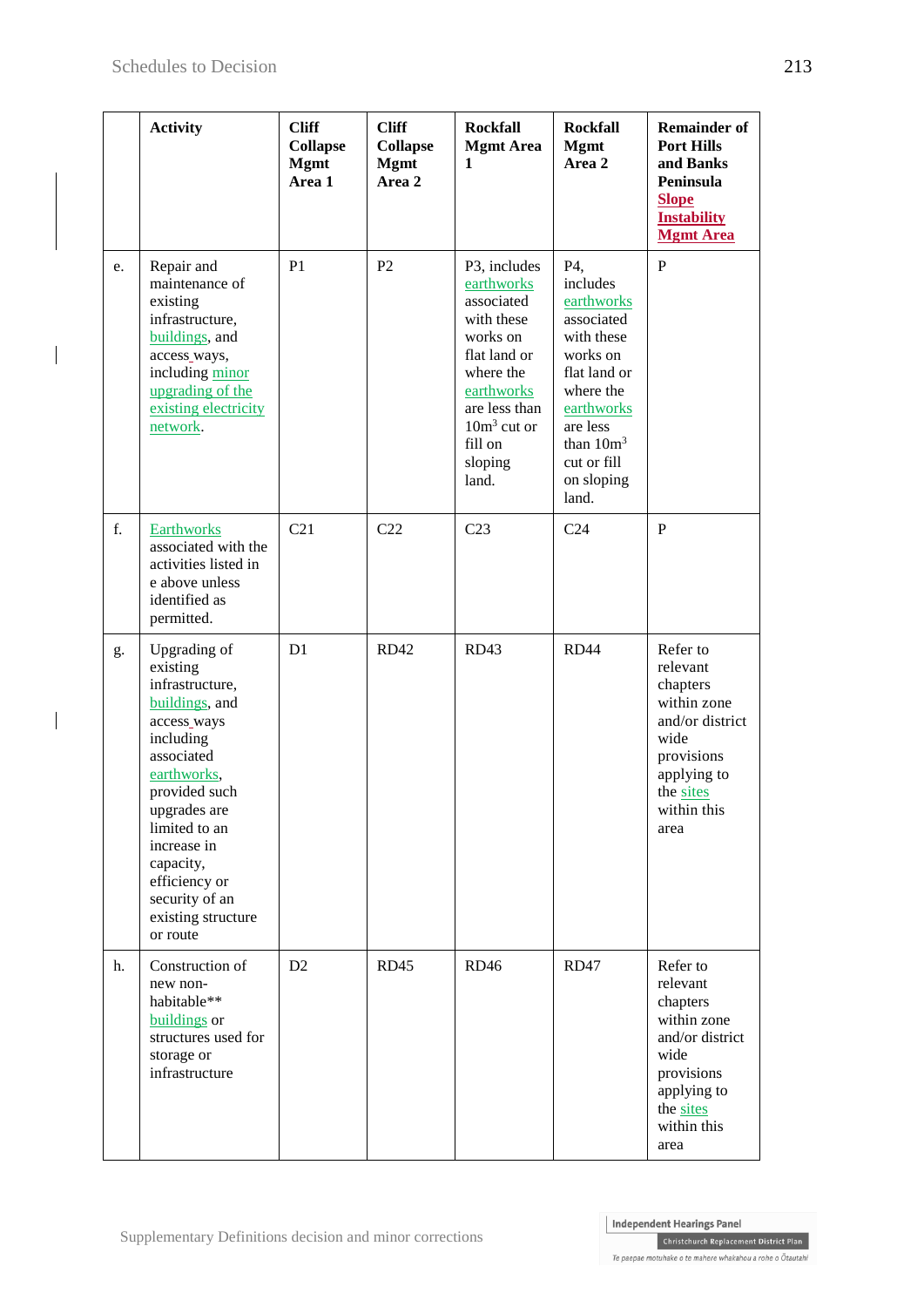|    | <b>Activity</b>                                                                                                              | <b>Cliff</b><br><b>Collapse</b><br><b>Mgmt</b><br>Area 1 | <b>Cliff</b><br><b>Collapse</b><br><b>Mgmt</b><br>Area 2 | <b>Rockfall</b><br><b>Mgmt Area</b><br>1 | <b>Rockfall</b><br><b>Mgmt</b><br>Area 2 | <b>Remainder of</b><br><b>Port Hills</b><br>and Banks<br>Peninsula<br><b>Slope</b><br><b>Instability</b><br><b>Mgmt Area</b>                |
|----|------------------------------------------------------------------------------------------------------------------------------|----------------------------------------------------------|----------------------------------------------------------|------------------------------------------|------------------------------------------|---------------------------------------------------------------------------------------------------------------------------------------------|
| i. | Construction of<br>new retaining<br>walls                                                                                    | <b>RD48</b>                                              | C <sub>25</sub>                                          | P <sub>5</sub>                           | P <sub>6</sub>                           | Refer to<br>relevant<br>chapters<br>within zone<br>and/or district<br>wide<br>provisions<br>applying to<br>the sites<br>within this<br>area |
| j. | Quarrying and<br>associated haul<br>road formation on<br>land below<br>Sumner Rd                                             | <b>Not</b><br>applicable                                 | <b>Not</b><br>applicable                                 | C <sub>26</sub>                          | C27                                      | Refer to<br>relevant<br>chapters<br>within zone<br>and/or district<br>wide<br>provisions<br>applying to<br>the sites<br>within this<br>area |
| k. | Bulk storage of<br>cargo or<br>construction<br>material, outdoors<br>on flat land                                            | <b>RD49</b>                                              | C28                                                      | P7                                       | P <sub>8</sub>                           | Refer to<br>relevant<br>chapters<br>within zone<br>and/or district<br>wide<br>provisions<br>applying to<br>the sites<br>within this<br>area |
| 1. | Signage and<br>fencing for<br>warning or<br>excluding the<br>public including<br>postholes<br>associated with<br>those works | P <sub>9</sub>                                           | P10                                                      | P11                                      | P12                                      | Refer to<br>relevant<br>chapters<br>within zone<br>and/or district<br>wide<br>provisions<br>applying to<br>the sites<br>within this<br>area |

Christchurch Replacement District Plan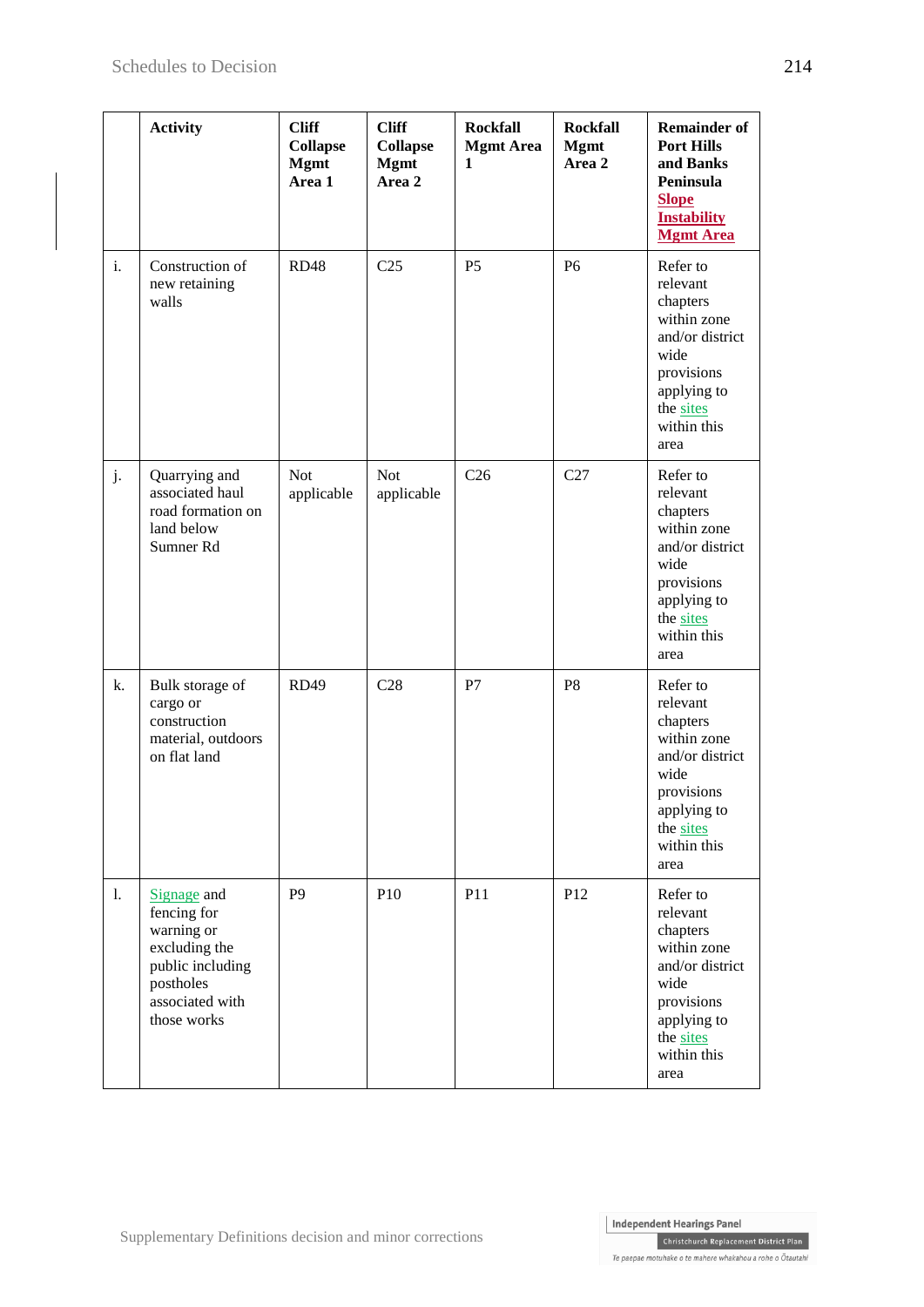|    | <b>Activity</b>                                                                                                                                                         | <b>Cliff</b><br><b>Collapse</b><br><b>Mgmt</b><br>Area 1 | <b>Cliff</b><br><b>Collapse</b><br><b>Mgmt</b><br>Area 2 | <b>Rockfall</b><br><b>Mgmt</b> Area<br>1 | <b>Rockfall</b><br><b>Mgmt</b><br>Area 2 | <b>Remainder of</b><br><b>Port Hills</b><br>and Banks<br>Peninsula<br><b>Slope</b><br><b>Instability</b><br><b>Mgmt Area</b>                |
|----|-------------------------------------------------------------------------------------------------------------------------------------------------------------------------|----------------------------------------------------------|----------------------------------------------------------|------------------------------------------|------------------------------------------|---------------------------------------------------------------------------------------------------------------------------------------------|
| m. | Minor earthworks<br>associated with<br>tree planting,<br>ecological<br>restoration and the<br>formation and<br>maintenance of<br>pedestrian walking<br>and cycle tracks | D <sub>3</sub>                                           | P13                                                      | P <sub>14</sub>                          | P <sub>15</sub>                          | Refer to<br>relevant<br>chapters<br>within zone<br>and/or district<br>wide<br>provisions<br>applying to<br>the sites<br>within this<br>area |
| n. | Any activities not<br>otherwise listed<br>above, including<br>buildings not<br>otherwise<br>provided for under<br>h                                                     | <b>NC25</b>                                              | NC26                                                     | <b>NC27</b>                              | D <sub>4</sub>                           | Refer to<br>relevant<br>chapters<br>within zone<br>and/or district<br>wide<br>provisions<br>applying to<br>the sites<br>within this<br>area |

Any resource consent application arising from any controlled or restricted discretionary activities set out in Rule 5.7.1.3 above shall not be limited or publicly notified.

\*\*Note: for the purpose of Rule 5.7.1.3h, 'non-habitable' buildings means those buildings or structures where the building is not designed for human occupation and will not be used for human occupancy. Examples of such buildings include bulk storage silos, tanks, plant rooms and electricity substations.

### **5.7.1.4 Slope Instability Management Areas — C1 to C6 matters of control**

- a. The Council's control is limited to the following matters:
	- i. timing, location, scale and nature of earthworks;
	- ii. earthworks method; and
	- iii. mitigation of effects as they impact slope instability hazards.
- b. Controlled activities C1 to C6 will be assessed against the following criteria:
	- i. Whether proposed earthworks could trigger slope instability or exacerbate risk posed by natural hazard(s) to people or property, and any measures required to avoid or mitigate that risk.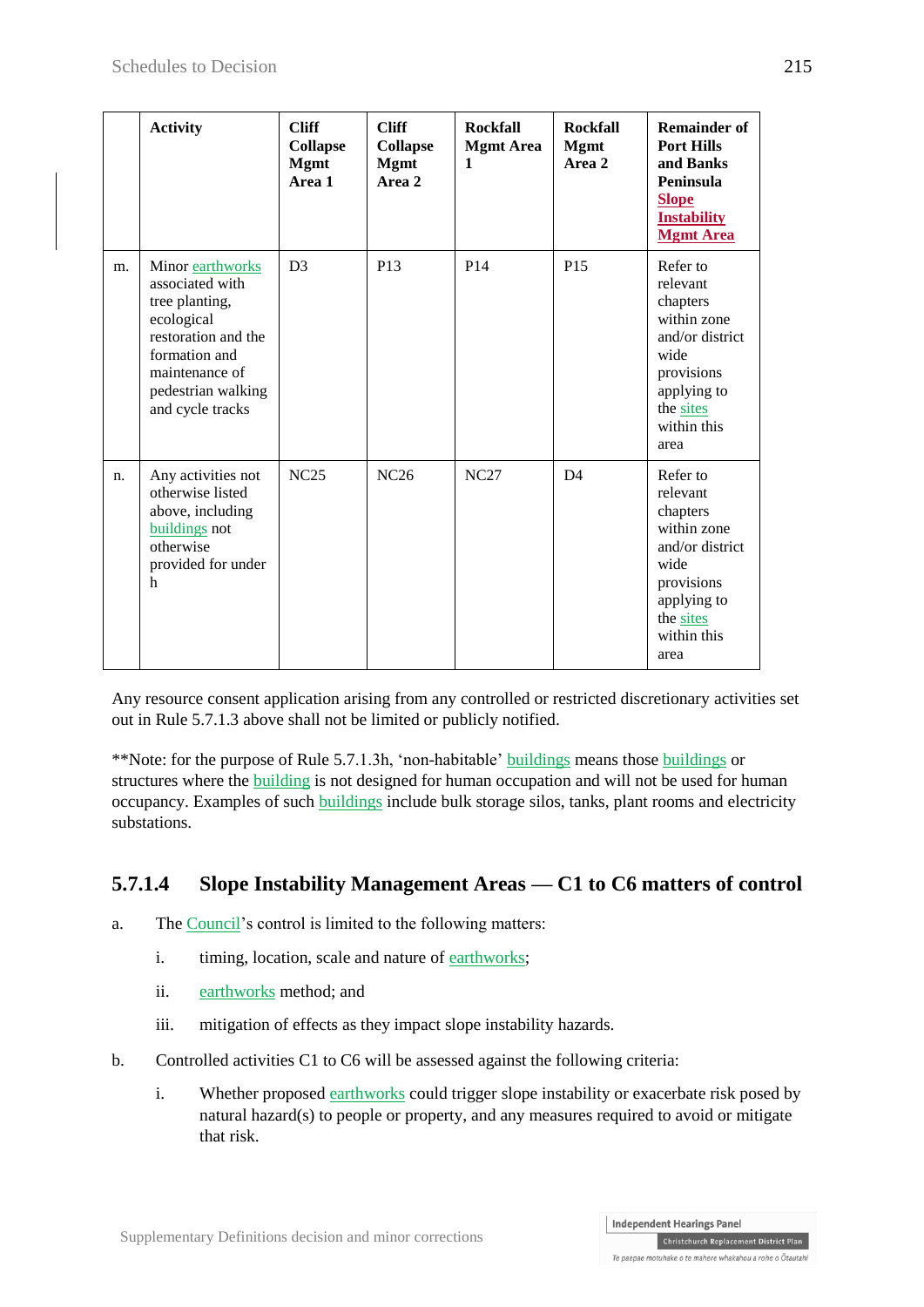- ii. Measures proposed to reinstate the excavated or filled area on completion of the earthworks to reduce the natural hazard risk(s) and ensure long-term land stability.
- iii. Whether the earthworks could have any adverse effects as a result of disturbance to drainage patterns and any measures required to avoid or mitigate such effects.

#### **5.7.1.5 Slope Instability Management Areas — C7 to C28 matters of control**

- a. The Council's control is limited to the following matters:
	- i. effects of natural hazards on people and property;
	- ii. location, size and design of allotments, structures, roads, access, services or foundations in relation to natural hazard risk;
	- iii. location, scale and design of buildings in relation to natural hazard risk;
	- iv. clearance or retention of vegetation or other natural features that mitigate natural hazard risk;
	- v. timing, location, scale and nature of earthworks;
	- vi. earthworks method;
	- vii. potential for the proposal to exacerbate natural hazard risk;
	- viii. benefits of infrastructure and performance of critical infrastructure following a natural hazard event; and
	- ix. mitigation of effects as they impact slope instability hazards.
- b. Controlled activities C7 to C28 will be assessed against the following criteria:
	- i. Whether the proposal and associated hazard mitigation works:
		- 1. can be shown, based on evaluation by a Chartered Professional Engineer with experience in geotechnical engineering, using best practice methods, to increase the stability of land and/or protect structures and buildings and their occupants;
		- 2. can be shown, based on evaluation by a Chartered Professional Engineer with experience in geotechnical engineering, using best practice methods, to achieve an acceptable risk to life or property, including the extent to which an Annual Individual Fatality Risk of  $10<sup>4</sup>$  (1 in 10,000) or better can be achieved; and
		- 3. will have appropriate monitoring procedures applied, with inspections and maintenance undertaken and reported to the Council.
	- ii. Whether, due to the sensitive nature of the proposed activity (for example, childcare centre, playground, hospital), an Annual Individual Fatality Risk lower than 10<sup>-4</sup> is appropriate.
	- iii. Whether development of the site transfers risk to another site.
	- iv. Whether the location and design of proposed building platforms, access, earthworks, retaining walls and services to the site are the most appropriate considering the risk of natural hazards on the site.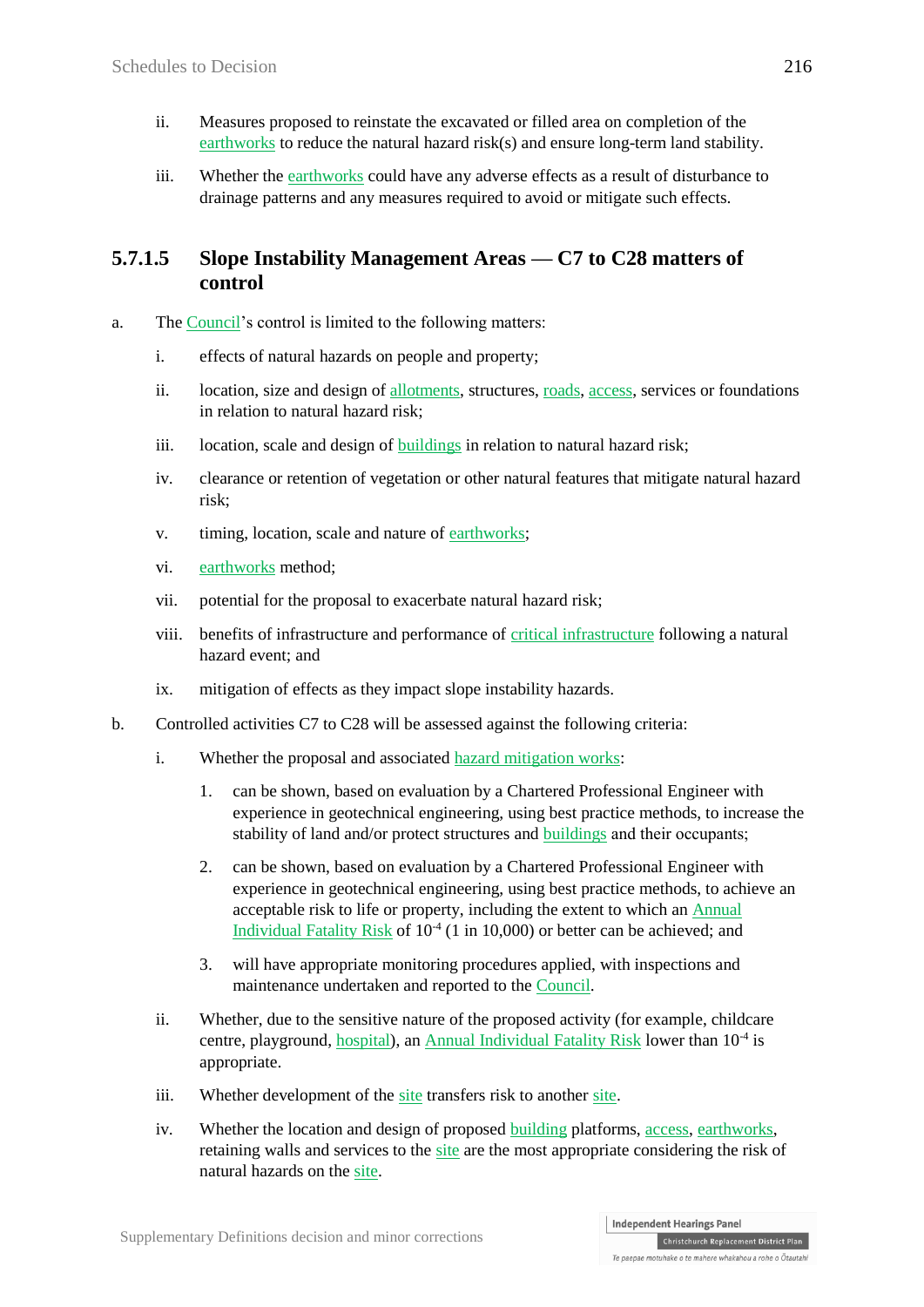- v. Provision for ground-strengthening, foundation design, protection structures and the ability of these to be incorporated into the subdivision consent as conditions or consent notices.
- vi. The extent that surface or subsurface drainage patterns and stormwater management are impacted as a result of hazard mitigation works, and whether these have an effect on the site or surrounding sites.
- vii. Where critical infrastructure is involved, whether the infrastructure is designed in a way to continue to operate safely in the event of a significant natural hazard occurring, including containment of any hazardous substances associated with that infrastructure.
- viii. For infrastructure generally, the extent of benefits associated with that infrastructure, whether there is a functional or operational requirement for that location and whether there are any practical alternatives.
- ix. Whether or not the work would be carried out under the supervision of either a Chartered Professional Engineer with experience in geotechnical engineering or a Professional Engineering Geologist (IPENZ registered).

#### **5.7.1.6 Slope Instability Management Areas — RD1 to RD49 matters of discretion**

- a. The Council's discretion is limited to the following matters:
	- i. effects of natural hazards on people and property;
	- ii. location, size and design of allotments, structures, roads, access, services or foundations in relation to natural hazard risk;
	- iii. location, scale and design of **buildings** in relation to natural hazard risk;
	- iv. clearance or retention of vegetation or other natural features that mitigate natural hazard risk;
	- v. timing, location, scale and nature of earthworks;
	- vi. earthworks method:
	- vii. potential for the proposal to exacerbate natural hazard risk;
	- viii. benefits of infrastructure and performance of critical infrastructure following a natural hazard event; and
	- ix. mitigation of effects as they impact slope instability hazards.
- b. Restricted discretionary activities RD1 to RD49 will be assessed against the following criteria:
	- i. Whether the proposal and associated hazard mitigation works:
		- 1. can be shown, based on evaluation by a Chartered Professional Engineer with experience in geotechnical engineering, using best practice methods, to increase the stability of land and/or protect structures and buildings and their occupants;
		- 2. can be shown, based on evaluation by a Chartered Professional Engineer with experience in geotechnical engineering, using best practice methods, to achieve an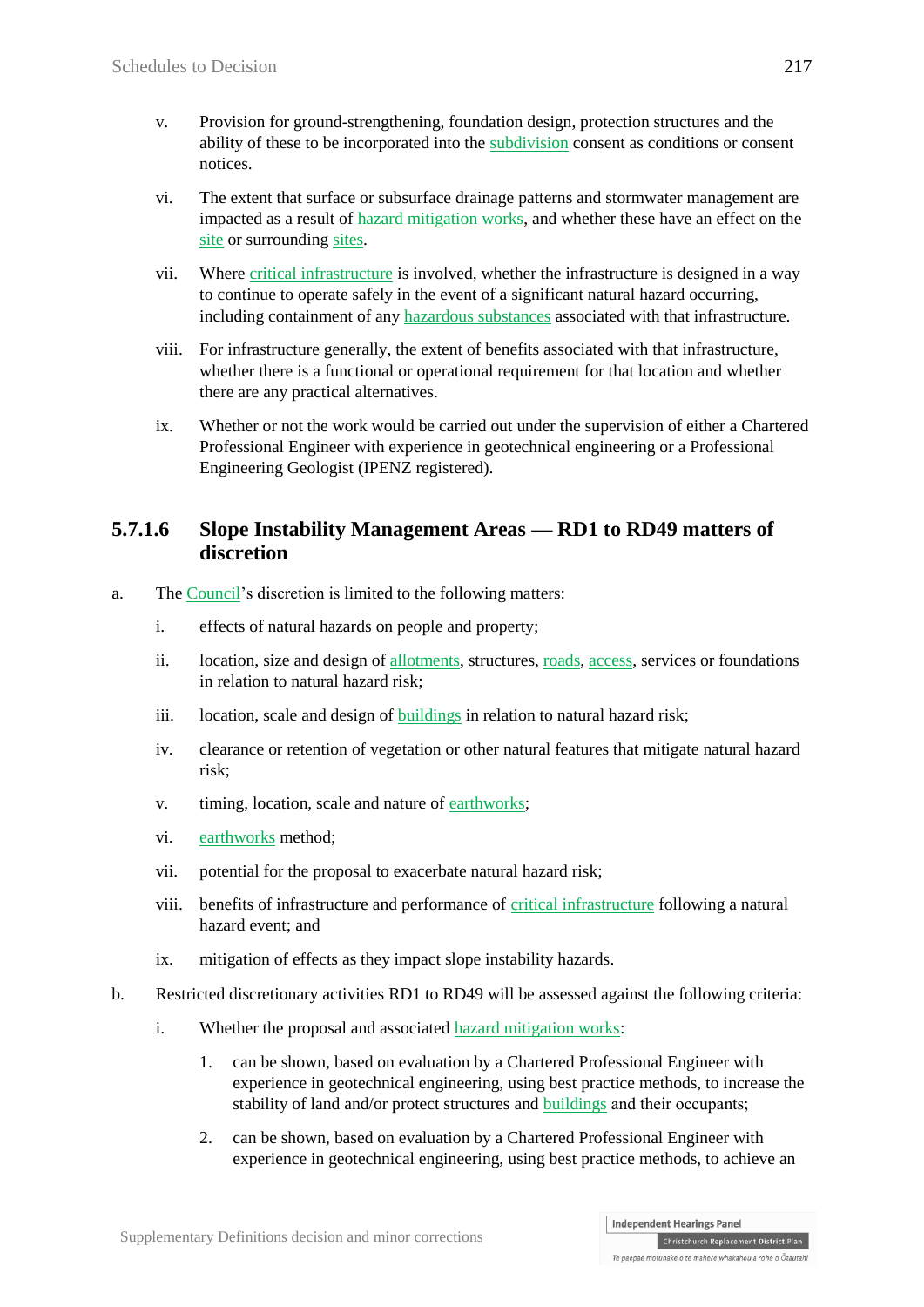acceptable risk to life or property, including the extent to which an Annual Individual Fatality Risk of  $10^{-4}$  (1 in 10,000) or better can be achieved; and

- 3. will have appropriate monitoring procedures applied, with inspections and maintenance undertaken and reported to the Council.
- ii. Whether, due to the sensitive nature of the proposed activity (for example, childcare centre, playground, hospital), an Annual Individual Fatality Risk lower than 10<sup>-4</sup> is appropriate.
- iii. Whether development of the site transfers risk to another site.
- iv. Whether the location and design of proposed building platforms, access, earthworks, retaining walls and services to the site are the most appropriate considering the risk of natural hazards on the site.
- v. Provision for ground-strengthening, foundation design, protection structures and the ability of these to be incorporated into the subdivision consent as conditions or consent notices.
- vi. The extent that surface or subsurface drainage patterns and stormwater management are impacted as a result of hazard mitigation works, and whether these have an effect on the site or surrounding sites.
- vii. Where critical infrastructure is involved, whether the infrastructure is designed in a way to continue to operate safely in the event of a significant natural hazard occurring, including containment of any hazardous substances associated with that infrastructure.
- viii. For infrastructure generally, the extent of benefits associated with that infrastructure, whether there is a functional or operational requirement for that location and whether there are any practical alternatives.
- ix. Whether or not the work would be carried out under the supervision of either a Chartered Professional Engineer with experience in geotechnical engineering or a Professional Engineering Geologist (IPENZ registered).
- x. For RD 34, RD 36, RD 37, RD 38, RD 39 and RD 40 only, where the use and storage of hazardous substances are involved, whether the facility is designed in a way to manage the residual risks of adverse effects from hazardous substances to acceptable levels in the event of a significant natural hazard event occurring.

Christchurch Replacement District Plan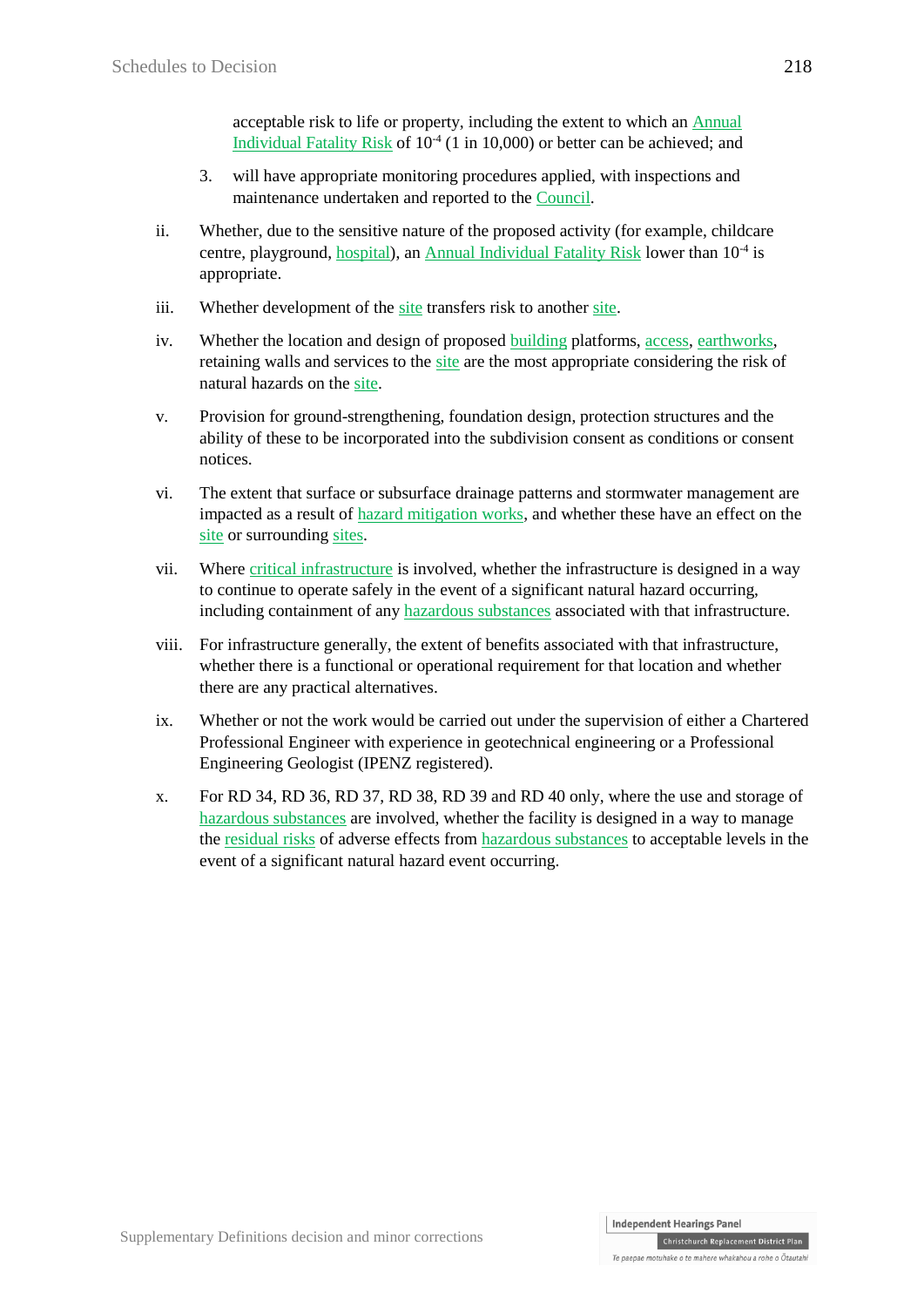# **5.8 General procedures — information requirements**

## **5.8.1 Additional information requirements for resource consent applications in the Liquefaction Management Area where a geotechnical report is required**

Liquefaction potential

- a. Applicants will be required to supply the results of a detailed geotechnical investigation and interpretation. The level of investigation should correspond with the scale and significance of the liquefaction hazard. Plans and information shall:
	- i. identify any areas which require particular ground strengthening or other mitigation measures, and recommendations for such mitigation;
	- ii. identify any areas which should be excluded from built development, due to geotechnical constraints, or which require geotechnical setbacks, including areas near the edges of rivers, streams, lakes, wetlands, stormwater detention areas and swales where lateral spread is likely to occur; and
	- iii. indicate any options and recommended locations for the proposed land use, transport features and other infrastructure recommended by the geotechnical engineer.
- b. All geotechnical reports in respect of liquefaction potential are to be prepared by a Chartered Professional Engineer with experience in geotechnical engineering or a Professional Engineering Geologist (IPENZ registered), and should contain all relevant geotechnical information, presented in both a factual and interpretive manner.

## **5.8.2 Additional information requirements for resource consent applications within Slope Instability Management Areas**

- a. Plans and accompanying information shall show:
	- i. the geological and geotechnical constraints across the site, including any relationship to or effect on areas of actual or potential instability of the site, including the location of any inferred faults.
	- ii. the location of the site in relation to the natural hazard, or the location of the hazard on the site itself, and the location of building platforms in relation to the hazard.
	- iii. the nature of the proposed activities on the site and the impact on other sites potentially affected by the natural hazard, and the effect of the hazard on the activity and vice versa.
- b. All geotechnical reports are to be prepared by a Chartered Professional Engineer with experience in geotechnical engineering or a Professional Engineering Geologist (IPENZ registered), and should contain all relevant geotechnical information, presented in both a factual and interpretive manner. The design of rockfall protection structures must be carried out by a Chartered Professional Engineer with specific experience in the investigation, design and/or construction of rockfall protection structures, who has registered with the Council.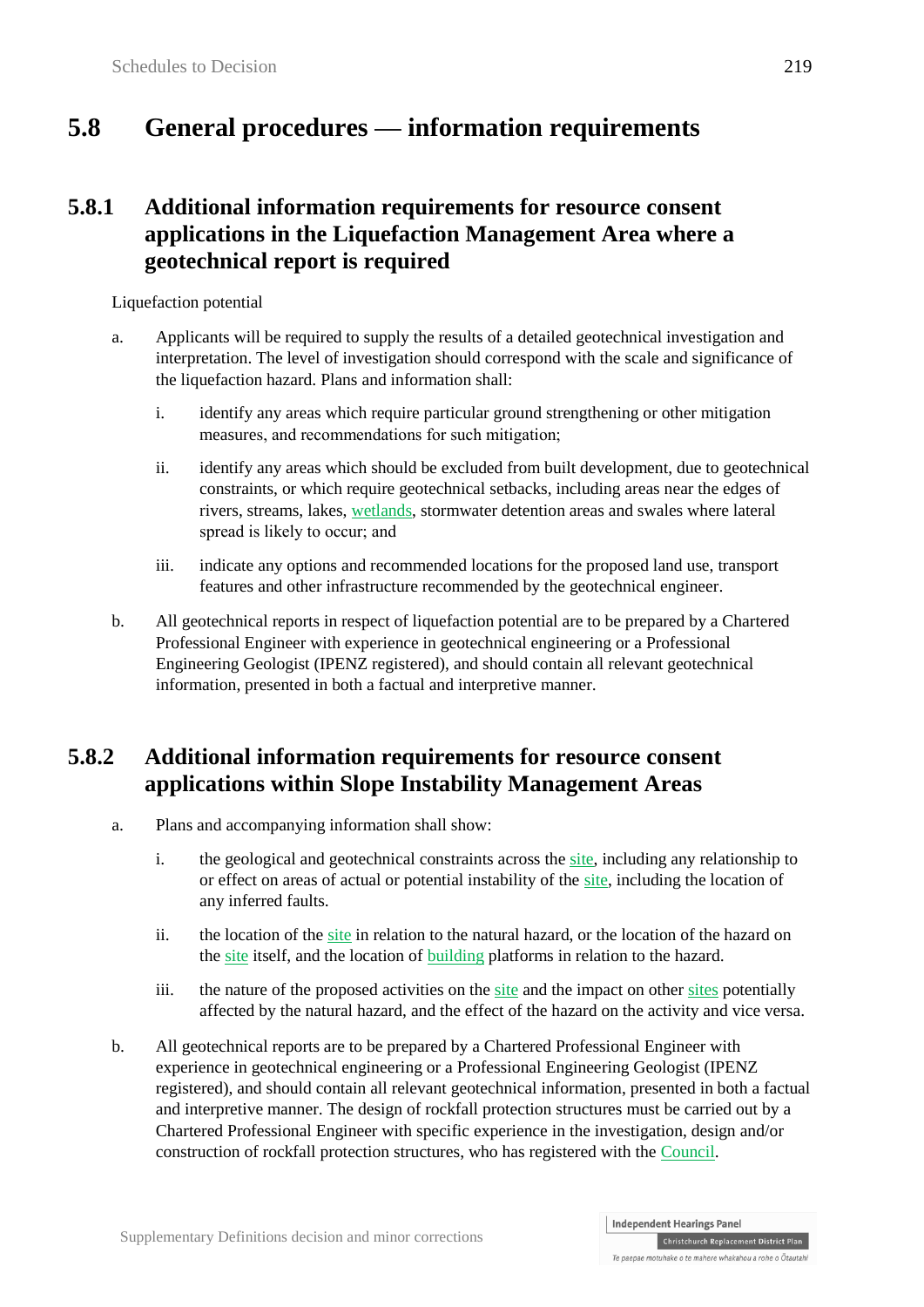## **5.8.3 Additional information requirements for all resource consent applications for subdivision**

## **5.8.3.1 Liquefaction Management Area**

#### Liquefaction potential

- a. At subdivision consent application stage, detailed liquefaction susceptibility assessment and reporting will be required in accordance with the densities, depth, methods and reporting specified in *Ministry of Business, Innovation and Employment (December 2012): Part D of "Guidance: Repairing and rebuilding houses affected by the Canterbury Earthquakes": Guidelines for the geotechnical investigation and assessment of subdivisions in the Canterbury region: Minimum requirements for geotechnical assessment for land development ('flatland areas' of the Canterbury region).*
- b. Subdivision consent applications will be required to include sufficient information and proposed measures to satisfy the Council that liquefaction risk (if present) can be adequately avoided, remedied or mitigated, including the potential effects of lateral spread within 200 metres of the edges of rivers, streams, lakes, wetlands, stormwater detention areas, swales or other areas with a sharp change in ground elevation.
- c. Subdivision plans shall show:
	- i. any areas which require particular ground strengthening or other mitigation measures, and recommendations for such mitigation;
	- ii. any areas which should be excluded from built development due to geotechnical constraints, or which require geotechnical setbacks; and
	- iii. any features of subdivision layout recommended by the geotechnical engineer, for example any recommended locations for proposed land uses, transport features and other infrastructure as a result of geotechnical constraints.
- d. All geotechnical reports with respect to liquefaction potential are to be prepared by a Chartered Professional Engineer with experience in geotechnical engineering, or a Professional Engineering Geologist (IPENZ registered), and should contain all relevant geotechnical information, presented in both a factual and interpretive manner.

Christchurch Replacement District Plan